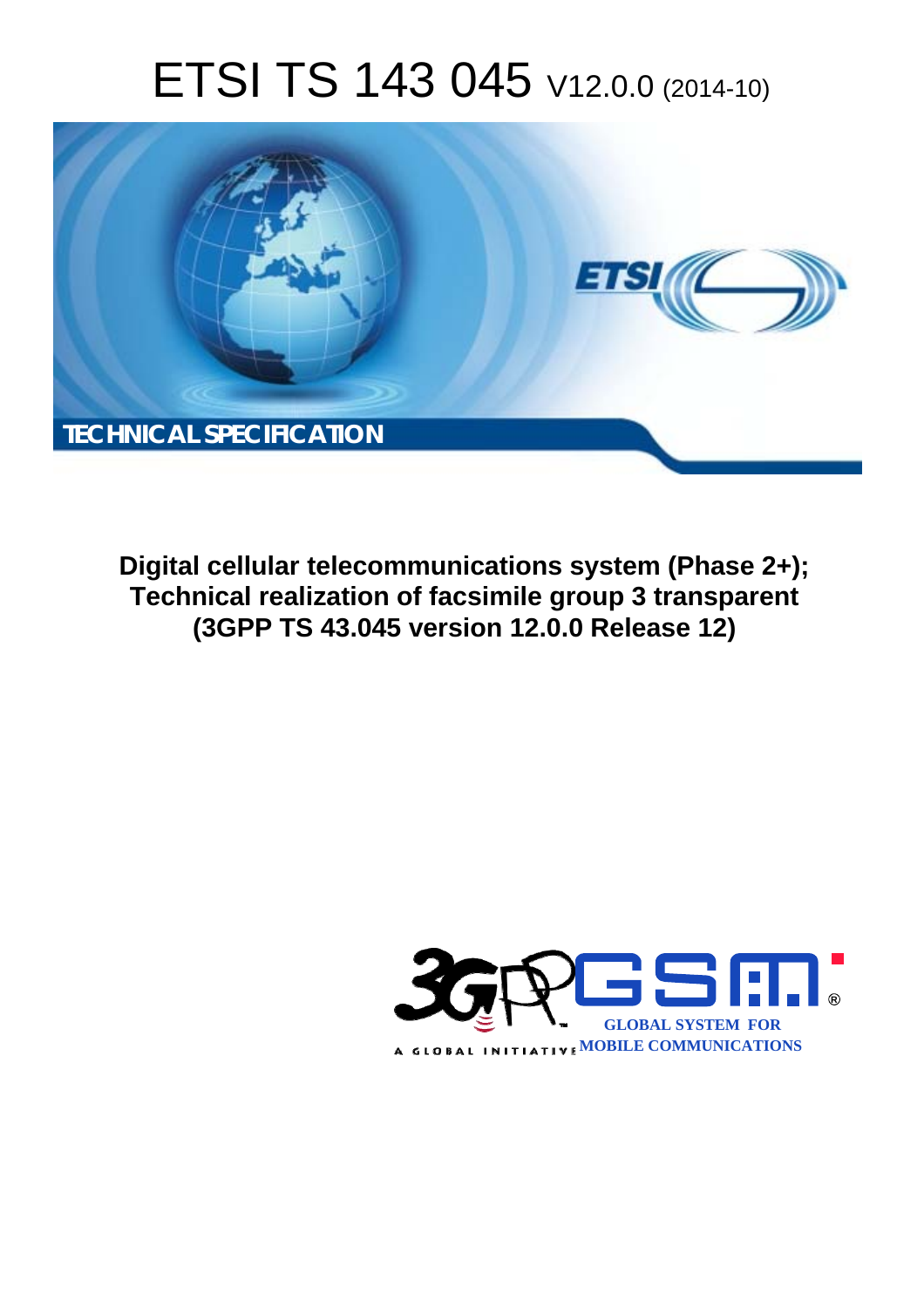Reference RTS/TSGC-0343045vc00

> Keywords GSM

#### *ETSI*

#### 650 Route des Lucioles F-06921 Sophia Antipolis Cedex - FRANCE

Tel.: +33 4 92 94 42 00 Fax: +33 4 93 65 47 16

Siret N° 348 623 562 00017 - NAF 742 C Association à but non lucratif enregistrée à la Sous-Préfecture de Grasse (06) N° 7803/88

#### *Important notice*

The present document can be downloaded from: [http://www.etsi.org](http://www.etsi.org/)

The present document may be made available in electronic versions and/or in print. The content of any electronic and/or print versions of the present document shall not be modified without the prior written authorization of ETSI. In case of any existing or perceived difference in contents between such versions and/or in print, the only prevailing document is the print of the Portable Document Format (PDF) version kept on a specific network drive within ETSI Secretariat.

Users of the present document should be aware that the document may be subject to revision or change of status. Information on the current status of this and other ETSI documents is available at <http://portal.etsi.org/tb/status/status.asp>

If you find errors in the present document, please send your comment to one of the following services: [http://portal.etsi.org/chaircor/ETSI\\_support.asp](http://portal.etsi.org/chaircor/ETSI_support.asp)

#### *Copyright Notification*

No part may be reproduced or utilized in any form or by any means, electronic or mechanical, including photocopying and microfilm except as authorized by written permission of ETSI.

The content of the PDF version shall not be modified without the written authorization of ETSI. The copyright and the foregoing restriction extend to reproduction in all media.

> © European Telecommunications Standards Institute 2014. All rights reserved.

**DECT**TM, **PLUGTESTS**TM, **UMTS**TM and the ETSI logo are Trade Marks of ETSI registered for the benefit of its Members. **3GPP**TM and **LTE**™ are Trade Marks of ETSI registered for the benefit of its Members and of the 3GPP Organizational Partners.

**GSM**® and the GSM logo are Trade Marks registered and owned by the GSM Association.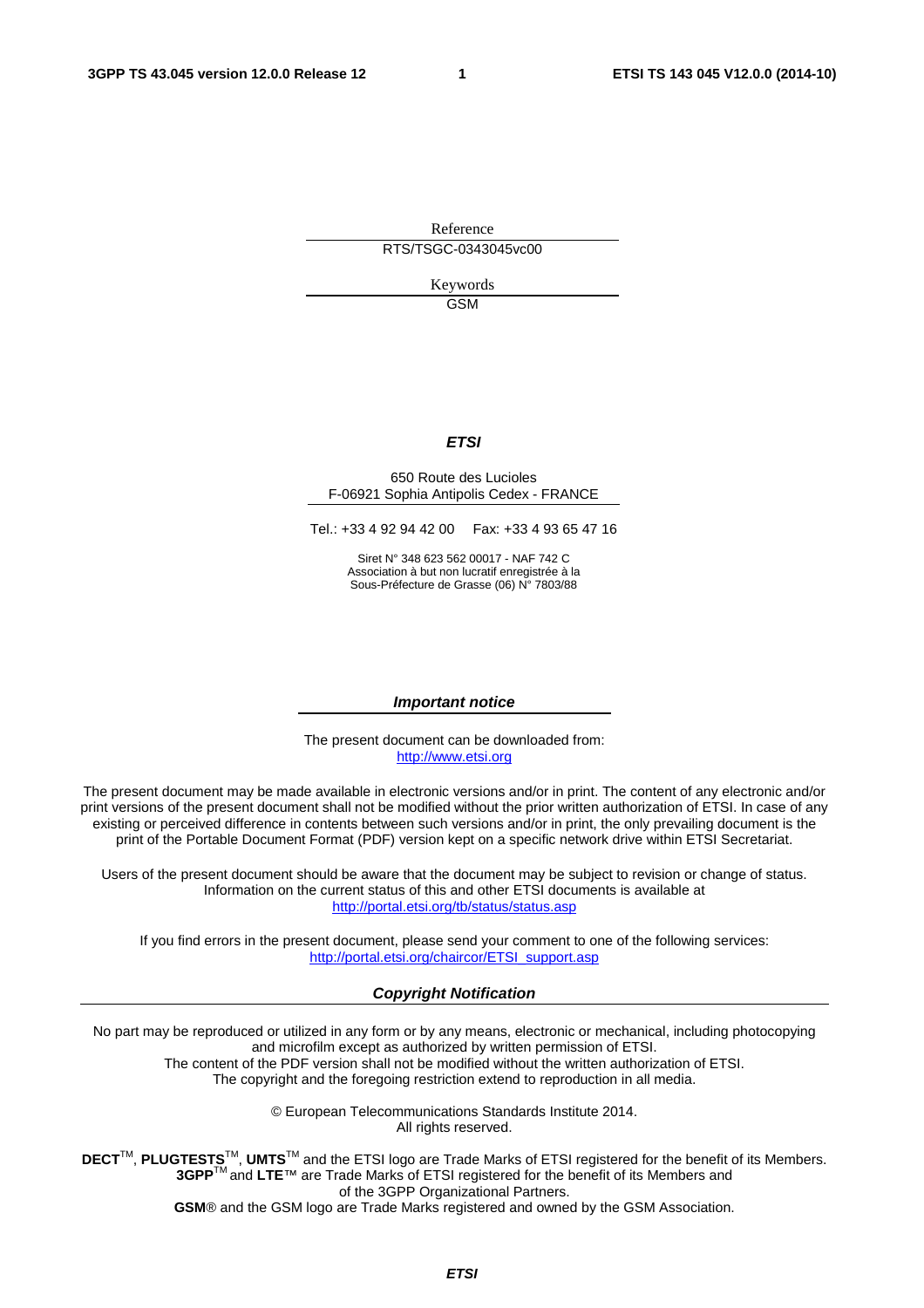# Intellectual Property Rights

IPRs essential or potentially essential to the present document may have been declared to ETSI. The information pertaining to these essential IPRs, if any, is publicly available for **ETSI members and non-members**, and can be found in ETSI SR 000 314: *"Intellectual Property Rights (IPRs); Essential, or potentially Essential, IPRs notified to ETSI in respect of ETSI standards"*, which is available from the ETSI Secretariat. Latest updates are available on the ETSI Web server ([http://ipr.etsi.org\)](http://webapp.etsi.org/IPR/home.asp).

Pursuant to the ETSI IPR Policy, no investigation, including IPR searches, has been carried out by ETSI. No guarantee can be given as to the existence of other IPRs not referenced in ETSI SR 000 314 (or the updates on the ETSI Web server) which are, or may be, or may become, essential to the present document.

### Foreword

This Technical Specification (TS) has been produced by ETSI 3rd Generation Partnership Project (3GPP).

The present document may refer to technical specifications or reports using their 3GPP identities, UMTS identities or GSM identities. These should be interpreted as being references to the corresponding ETSI deliverables.

The cross reference between GSM, UMTS, 3GPP and ETSI identities can be found under [http://webapp.etsi.org/key/queryform.asp.](http://webapp.etsi.org/key/queryform.asp)

# Modal verbs terminology

In the present document "**shall**", "**shall not**", "**should**", "**should not**", "**may**", "**may not**", "**need**", "**need not**", "**will**", "**will not**", "**can**" and "**cannot**" are to be interpreted as described in clause 3.2 of the [ETSI Drafting Rules](http://portal.etsi.org/Help/editHelp!/Howtostart/ETSIDraftingRules.aspx) (Verbal forms for the expression of provisions).

"**must**" and "**must not**" are **NOT** allowed in ETSI deliverables except when used in direct citation.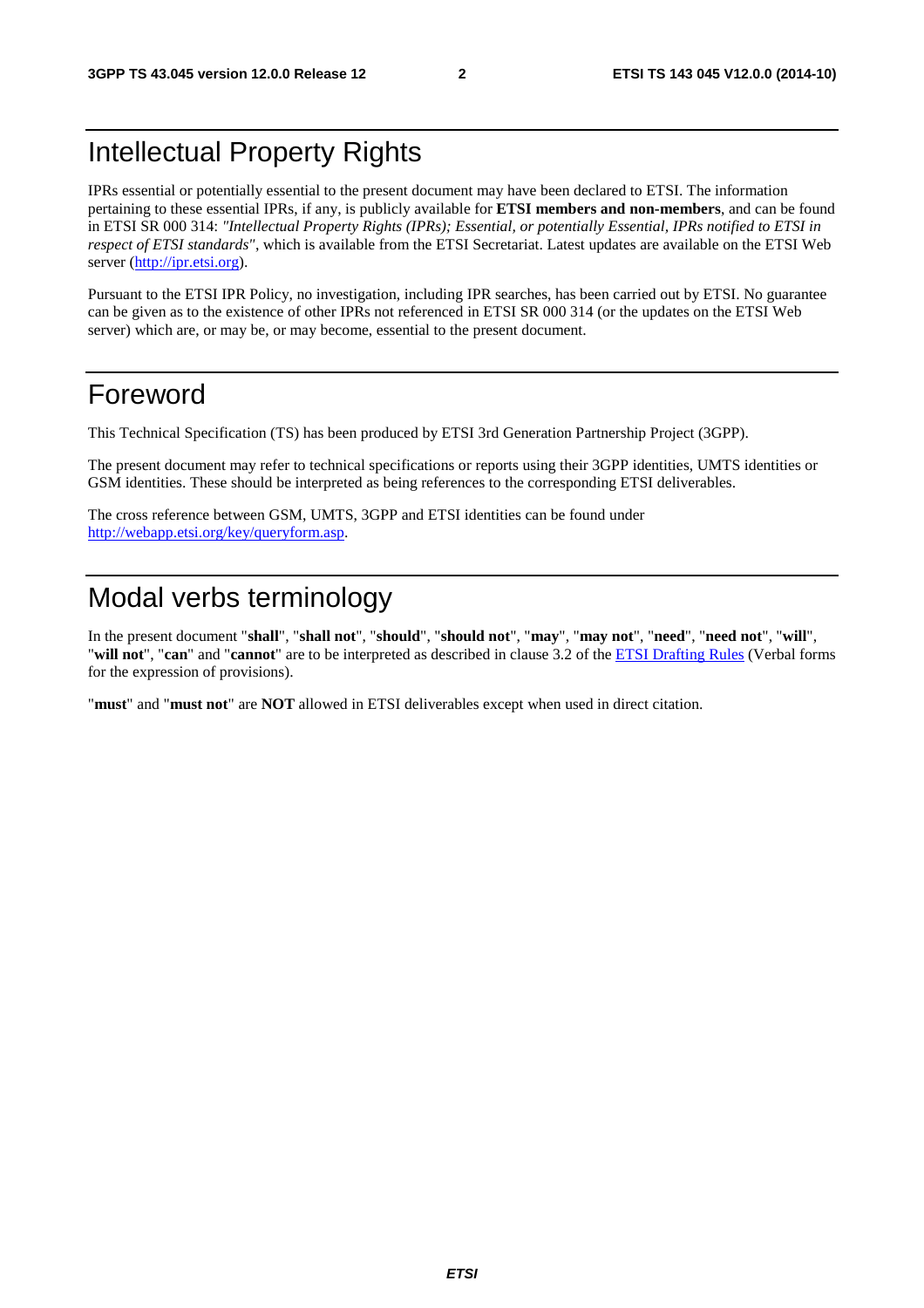$\mathbf{3}$ 

# Contents

| $\overline{0}$   |  |  |  |  |  |
|------------------|--|--|--|--|--|
| 0.1<br>0.2       |  |  |  |  |  |
| 1                |  |  |  |  |  |
|                  |  |  |  |  |  |
| 2                |  |  |  |  |  |
| 3                |  |  |  |  |  |
| 3.1<br>3.2       |  |  |  |  |  |
| 4                |  |  |  |  |  |
| 4.1              |  |  |  |  |  |
| 4.2              |  |  |  |  |  |
| 4.2.1            |  |  |  |  |  |
| 4.2.1.1          |  |  |  |  |  |
| 4.2.2            |  |  |  |  |  |
| 4.2.3<br>4.2.3.1 |  |  |  |  |  |
| 4.2.3.2          |  |  |  |  |  |
| 4.2.3.3          |  |  |  |  |  |
| 4.2.3.4          |  |  |  |  |  |
| 4.2.3.5          |  |  |  |  |  |
| 4.2.4            |  |  |  |  |  |
| 4.3              |  |  |  |  |  |
| 4.3.1            |  |  |  |  |  |
| 4.3.2            |  |  |  |  |  |
| 5                |  |  |  |  |  |
| 5.1              |  |  |  |  |  |
| 5.2              |  |  |  |  |  |
| 5.2.1            |  |  |  |  |  |
| 5.2.2            |  |  |  |  |  |
| 5.2.2.1<br>5.2.3 |  |  |  |  |  |
| 5.2.3.1          |  |  |  |  |  |
| 5.2.3.2          |  |  |  |  |  |
| 5.2.3.3          |  |  |  |  |  |
| 5.2.3.4          |  |  |  |  |  |
| 5.2.3.5          |  |  |  |  |  |
| 5.2.4            |  |  |  |  |  |
| 5.2.5            |  |  |  |  |  |
| 5.2.6            |  |  |  |  |  |
| 5.2.7            |  |  |  |  |  |
| 5.3              |  |  |  |  |  |
| 5.3.1            |  |  |  |  |  |
| 5.3.2            |  |  |  |  |  |
| 5.3.3            |  |  |  |  |  |
| 6                |  |  |  |  |  |
| 6.1              |  |  |  |  |  |
| 6.2              |  |  |  |  |  |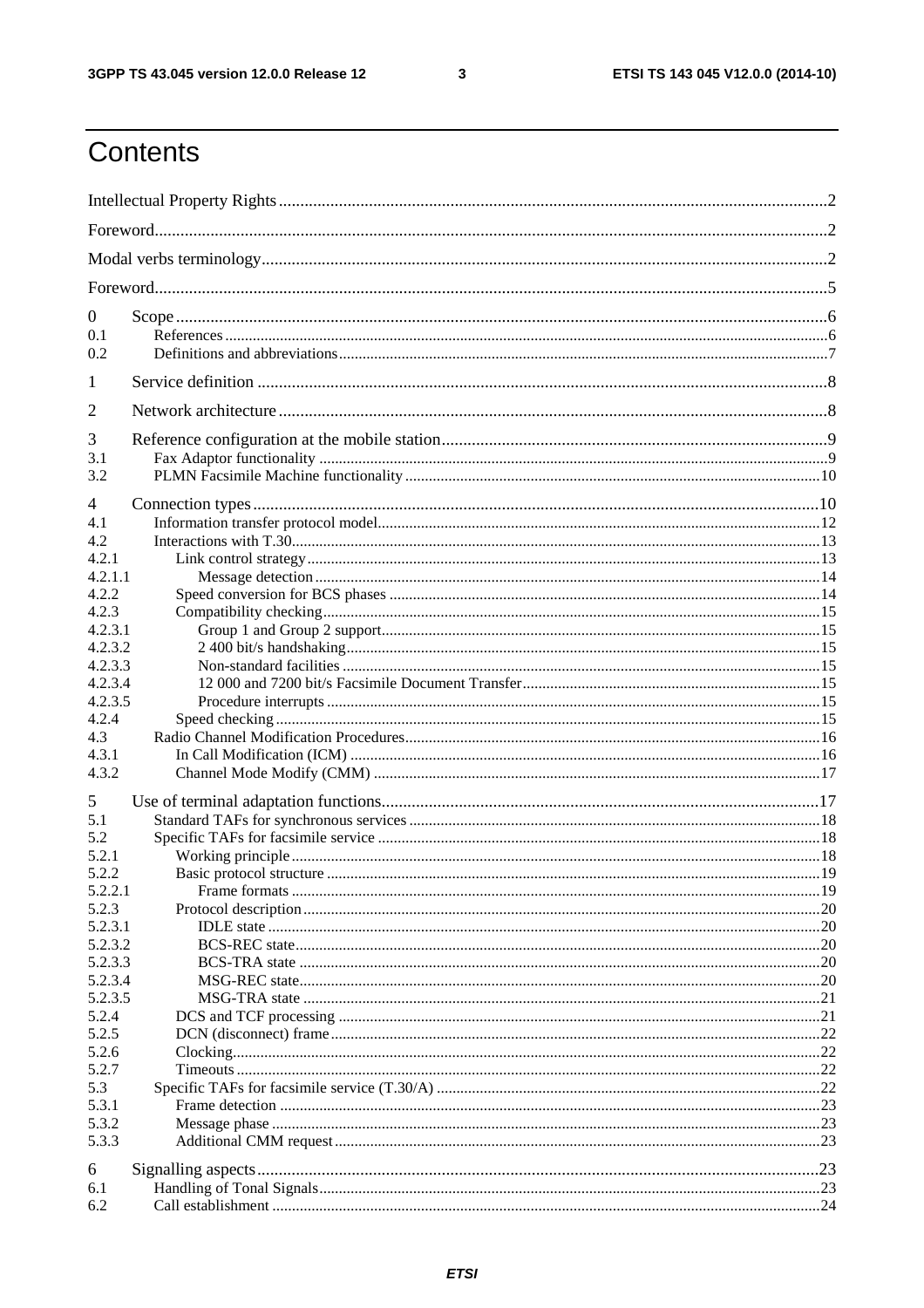$\overline{\mathbf{4}}$ 

| 6.2.1          |  |
|----------------|--|
| 6.2.2          |  |
| 6.2.3          |  |
| 6.2.4          |  |
| 6.2.5          |  |
| 6.3            |  |
| 7 <sup>7</sup> |  |
| 7.1            |  |
| 7.2            |  |
|                |  |
|                |  |
|                |  |
|                |  |
|                |  |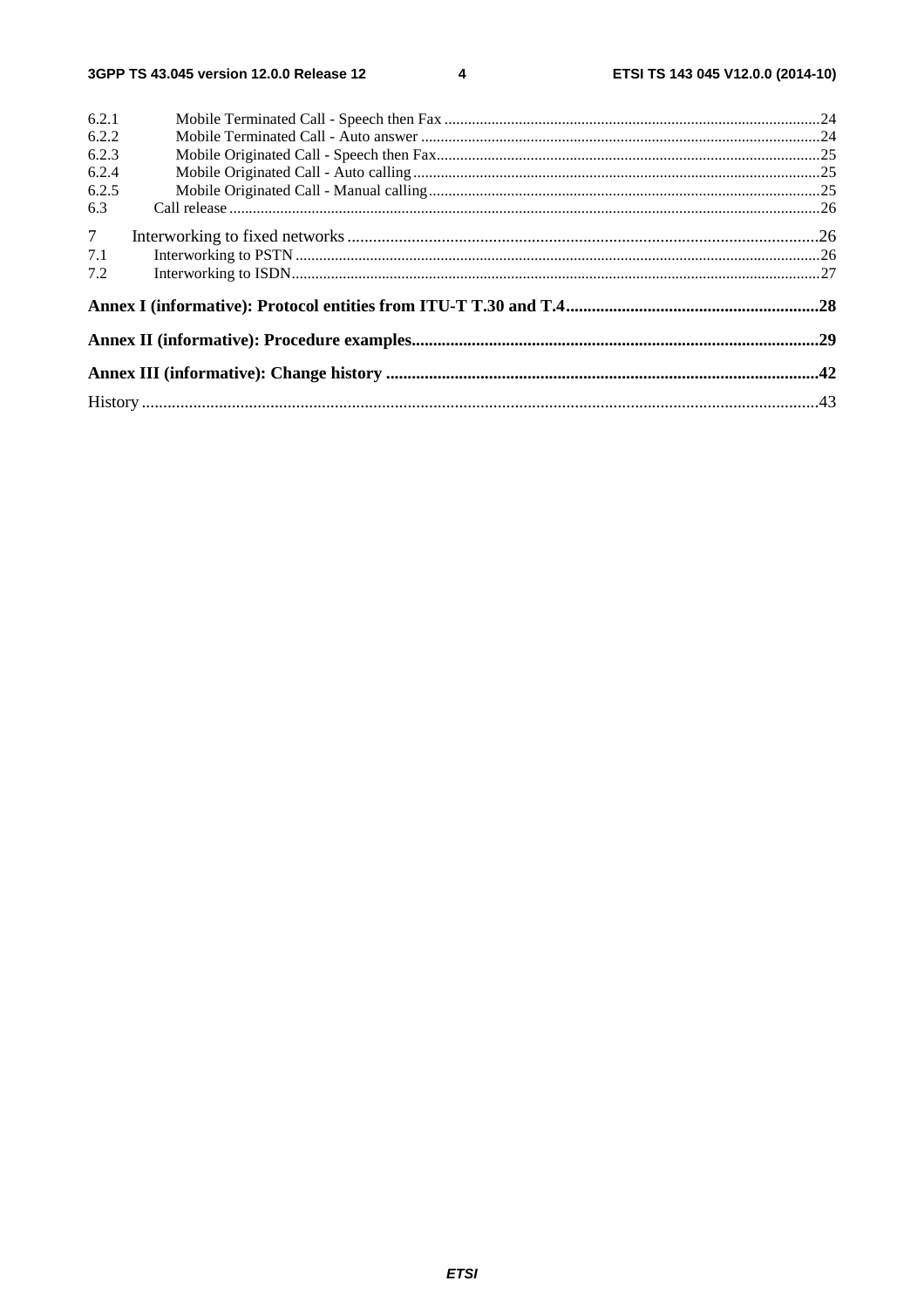# Foreword

This Technical Specification has been produced by the 3<sup>rd</sup> Generation Partnership Project (3GPP).

The contents of the present document are subject to continuing work within the TSG and may change following formal TSG approval. Should the TSG modify the contents of the present document, it will be re-released by the TSG with an identifying change of release date and an increase in version number as follows:

Version x.y.z

where:

- x the first digit:
	- 1 presented to TSG for information;
	- 2 presented to TSG for approval;
	- 3 or greater indicates TSG approved document under change control.
- y the second digit is incremented for all changes of substance, i.e. technical enhancements, corrections, updates, etc.
- z the third digit is incremented when editorial only changes have been incorporated in the document.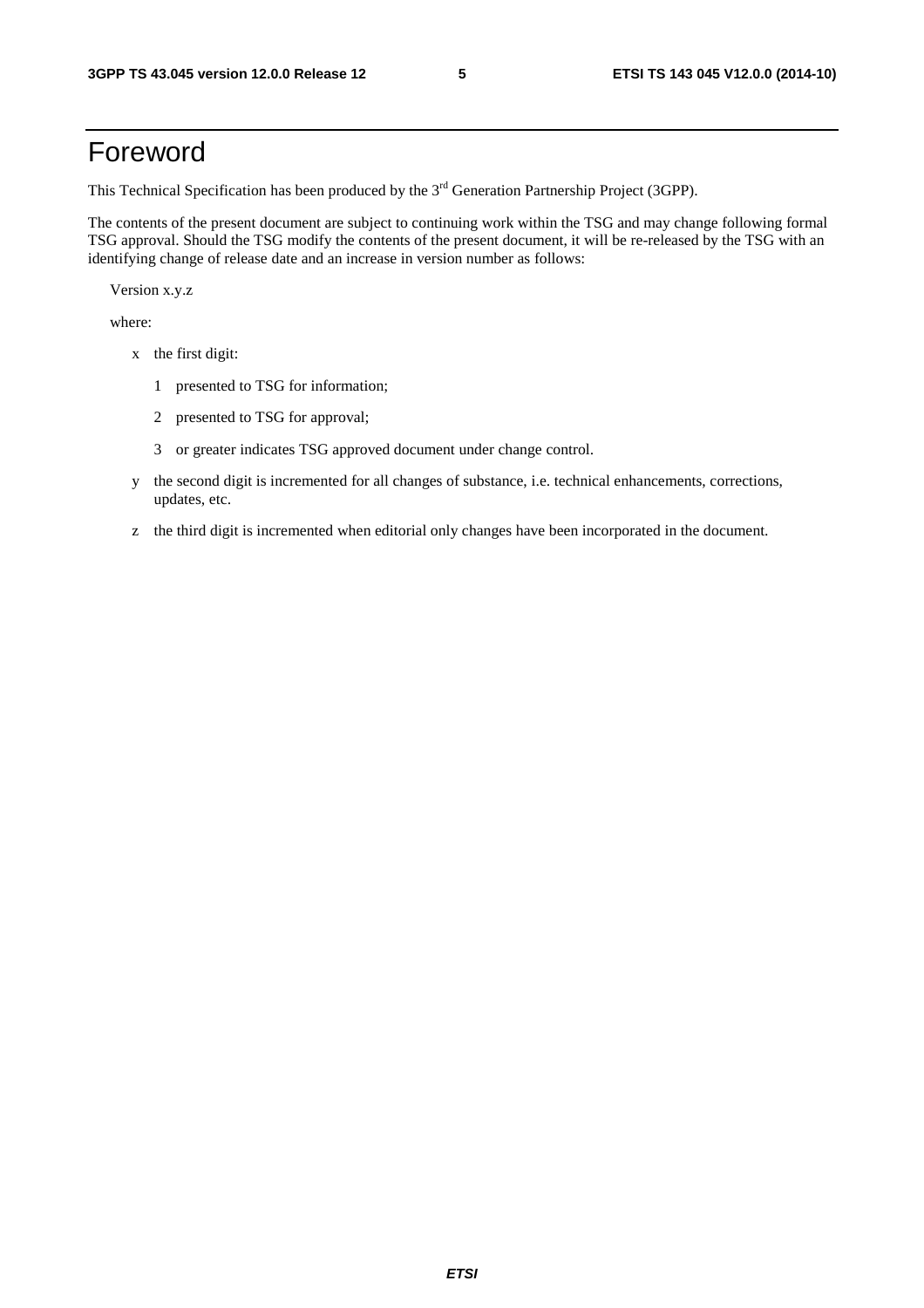### 0 Scope

The present document deals with the procedures allowing the technical realization of the Group 3 facsimile Service within the A/Gb mode PLMN using transparent Network support, according to the definition of Teleservice 61 and 62 specified in the 3GPP TS 22.003 [2].

### 0.1 References

The following documents contain provisions which, through reference in this text, constitute provisions of the present document.

- References are either specific (identified by date of publication, edition number, version number, etc.) or non-specific.
- For a specific reference, subsequent revisions do not apply.
- For a non-specific reference, the latest version applies. In the case of a reference to a 3GPP document (including a GSM document), a non-specific reference implicitly refers to the latest version of that document in the same Release as the present document.
- [1] Void.
- [2] 3GPP TS 22.003: " Teleservices supported by a GSM Public Land Mobile Network (PLMN)".
- [3] 3GPP TS 22.034: 'High Speed Circuit Switched Data (HSCSD) Stage1'.
- [4] 3GPP TS 43.010: " GSM Public Land Mobile Network (PLMN) connection types".
- [5] 3GPP TS 23.034: " High Speed Circuit Switched Data (HSCSD) Stage2.
- [6] 3GPP TS 04.02: " GSM Public Land Mobile Network (PLMN) access reference configuration".
- [7] 3GPP TS 04.08: " Mobile radio interface layer 3 specification".
- [8] 3GPP TS 44.021: " Rate adaption on the Mobile Station Base Station System (MS BSS) interface".
- [9] 3GPP TS 27.001: " General on Terminal Adaptation Functions (TAF) for Mobile Stations (MS)".
- [10] 3GPP TS 27.003: " Terminal Adaptation Functions (TAF) for services using synchronous bearer capabilities".
- [11] 3GPP TS 29.007: " General requirements on interworking between the Public Land Mobile Network (PLMN) and the Integrated Services Digital Network (ISDN) or Public Switched Telephone Network (PSTN)".
- [12] ITU-T Recommendation T.35: "Procedure for the allocation of ITU-T members' codes".
- [13] ITU-T Recommendation F.160 Fascicle II.5: "General operational provision for the international public facsimile".
- [14] ITU-T Recommendation T.4 Fascicle VII.3: "Standardization of group 3 facsimile apparatus for document transmission".
- [15] ITU-T Recommendation T.30 Fascicle VII.3: "Procedures for document facsimile transmission in the general switched telephone network".
- [16] ITU-T Recommendation V.21 Fascicle VIII.l: "300 bits per second duplex modem standardized for use in the general switched telephone network".
- [17] ITU-T Recommendation V.24 Fascicle VIII.l: "List of definitions for interchange circuits between data terminal equipment (DTE) and data circuit-terminating equipment (DCE)".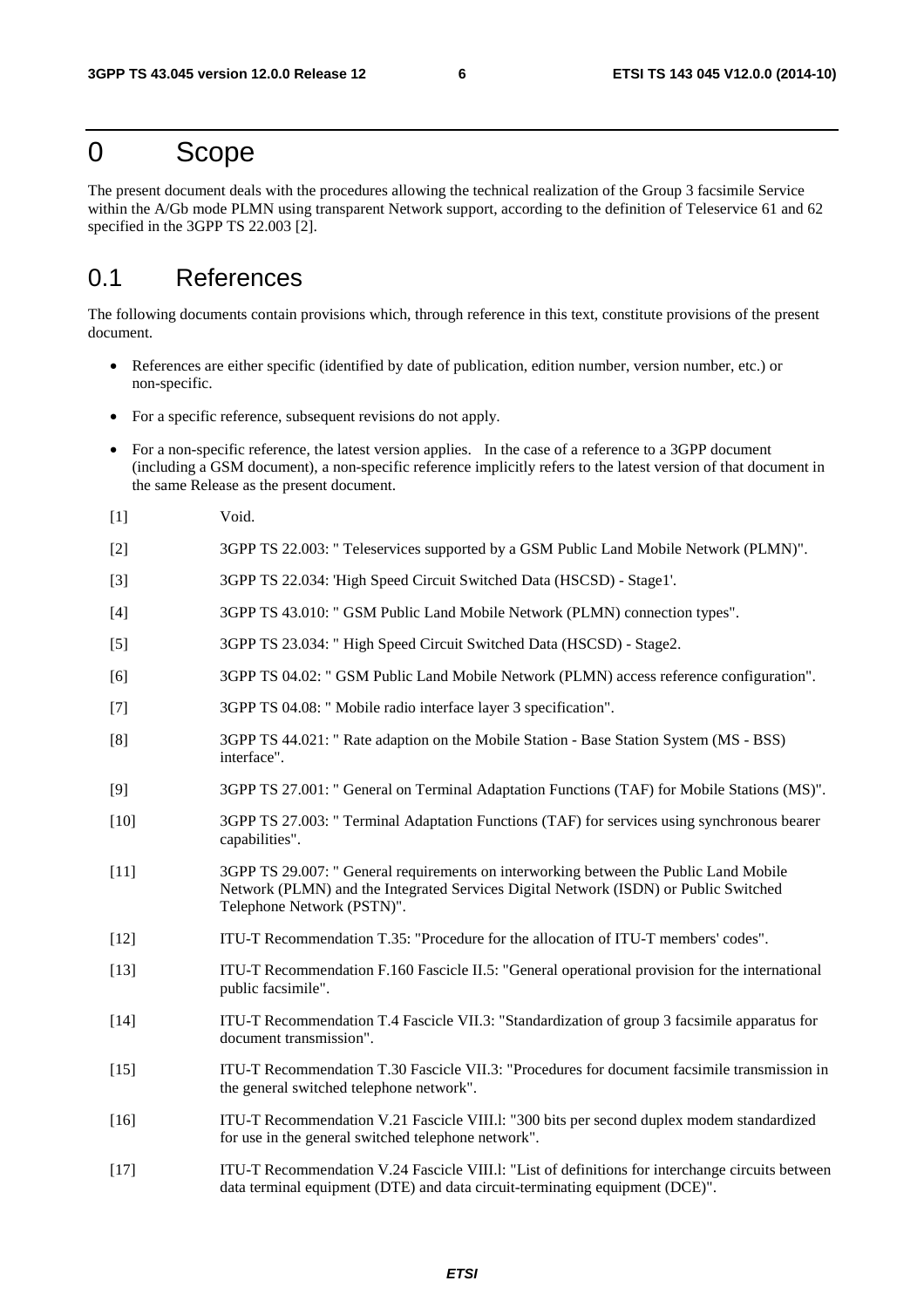| [18]   | ITU-T Recommendation V.25bis Fascicle VIII.1: "Automatic calling and/or answering equipment<br>on the general switched telephone network (GSTN) using the 100-series interchange circuits".                      |
|--------|------------------------------------------------------------------------------------------------------------------------------------------------------------------------------------------------------------------|
| $[19]$ | ITU-T Recommendation V.27ter Fascicle VIII.1: "4 800/2 400 bits per second modem<br>standardized for use in the general switched telephone network".                                                             |
| [20]   | ITU-T Recommendation V.29 Fascicle VIII.1: "9 600 bits per second modem standardized for use<br>on point-to-point 4-wire leased telephone-type circuits".                                                        |
| [21]   | ITU-T Recommendation V.33 Fascicle VIII.1: "14 400 bits per second modem standardized for use<br>on point-to-point 4-wire leased telephone-type circuits".                                                       |
| $[22]$ | ITU-T Recommendation X.300 Fascicle VIII.6: "General principles for interworking between<br>public networks, and between public networks and other networks for the provision of data<br>transmission services". |
| [23]   | ITU-T Recommendation V.17: "A 2-wire modem for facsimile applications with rates up to 14<br>$400 \text{ bit/s}$ ".                                                                                              |

[24] 3GPP TS 21.905: " Vocabulary for 3GPP Specifications "

## 0.2 Definitions and abbreviations

In addition to those below, abbreviations used in the present document are listed in 3GPP TR 21.905 [1].

| <b>BCS</b>    | Binary Coded Signalling phase of Facsimile transmission as per ITU-T T.30 |
|---------------|---------------------------------------------------------------------------|
| CT105         | Interchange Circuit 105 as per ITU-T V.24                                 |
| CT106         | Interchange Circuit 106 as per ITU-T V.24                                 |
| CT107         | Interchange Circuit 107 as per ITU-T V.24                                 |
| CT108.2       | Interchange Circuit 108/2 as per ITU-T V.24                               |
| CT109         | Interchange Circuit 109 as per ITU-T V.24                                 |
| CT114         | Interchange Circuit 114 as per ITU-T V.24                                 |
| CT115         | Interchange Circuit 115 as per ITU-T V.24                                 |
| FA/MT         | The Fax Adaptor specifically located at MT side                           |
| <b>FA/IWF</b> | The Fax Adaptor specifically located at IWF side                          |
| MSG           | Message phase of Facsimile transmission as per ITU-T T.30                 |

All protocol entities from ITU-T Facsimile Recommendations (T.4 and T.30) apply; in the present document they are referenced to in the same way as in the above ITU-T Recommendations (see also annex I to the present document).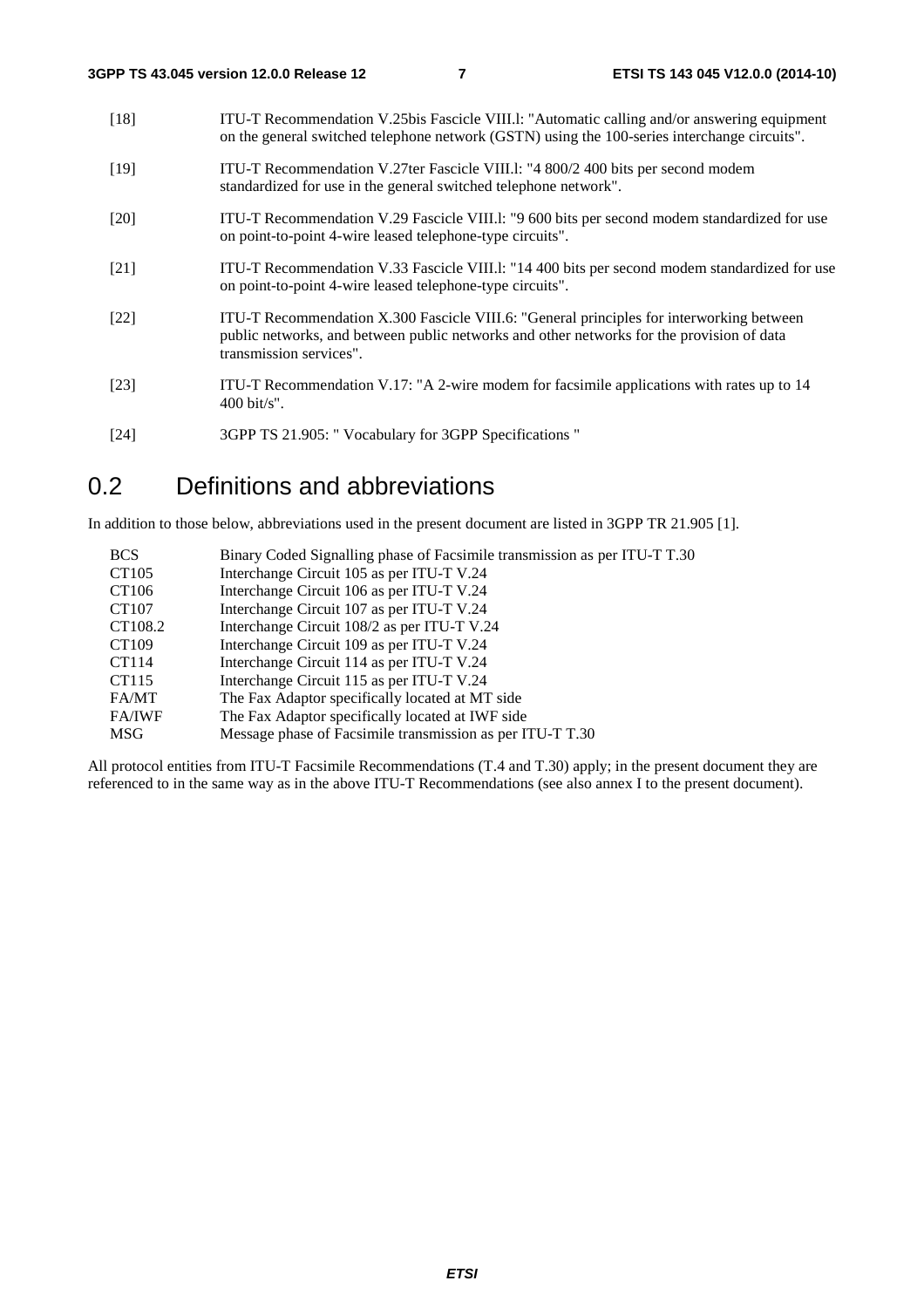# 1 Service definition

The fixed network Group 3 Facsimile service, as basically defined in ITU-T Recommendation F.160, is an international telematic service for ISO A4 document transmission between two facsimile stations.

The service specification is comprised of two parts: the control protocol described in ITU-T Recommendation T.30, and the document transmission coding described in ITU-T Recommendation T.4.

The facsimile Teleservice is intended to allow facsimile connections between group 3 apparatus using:

- a PLMN as a stand alone facility, for mobile to mobile communication;
- a PLMN to gain access to fixed networks PSTN and ISDN, for mobile to/from land communication.

For this Teleservice, the document coding is as ITU-T Recommendation T.4 with no modifications. The protocol used is ITU-T Recommendation T.30 modified within the PLMN as detailed in the present document.

The interworking between different networks is based on ITU-T Recommendation X.300.

The particular features of this Teleservice are:

- it uses point-point communication;
- the information transfer capability is dual "Speech"/"Group 3 Facsimile" for Teleservice 61 and "Group 3 Facsimile" only for Teleservice 62;
- both mobile originated and terminated calls are supported;
- the information transfer mode is circuit, duplex, synchronous and symmetric;
- different end-to-end transfer rates are used within the same call to take advantage of the better radio path error rate;
- use of a standard synchronous terminal adaptation function (as per 3GPP TS 27.003) within the MS.

# 2 Network architecture

The network architecture applicable to this Teleservice is shown in figure 1/43.045, below.



**Figure 1/43.045: Network architecture** 

This shows the case of mobile to fixed network interworking. For mobile to mobile calls, there would effectively be a loop back within the PLMN, using two IWFs.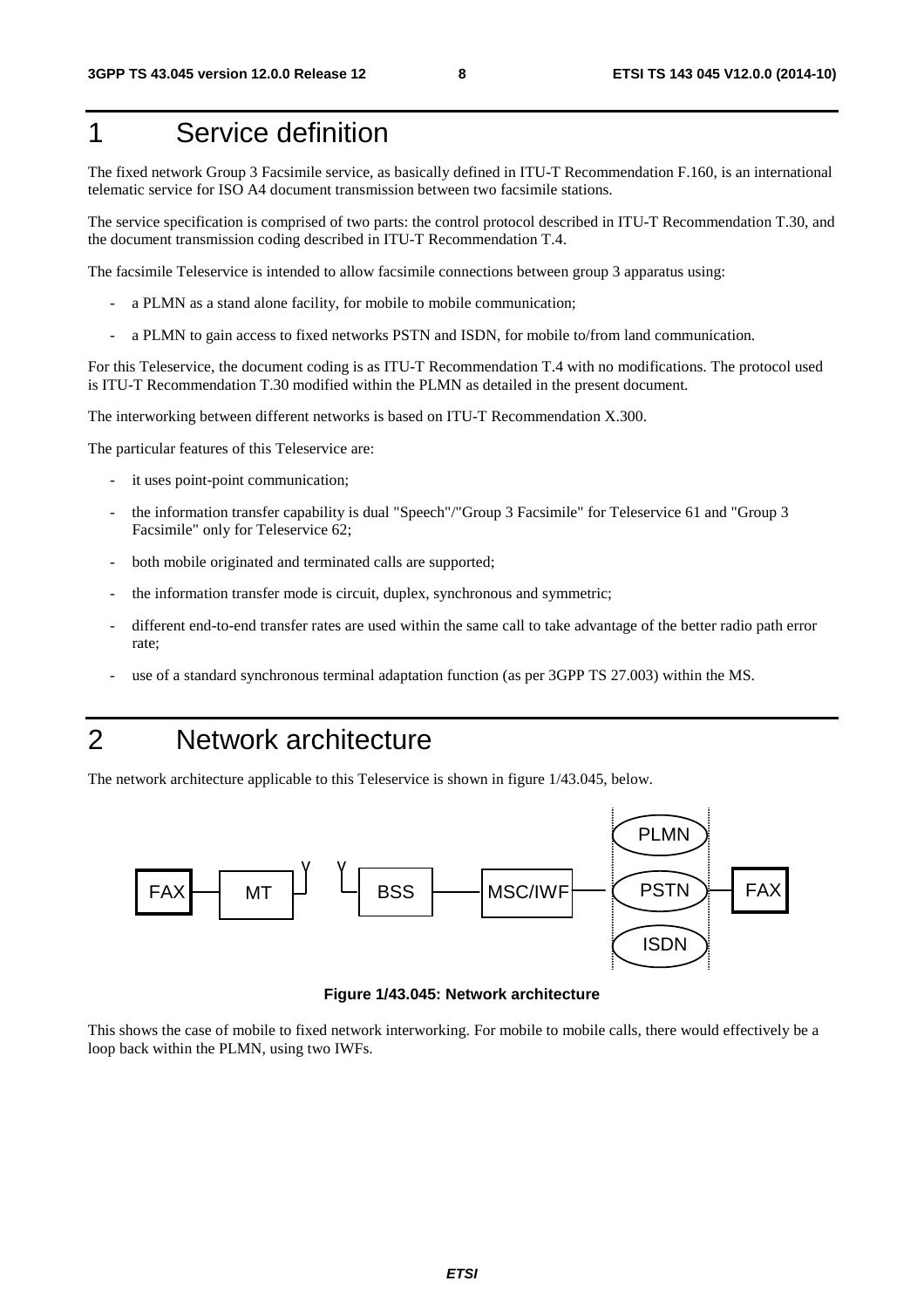# 3 Reference configuration at the mobile station

The mobile reference configurations described in this clause are defined as per 3GPP TS 24.002.



**Figure 2/43.045: Reference configurations** 

The Teleservice definition in 3GPP TS 22.003 regards the group 3 facsimile terminal as a 2-wire analogue terminated equipment. In order to connect this to the MT2 a separate "Fax Adaptor" device is necessary.

This configuration, shown in figure 2a/43.045, has to be considered as the standard configuration, so that all the existing Group 3 facsimile apparatus can be connected to the PLMN.

An alternative realization would be to combine a standard group 3 facsimile machine and the Fax Adaptor into a specially developed "PLMN facsimile machine", directly providing a digital output. Although such a device must appear to the MT2 as identical to the Fax Adaptor (i.e. with an identical interface and protocol), it would allow for a significantly smaller and simpler facsimile machine. This configuration is shown in figure 2d/43.045 and is regarded as a desirable alternative.

In addition of course, it is always possible to realize an MT0, as per figure 2f/43.045, where both the facsimile and mobile termination functions are considered to be part of one integrated unit.

The remaining configurations concern the use of an S interface and are considered as optional configurations. Their use is for further study.

The particular terminal adaptation functions used are those detailed in 3GPP TS 27.003 and the interface to the MT2 used is synchronous V.24 with an option for support of V.25bis procedures for autocalling and autoanswering.

### 3.1 Fax Adaptor functionality

The Fax Adaptor block, figure 3/43.045, is intended to specifically complement the Group 3 facsimile apparatus in order to be able to communicate over a PLMN.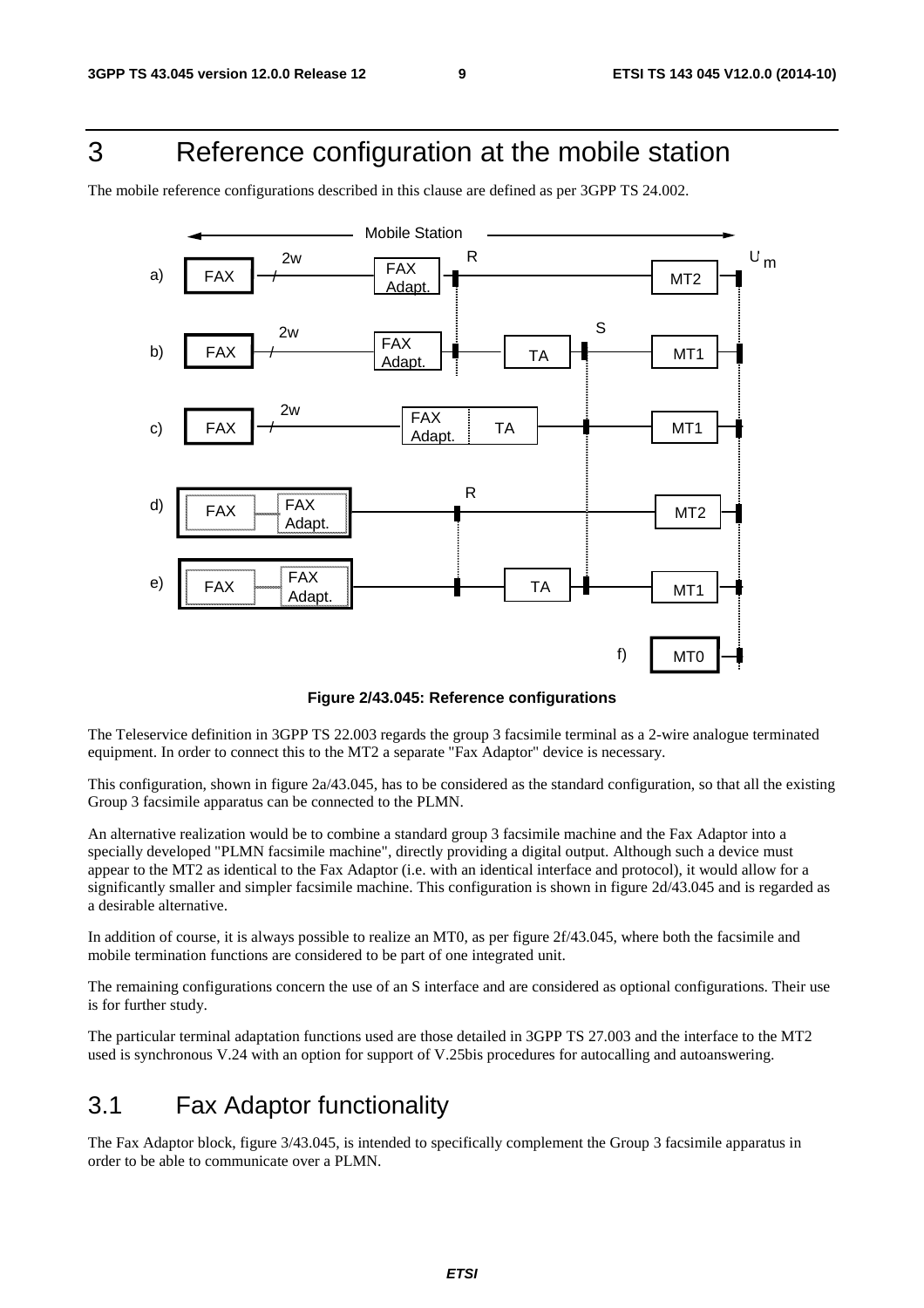

**Figure 3/43.045: Fax Adaptor scheme** 

Whether it has to be a function internal to the PLMN, or an external accessory associated with the Group 3 apparatus, is beyond the scope of the present document, and in any case, does not affect at all the working of the procedure as here described.

It can be functionally partitioned in two sections:

- an analogue section, dealing with:
	- the modulation and demodulation processes according to ITU-T Recommendation V.21, V.27ter, V.29 and V.17 as explained in T.4 and T.30;
	- handling of the signalling on the 2-wire path to the facsimile machine, including autocalling and autoanswer functions where necessary (see clause 6).
- a digital section, dealing with:
	- monitoring and where necessary, manipulation of the T.30 protocol as detailed in the rest of the present document;
	- overall control of the adaptor;
	- connection over the synchronous V.24 interface to the MT as described in 3GPP TS 27.003;
	- where necessary, autocalling and autoanswering functions according to V.25bis.

In the following this specification will reference the Fax Adaptor functionality, considering the most general case where it operates as a full-featured (see figure 3/43.045) separate block (see figure 2a/43.045), as this reference configuration is implicitly or explicitly exhaustive of all service related technical aspects.

### 3.2 PLMN Facsimile Machine functionality

The special PLMN facsimile machine shown in the MS configuration of figure 2d/43.045 has a similar functionality to the digital part of the Fax Adaptor, but without any of the analogue portions.

It appears over the V.24 interface as identical to the Fax Adaptor, i.e. the MT2 needs to have no knowledge of the particular configuration used.

When necessary this reference configuration, will be explicitly referenced to in the following; otherwise all technical aspects relevant to the configuration implicitly apply.

# 4 Connection types

Table 1/43.045 shows the connection elements attributes applicable to this Teleservice (note), adapted from 3GPP TS 43.010.

NOTE: Teleservice 61 includes both speech and data connection types, but Teleservice 62 only the data connection type.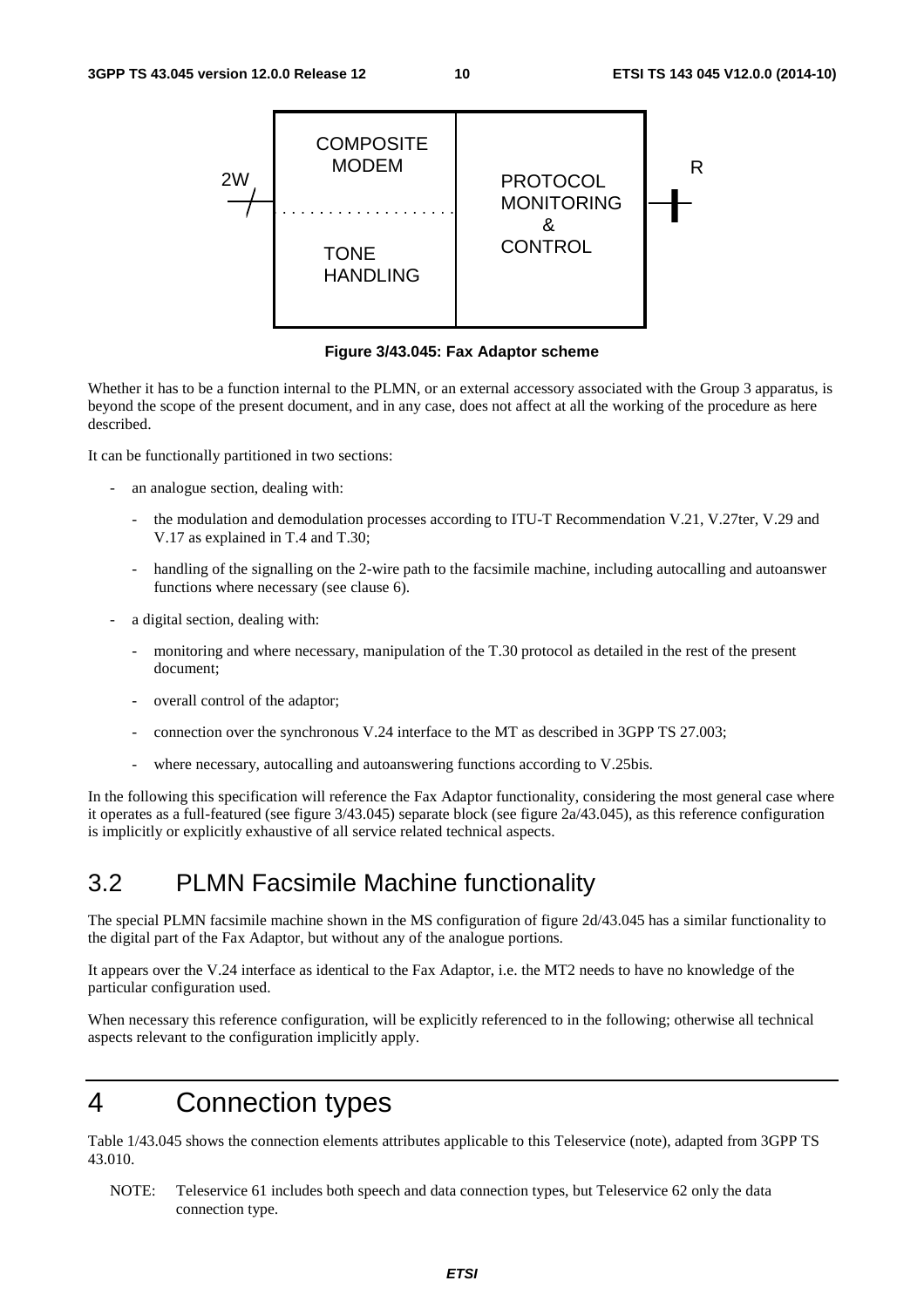| <b>Protocol type</b><br>of Figure 6 of TS<br>3GPP TS 43.010 | <b>Access to TAF</b><br>of the Mobile<br><b>Station</b> | Radio interface<br>connection element  | Intermediate<br>rate<br>RA1 to RA2 | <b>BS-MSC/IWF</b><br>connection<br>element |
|-------------------------------------------------------------|---------------------------------------------------------|----------------------------------------|------------------------------------|--------------------------------------------|
| Model 6: Speech                                             |                                                         | Speech/GSM                             |                                    | IITU-T                                     |
|                                                             |                                                         |                                        |                                    | A-law                                      |
| Model 5:                                                    | C/D/S UDI                                               | C/D/S UDI                              | C/D/S UDI                          | C/D/S UDI                                  |
| Facsimile                                                   | $-14.4$ kbit/s                                          | $-14.5$ kbit/s                         | $-16$ kbit/s                       | $-64$ kbit/s                               |
| Group 3                                                     | - 9.6 kbit/s                                            | - 12.0 kbit/s                          | $-16$ kbit/s                       | $-64$ kbit/s                               |
|                                                             | $-4.8$ kbit/s                                           | $-6.0$ kbit/s                          | 8 kbit/s                           | $-64$ kbit/s                               |
|                                                             | $-2.4$ kbit/s                                           | 3.6 kbit/s<br>$\overline{\phantom{0}}$ | 8 kbit/s                           | $-64$ kbit/s                               |
|                                                             | (note)                                                  |                                        |                                    |                                            |
| Model 5b                                                    | C/D/S UDI                                               | C/D/S UDI                              | C/D/S UDI                          | C/D/S UDI                                  |
| Facsimile                                                   | $-14.4$ kbit/s                                          | 14.5 or 2X12 kbit/s                    | 16 or 2X16 kbit/s                  | $-64$ kbit/s                               |
| Group 3                                                     | $9.6$ kbit/s<br>۰.                                      | or 2X6 kbit/s<br>12.                   | 16 or 2X8 kbits                    | $-64$ kbit/s                               |
|                                                             | 4.8 kbit/s                                              | 6 kbit/s                               | 8 kbit/s                           | $-64$ kbit/s                               |
|                                                             | 2.4 kbit/s<br>٠                                         | 6 kbits                                | 8 kbit/s                           | $-64$ kbit/s                               |

#### **Table 1/43.045: Elements of connection types**

NOTE: The highest Access Rate actually supported in this teleservice will be consistent with the highest Access Rate of the Transparent Bearer Service provided by the Network Operator.

 $C =$  Circuit switched  $S =$  Synchronous

 $D = Full-duplex$   $UDI = Unrestricted Digital Information$ 

#### **Table 1a/43.045**

| Fax modem rates | No. of substreams | Radio i/f rate | <b>Intermediate Rate</b> | <b>Padding Scheme</b> |
|-----------------|-------------------|----------------|--------------------------|-----------------------|
| 14.4 kbit/s     |                   | $14.5$ kbit/s  | 16 kbit/s                |                       |
|                 |                   | 12 kbit/s      | 16 kbit/s                |                       |
| $12.0$ kbit/s   |                   | $14.5$ kbit/s  | 16 kbit/s                | $FA(5D + S)$          |
|                 |                   | 12 kbit/s      | 16 kbit/s                | $FA(5D + S)$          |
| 9.6 kbit/s      |                   | 12 kbit/s      | 16 kbit/s                |                       |
|                 | 2                 | 6 kbit/s       | 8 kbit/s                 |                       |
| $7.2$ kbit/s    |                   | 12 kbit/s      | 16 kbit/s                | $FA(3D + S)$          |
|                 |                   | 6 kbit/s       | 8 kbit/s                 | $FA(3D + S)$          |
| 4.8 kbit/s      |                   | 6 kbit/s       | 8 kbit/s                 |                       |
| $2.4$ kbit/s    |                   | 6 kbit/s       | 8 kbit/s                 |                       |

 $FA =$  Padding is performed in the  $FA$ 

 $(nD + mS)$  means that m SYNC frames will be added every n"th DATA frame

The MS must support the combinations in table  $1a/43.045$ , restricted to what has been negotiated between the MS and the network.

All transitions from one combination in table 1a/43.045 to another combination in the same table, must be supported by the MS, as long as the fax modem rate is kept constant or the transition of fax modem rate is performed in steps of 2,4 kbit/s.

The figure 4/43.045 shows the scheme of a typical PLMN connection for this Teleservice, considering respectively R and S access at Network Termination.

To grant full support to the ITU-T Recommendation T.30, requiring different transmission speeds, the following strategy shall be implemented:

- PLMN provides for four Access Rates only, that is 14 400 bits/s, 9600 bit/s, 4800 bit/s, 2400 bit/s;
- radio channel modification procedures are used for switching between Speech phase and facsimile phase, as well as to select the suitable Access Rate (14 400,9600/4800/2400 bit/s) within the facsimile phase, as resulting from the preliminary end-to-end negotiation between the terminals;
- to transport Binary Coded Signalling (BCS) requiring a synchronous 300 bit/s bit-rate, speed conversion will be used at both the PLMN ends.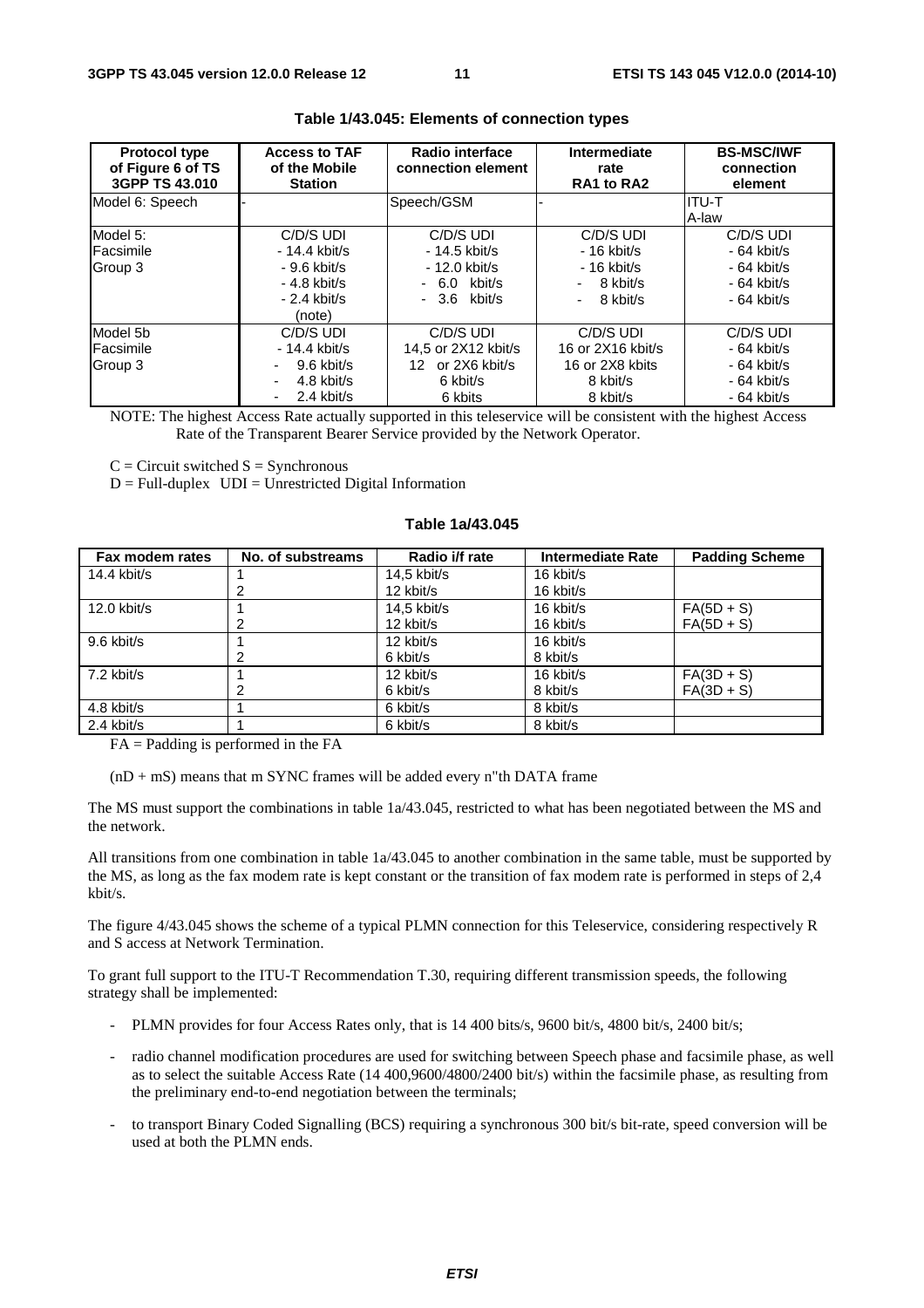

**Figure 4b/43.045: Optional Teleservice connection (F.F.S)** 

### 4.1 Information transfer protocol model

The Figure 5/43.045 depicts the conceptual protocol model for this Teleservice, deduced from model 5 and 5b of Figure 6/43.010.

The main point to be underlined is that all the protocol modules specific for this Teleservice are confined in the Fax Adaptation functions at both the MT and IWF ends. Note that model 5b of figure 6/43.010 details the placing of the splitting and combiner function for multislot configurations.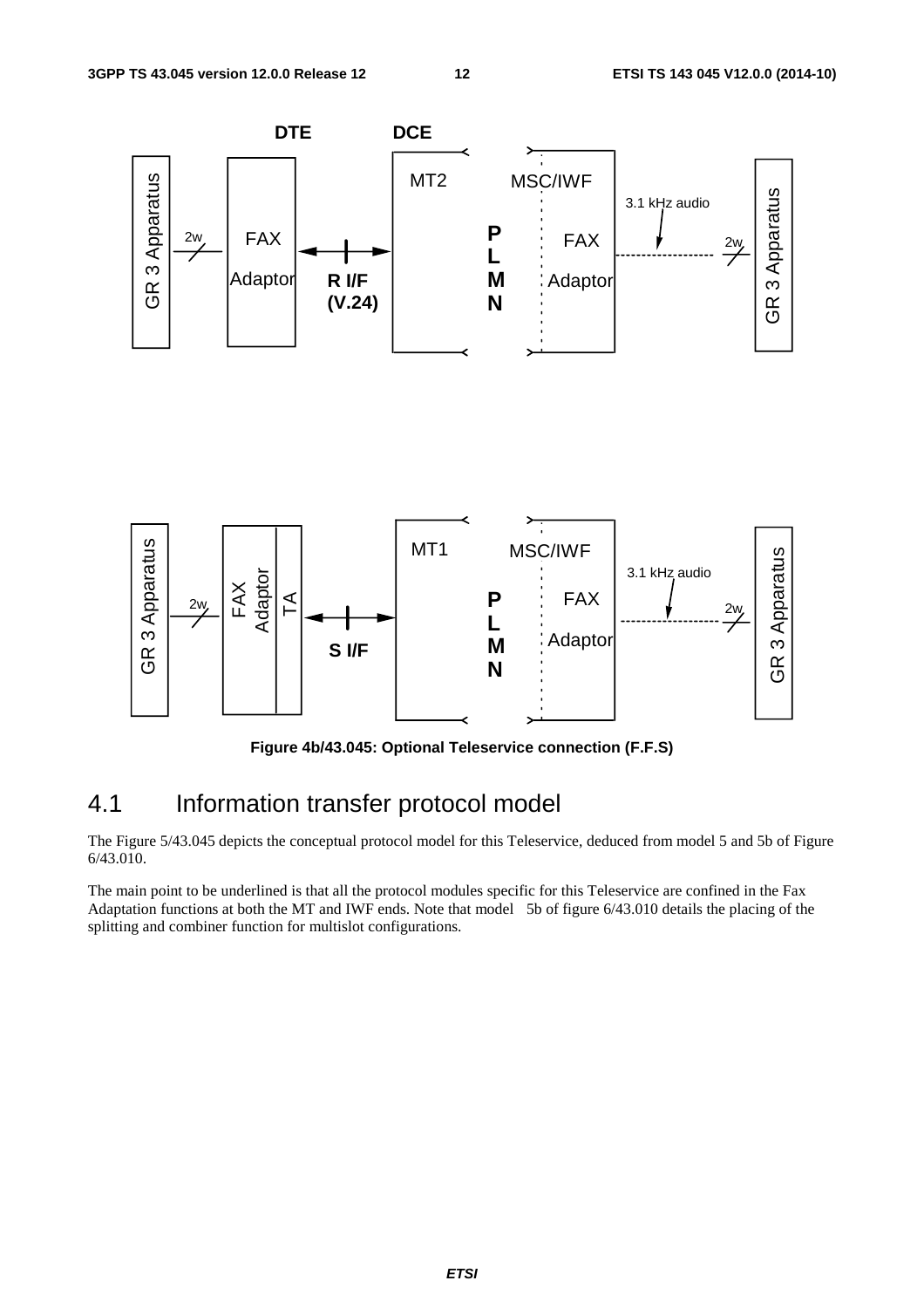

**Figure 5/43.045: Information transfer protocol model** 

### 4.2 Interactions with T.30

The philosophy of this specification is to allow the T.30 protocol to pass transparently wherever possible, through the Fax Adaptors at both ends of the PLMN channel. Manipulations are only made to the protocol where necessary to overcome problems resulting from the differences between the PSTN and the PLMN system. Basically, these problems fall into four categories:

- supporting facsimile on a digital connection type;
- bit errors during transfer of BCS frames:
- the need to change speed to reduce the impact of bit errors during transfer of Fax encoded Messages;
- inability to support some features of T.30.

#### 4.2.1 Link control strategy

Though the T.30 procedure is plain half-duplex, between the FAs at both the PLMN ends a full-duplex mode connection will be established. Information transfer is structured in fixed length blocks, carrying either data received from the local modem, or idle synchronization patterns.

Establishment, maintenance and release of the data circuit is performed autonomously by each FA, by properly handling the physical interface to its local modem.

Due to the rigid timeout constrains in T.30 protocol procedure, which will be actually concatenated to the procedure defined here for the PLMN connection part, a strictly forwardonly approach is adopted for data link control; that is no retransmission means are explicitly introduced to recover corrupted information blocks.

Although in the majority of cases the T.30 protocol can take care of lost frames and easily recover, there are some particularly critical points where two consecutive segments in the procedure, without any interposed acknowledgement, require different transmission speeds (BCS speed/Message speed).

In these cases, to grant that a correct change-over from one modem type to another takes place at both the PLMN ends, some additional protection is necessary in the PLMN environment. This protection, actually at the beginning and at the end of the Fax page transmission, is given by means of a confirmation mechanism, whereby the originating FA waits while transmitting a fixed pattern until an explicit acknowledgement is received from the terminating FA. In these cases an interruption of the normal T.30 information flow may eventually result.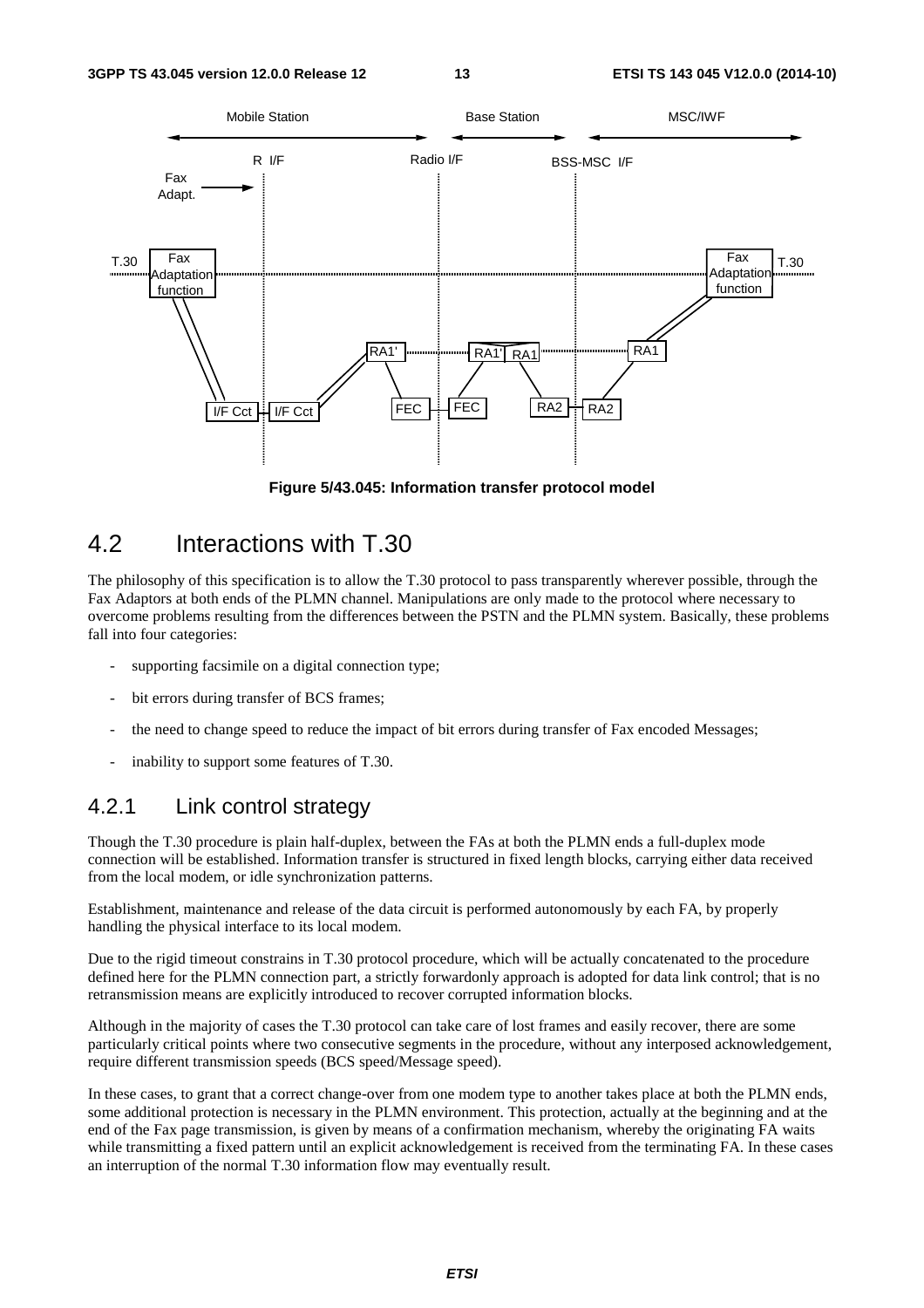Aiming at minimizing any possible delay in the end-to-end transmission between the two facsimile apparatuses, the FAs will pass on information without error control of the message integrity (note). To this regard, however, it is worth underlining that an essential requirement in this procedure is the detection of some key messages exchanged between the terminals, carrying basic control information. Hence, in parallel to the primary information passing process, a continuous monitoring of the information flowing across the FA is necessary, to detect these messages, fully checked in their logical integrity.

NOTE: All V.21 modems in the FAs shall use the faster response time provided by ITU-T Rec. V.21 (see table 2/V.21) for OFF to ON transition of CT109 and CT106.

In addition, as detailed below, some fields in some frames may need to be changed.

#### 4.2.1.1 Message detection

While in BCS, the following frames have to be detected:

- DIS/DTC, to monitor all operational parameters proposed to the sender terminal by the receiver terminal;
- DCS, to realize (see table  $2/T.30$ ) the actual message transmission speed accepted by the sender terminal and the relevant message transfer direction;
- NSF, to inhibit Non-Standard Facilities, if explicitly required by the user Fax Adaptor configuration;
- DCN, to initiate the Call release procedure.

During the Message phase (C phase of T.30) a single bit pattern has to be detected, the EOL character, a unique codeword that can never be found within a valid line of Fax coded Data (see ITU-T Recommendation T.4, subclause 4.1.2), and therefore used to control the buffer level in each FA, as detailed in the following subclause 5.2.6.

### 4.2.2 Speed conversion for BCS phases

Given the signalling load caused by the Channel Mode Modify procedure, rather than changing the radio channel speed to 300 bit/s to carry the BCS frames, a speed conversion mechanism is exploited at both the PLMN ends, allowing to maintain the Channel rate of the Message phase (14 400/9600/4800/2400 bit/s) during BCS phases.

A speed conversion factor can be defined as:

Fax Message speed (14 400 or 9600 or 4800 or 2400 bit/s)

Standard BCS speed (300 bit/s)

which will assume the value 8 or 16 or 32 or 48, depending on the actual Message speed negotiated between the terminals.

On the basis of the above speed conversion factor, in the originating FA up-conversion to Message speed will be performed according to the repetition algorithm specified in subclause 5.2.3.2.

In the terminating FA, down-conversion to the BCS speed will require a decimation algorithm (see subclause 5.2.3.3); this algorithm is assumed implementation dependent, and hence its actual definition is beyond the scope of the present document.

As the actual Access Rate over the GSM-TCH may change throughout the Call, speed conversion factor needs to be updated in both FAs.

The FA/IWF will update this value upon successful completion of a CMM procedure (see subclause 4.3.2).

The FA/MT which does not have direct access to the PLMN signalling channel (except for MT0 configuration), shall estimate the actual Access Rate established over the GSM-TCH from the effective Access Rate of the MT data interface (or any other means in case of MT0); this check shall be performed whenever a BCS frame is sent towards the Radio path after which a change for GSM-TCH Access Rate may be expected (e.g., DIS and DCS frames for Normal Fax mode, PPR and CTC frames for Error Correction Mode).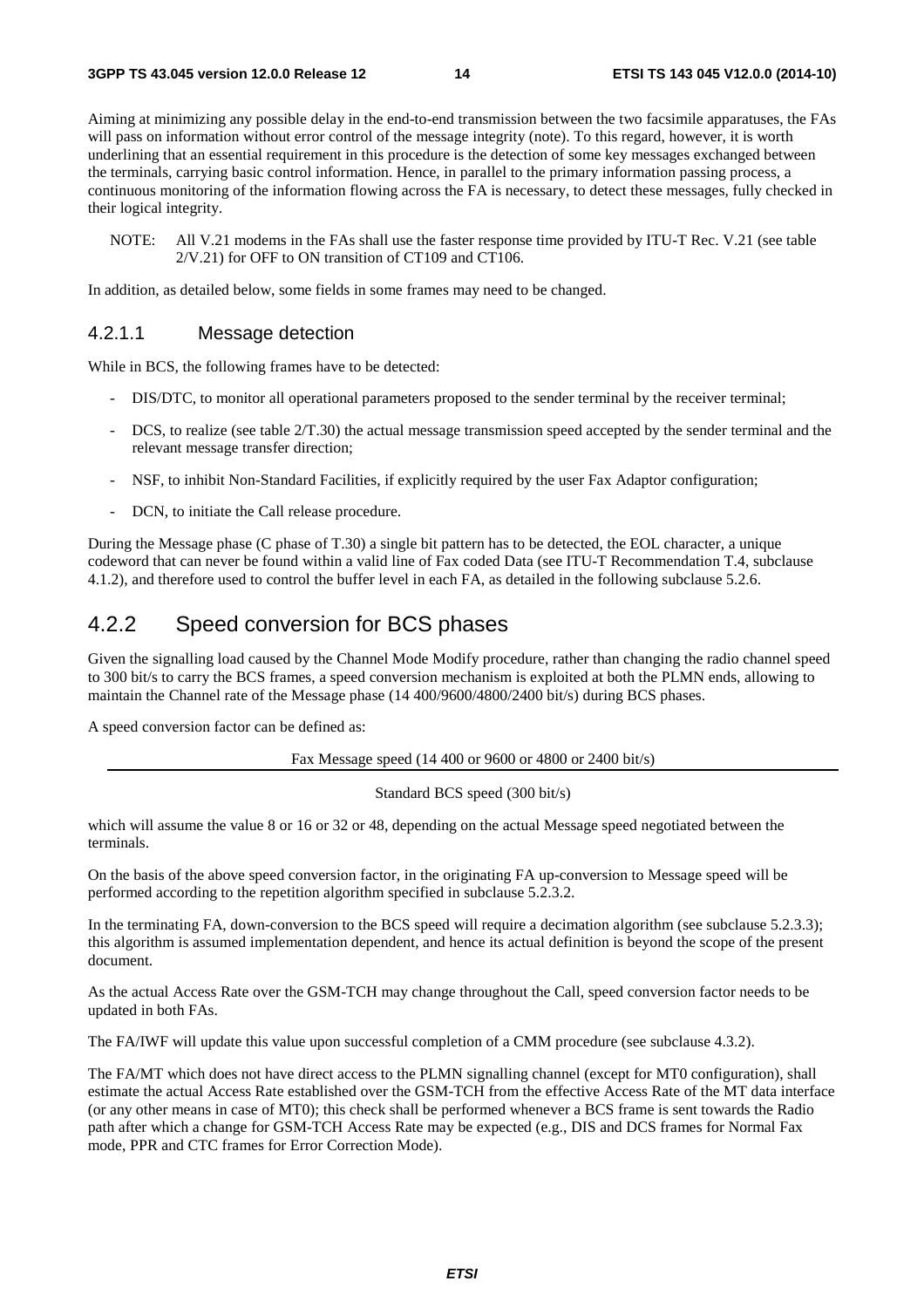### 4.2.3 Compatibility checking

Some features of T.30 cannot be supported in the PLMN environment. Fax Adaptation function is in charge of dealing with such compatibility checking.

#### 4.2.3.1 Group 1 and Group 2 support

Group 1 and Group 2 equipments are not supported by the Teleservice as described in the present document.

To this purpose, any tonal signalling specific to the above kind of Fax apparatus will be ignored by the Fax adaptation function at MS and IWF.

#### 4.2.3.2 2 400 bit/s handshaking

Only standard 300 bit/s Binary Coded Signalling is supported. To this purpose the FA will ignore this capability within the B segment of T.30 procedure, looking for DIS frame, by default, from V.21 modem only.

#### 4.2.3.3 Non-standard facilities

Non-standard facilities are supported in so far they are not in conflict with the standard procedure described in the present document. All the relevant BCS frames are passed end-to-end, unless an explicit deletion is required by the user (e.g. by a specific input at the Fax Adaptor associated with the MS). In this case, upon detection (see subclause 4.2.1.1) of the NSF frame identifier (the Facsimile Control Field octet according to T.30 terminology), the whole HDLC frame shall be stripped and replaced by a PLMN specific NSF frame, containing a Country Code and a unique identification of the FA manufacturer, encoded as per ITU-T T.35 and according to national regulations; the Information field of this NSF frame shall have a maximum length of 6 octets, and shall not require any specific functionality in the PLMN.

#### 4.2.3.4 12 000 and 7200 bit/s Facsimile Document Transfer

End-to-end transfer of T.4 information at 12 000 and 7 200 bit/s can be supported, even if this Bearer Service is not provided by a PLMN.

To this purpose a 14 400 bit/s or 9 600 bit/s Access Rate shall be used in the PLMN, by exploiting only part of the available bandwidth. The originating FA will add padding information to data received from the MSG modem, before transmission over the GSM-TCH; the terminating FA will remove the same information to restore the net 12 000 or 7 200 bit/s continuous data stream to be transmitted over its local MSG modem.

The relevant procedures are fully described in sections 5.2.3.4 and 5.2.3.5.

#### 4.2.3.5 Procedure interrupts

Procedure interrupts are only possible in Teleservice 61; in case of Teleservice 62 any attempt to invoke procedure interrupts by MMI on the MT (see subclause 4.3.1 below) will be ineffective.

### 4.2.4 Speed checking

Upon receiving DIS/DTC frame, the FA/IWF shall perform a basic speed checking procedure, aiming at verifying compatibility between the bit-rate possibilities offered by the called Fax apparatus (bit fields 11, 12, 13, 14 in the IF) and the actual Access Rates allowed on the PLMN (2 400/4 800/9 600/14400 bit/s); in addition, some of these bit rates may result inhibited during the call, if a speed lower than 9 600 bit/s has been chosen by the user in the call set up message (for example if a better error rate is required).

The following cases may occur:

some of the bit-rates indicated in DIS/DTC are not allowed on GSM-TCH (e.g. the max speed indicated in setup is 9 600 bit/s, while DIS/DTC requests V.33); a possible strategy to cater for this case is altering the indication in DIS/DTC to a compatible value (e.g. V.29) by forcing appropriately the relevant bits (note); other strategies are possible and allowed, as long as the same goal of supporting the progress of the call is pursued, by constraining the Fax apparatuses to use as message speeds the access rates actually available in the PLMN.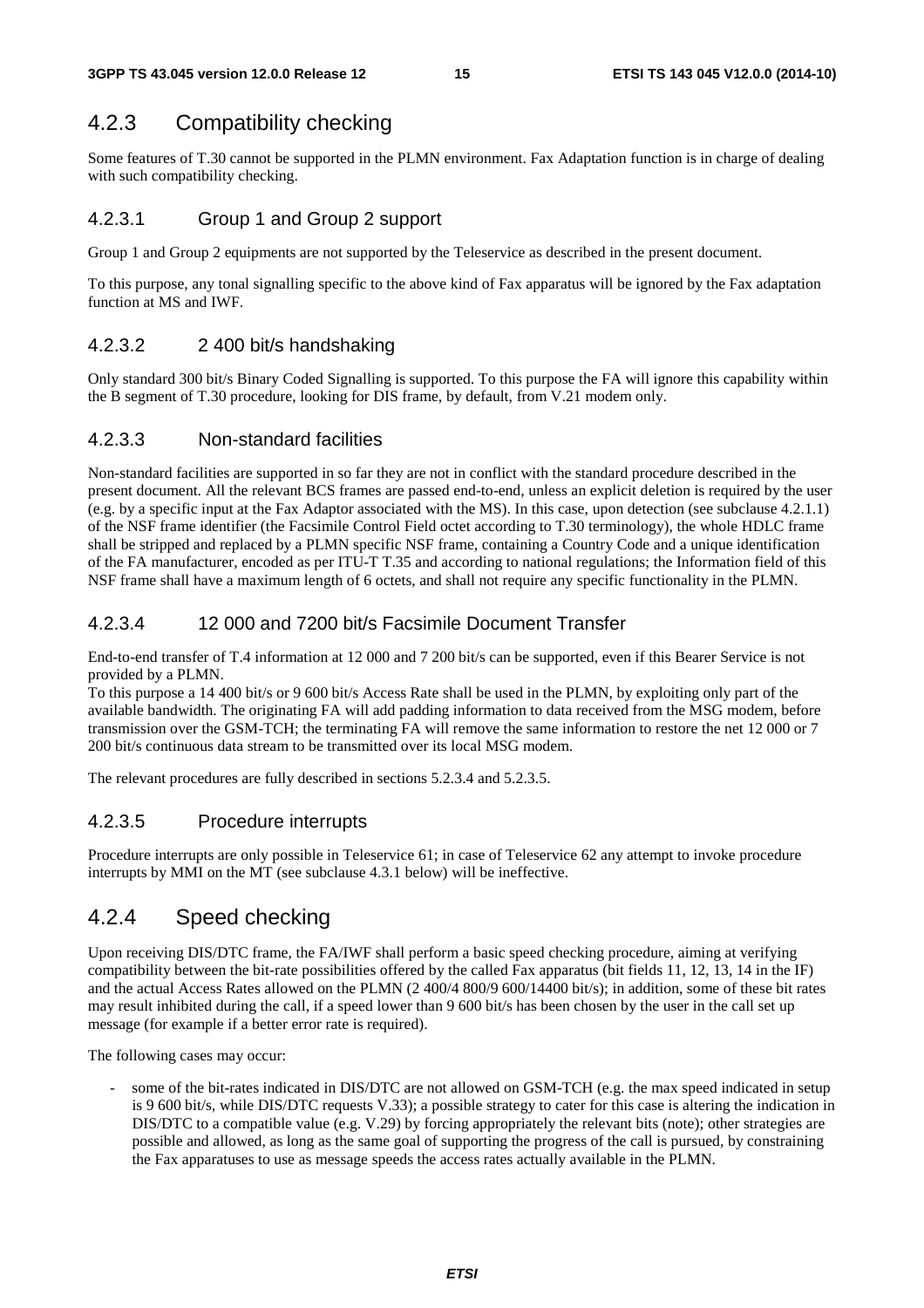- NOTE: Is beyond the scope of this specification to specify the implementation strategy adopted to recalculate the frame CRC after the manipulation; additional delays, if any, shall not have a significant impact on T.30 operability.
- the full set of bit-rates indicated in DIS/DTC are not compatible with the allowed Access Rates on GSM-TCH (e.g. the max speed indicated in setup is 2 400 bit/s while DIS/DTC requests V.29 only); in this case the call shall be failed;
- the full set of bit-rates indicated in DIS/DTC are compatible with the allowed Access Rates on GSM-TCH; in this case no action shall be taken, independently of the access rate actually established.

It should be noted that the "14400 bit/s" as max speed indication in the SETUP message, does not preclude the establishment of a Call towards a Fax GR 3 equipment supporting only 9600, 4 800 and 2 400 bit/s as Message speed. As a matter of fact, due to the multiplexing mechanism for BCS phases the initial Access Rate (14 400 bit/s) will affect only the connection part between the called MS and the associated IWF, whilst the appropriate Message speed will be actually negotiated during the initial BCS phase, and settled upon reading the appropriate field in DCS frame (see subclause 4.2.1.1). Therefore, if a request for MSG transmission is received, without a valid DCS frame being detected in advance (hence the message speed is undefined), the FA/IWF shall release the call immediately.

### 4.3 Radio Channel Modification Procedures

There are two reasons why the characteristics of the radio channel may need to be changed during a call.

Firstly, for the swap from speech to data and vice versa. In this case the In Call Modification procedure as detailed in 3GPP TS 24.008 is carried out.

Secondly, if a T.30 speed drop back is requested, a channel mode modify procedure as detailed in 3GPP TS 24.008 is initiated to match the radio channel rate to the facsimile transmission speed to optimize the error rate.

### 4.3.1 In Call Modification (ICM)

Applies only for Teleservice 61.

The speech to facsimile change is initiated by MMI at the MS as in other data services starting the ICM procedure via MODIFY signalling. CT108.2 ON condition towards MT is a basic requirement to allow speech/data transition take place.

Additionally, the data call direction (DCD) must be known to both the FA's because of a correct tone handling. The DCD identifies the call direction from the calling to the called station according to ITU-T T.30 phase "A" tonal signals.

The DCD is derived from the evaluation of the behaviour of the mobile Fax machine. No later than 3 sec after connecting the Fax apparatus to the line the FA/MT is able to determine the DCD. If a CNG tone or nothing is detected by the FA/MT the mobile Fax station is the calling station, if a CED tone or a BCS signal is detected by the FA/MT the mobile Fax station is the called station. The FA/MT indicates this towards the MT by means of CT105: CT105 OFF condition indicates "mobile terminated", CT105 ON condition indicates "mobile originated". The detection of CT105 condition and subsequent triggering of the MODIFY message has to be done 3 sec after reception of the ON condition of CT108.2.

A reverse DCD compared with the initial call setup direction is indicated to the FA/IWF by means of the "Reverse Call Setup Direction" (RCSD) information element within the MODIFY message. If the MODIFY message had contained this information element, the same information element shall be included in the MODIFY COMPLETE message (ACK). On the basis of RCSD and additional information about the initial call setup direction (e.g. Transaction Identifier flag as per 3GPP TS 24.007), the FA/IWF shall resolve the actual DCD.

At DCD condition "mobile originated" the FA/IWF has to transmit CNG if neither CED nor a BCS signal has been already received, otherwise nothing. At the DCD condition "mobile terminated" the FA/IWF has to transmit CED. At the moment when the CT107 goes to ON condition the FA/MT has to generate CED if CT105 was in ON condition, otherwise nothing (see subclauses 6.2.1 and 6.2.3).

Selection of the speech phase from the data phase (T.30 Procedure Interrupt request) may be initiated by the mobile Fax machine as well as by the fixed network fax machine (refer to the diagrams in figure II.-10/43.045 and II.-11/43.045). Upon receipt of the "alert operator" tone request will be accepted by manual intervention via MT (phone off-hook), and is reflected to the Fax Adaptor (PLMN Facsimile machine) by CT106 and CT109 going in OFF condition.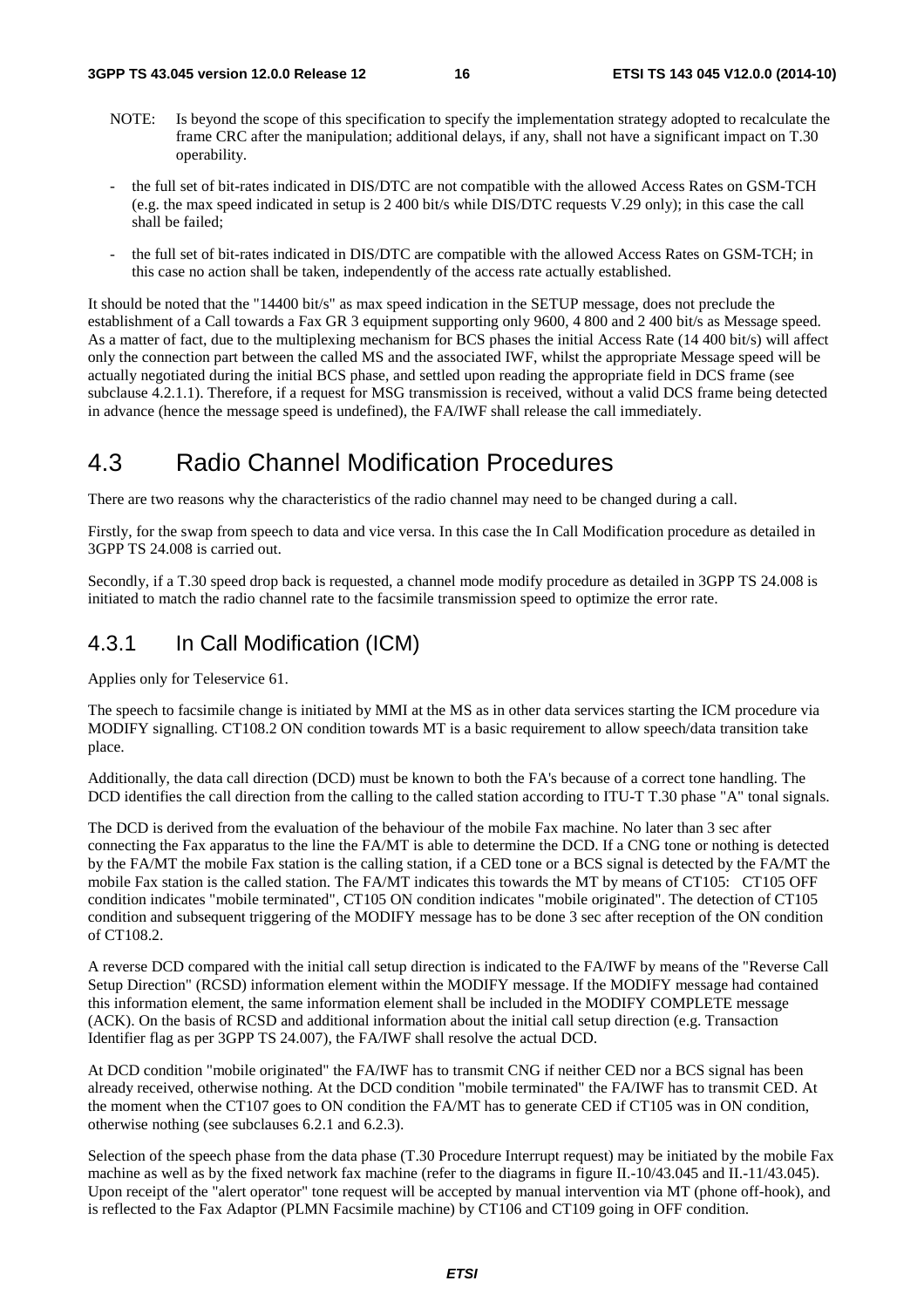Upon monitoring the transit of the necessary sequence of BCS signals specific for PRI the CT108.2 goes to OFF condition causing ICM from the Fax data phase to the speech phase. In case of Procedure Interrupt request from the fixed network side (figure II-10/43.045), a guard timer in the MS is necessary to protect against the possible loss of the response to the PRI-Q(PIN/PIP) sent from the MS. After the execution of ICM CT107 is set to OFF condition finishing the Fax data phase.

Subsequent re-selection of the data phase will be by manual intervention via the MS causing CT108.2 going to ON condition initiating ICM.

During the speech phase of a procedure interrupt, the "phone off-hook" condition of the MT is reported via the Fax Adaptor "R" interface (CT106/109 in OFF condition) to the fax apparatus which must remain functionally connected to the Fax Adaptor to maintain the connection.

The precise operation of the Fax Adaptor for the support of procedure interrupt is implementation dependent.

#### 4.3.2 Channel Mode Modify (CMM)

The channel mode modification procedure is only initiated by the FA/IWF. Its purpose is to adjust the radio channel bit rate to match the message speed negotiated end-to-end between the facsimile machines.

The FA/IWF enters the CMM routine upon detecting the DCS frame sent either from the MS or from the PSTN.

In the first case, FA/IWF being actually the receiving side in the facsimile document transmission, the CMM procedure is executed as soon as the end of frame is detected.

That is, FA/IWF monitors the DCS frame and, if the requested rate differs from the existing radio channel rate, then in sequence:

- issues a CMM request to the new rate towards the PLMN signalling;
- waits for the acknowledgement of CMM completed (note);
- NOTE: Information sent/received to/from the GSM-TCH while waiting for CMM completed is considered irrelevant, and left implementation dependent in the context of this Recommendation.
- returns back to the usual information passing process.

In the second case, FA/IWF being actually the transmitting side in the facsimile document transmission, the CMM procedure is executed after a suitable delay assumed as the time for transferring the DCS frame across the Radio channel.

That is, FA/IWF monitors the DCS frame and, if the requested rate differs from the existing radio channel rate, then in sequence:

- waits for a fixed time of 150 m/sec.;
- issues a CMM request to the new rate towards the PLMN signalling;
- waits for the acknowledgement of CMM completed;
- returns back to the usual information passing process.

If the CMM procedure fails, the IWF will initiate the release of the call. However, in calls restricted to one channel and radio interface rate not higher than 12 kbit/s, this does not necessarily apply.

As it will be seen below (see subclause 5.2.4), in both cases the execution of the CMM procedure has to be seen like an exception within the usual information passing process, even overlapping it to maintain the overall end-to-end fixed delay.

# 5 Use of terminal adaptation functions

According to the Connection types (figure 4/43.045) there are two classes of TAFs to be considered.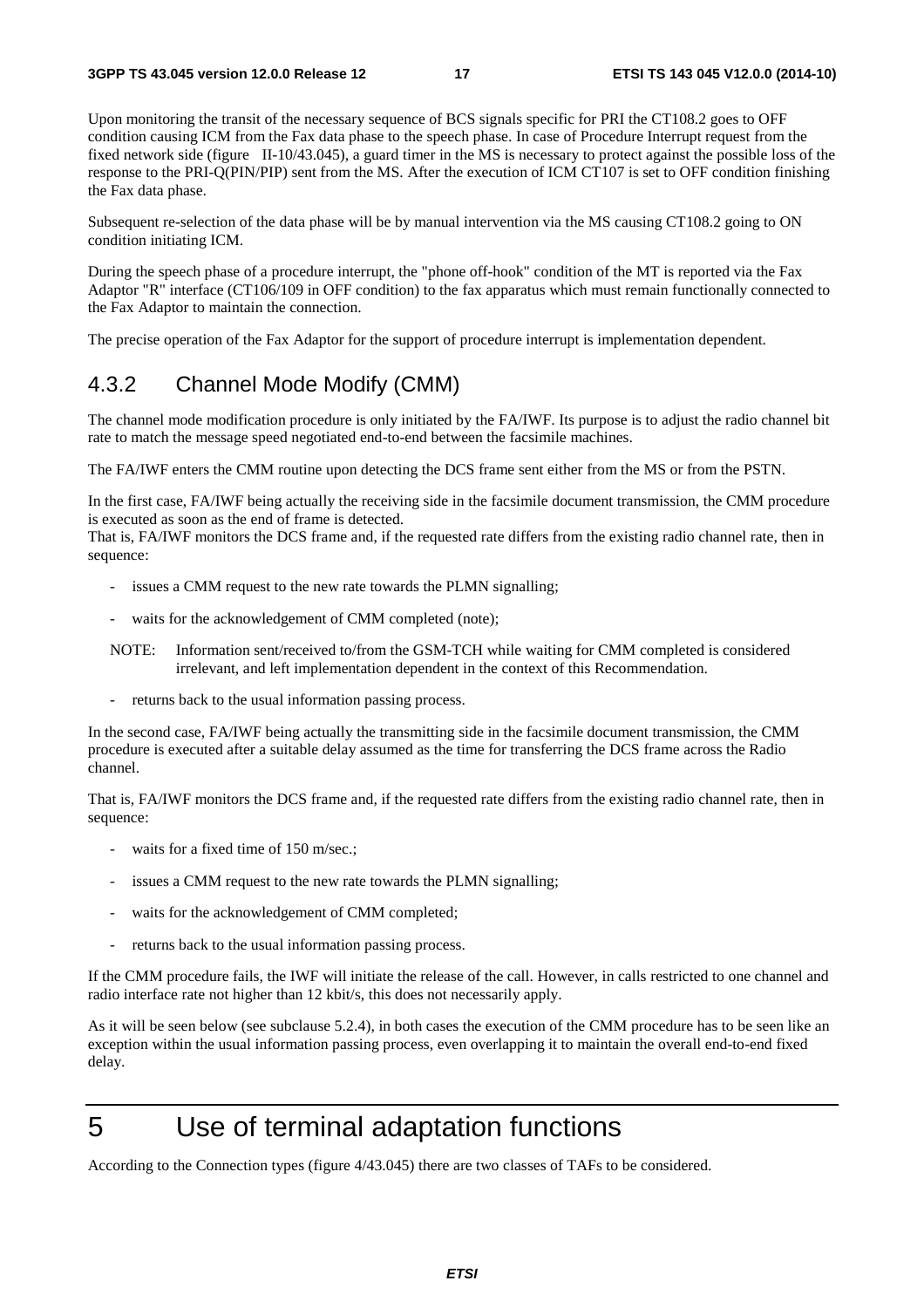### 5.1 Standard TAFs for synchronous services

Are those described in 3GPP TS 27.003 for synchronous bearer capabilities in the transparent mode. The Rate Adaption functions shall comply with the 3GPP TS 44.021.

The interchange circuit signalling mapping is in accordance with the 3GPP TS 27.003.

### 5.2 Specific TAFs for facsimile service

Integral part of an end-to-end connection for this Teleservice is the Fax Adaptation function, located at both the PLMN ends and in charge of adapting the T.30 protocol procedure to the PLMN environment, as described in clause 4 of the present document.

The main features relevant to the adaptation function are detailed in the following. For a better clarification, the Finite State Machine approach will be adopted in the following description of FA functionality, considering it as a set of states defined by specific interactions with both the PLMN digital channel and the analogue channel.

### 5.2.1 Working principle

The working principle of the proposed solution is depicted in figure 6/43.045.



**Figure 6/43.045: Fax Adaptor working principle** 

The Fax Adaptor is split in its main functional blocks:

- a BCS (300 bit/s) modem capability (half duplex);
- a MSG (14400/12000/9600/7200/4800/2400 bit/s) modem capability (half duplex);
- Mux/Demux capability, to connect the PLMN traffic channel (full duplex) to either of these modems.

Looking at the overall Facsimile service architecture in PLMN (figure 5/43.045), half-duplex transmission is initiated in either side of the connection by the actual request on the physical interface (CT109 ON on the local modem), is then continued on the PLMN traffic channel (TCH), and finally terminated on the appropriate modem at the remote side.

On the basis of the above assumptions, considering the Fax Adaptor a finite state machine, the whole Adaptation process can be described by a set of 5 states:

- IDLE state, when the FA is just connected to the GSM-TCH, sending synchronizing patterns over the radio path;
- BCS-REC state, when the FA is receiving data from the V.21 modem (BCS phases);
- BCS-TRA state, when the FA is transmitting data over the V.21 modem (BCS phases);
- MSG-REC state, when the FA is receiving data from the MSG modem (2400/4800/7200/9600/

12000/14400 bit/s);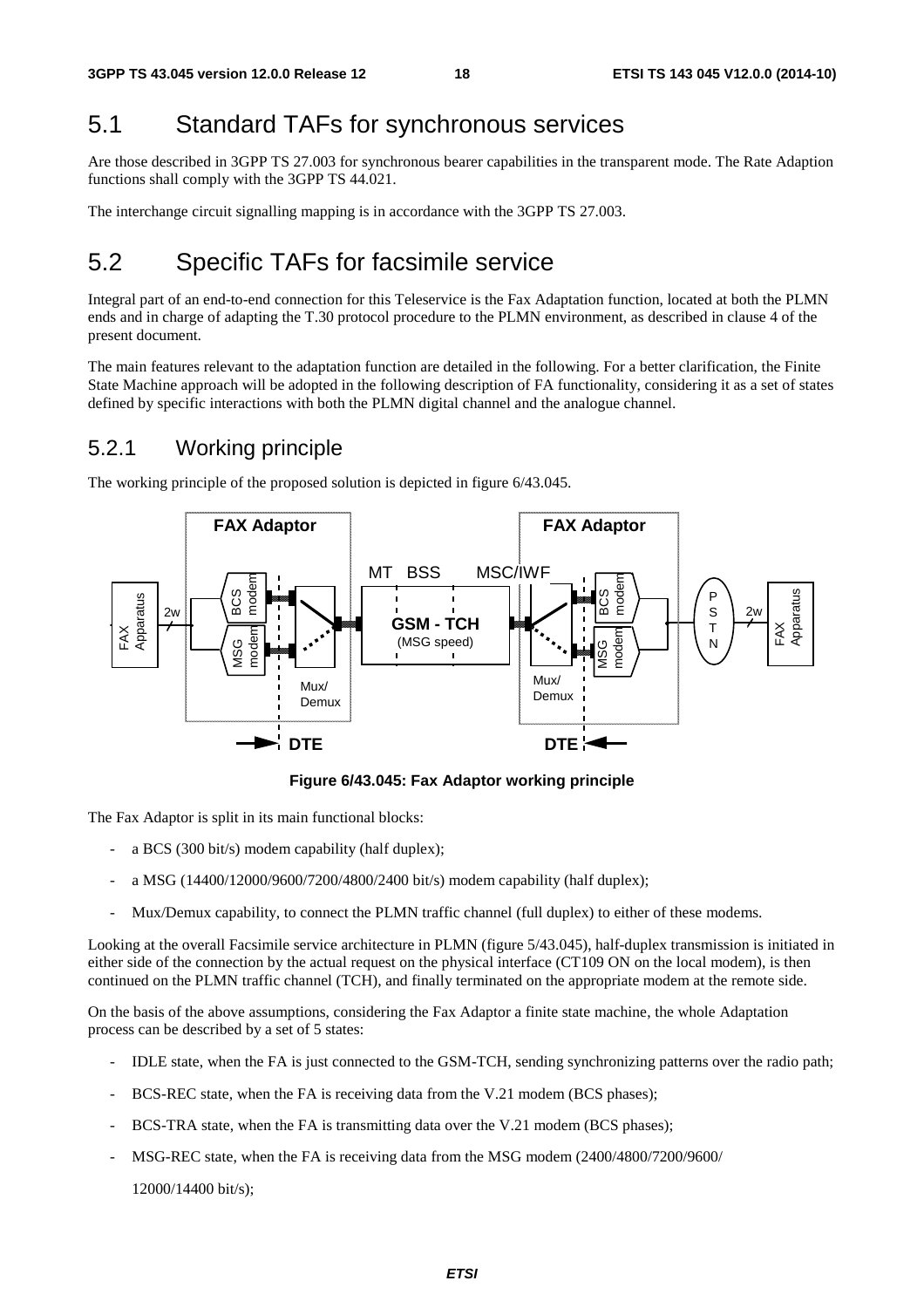MSG-TRA state, when the FA is transmitting data over the MSG modem.

### 5.2.2 Basic protocol structure

The protocol structure is based on a strictly synchronous approach, using 64 bit fixed length frames; that is each FA actually sends/receives information as 64 bit frames, in sequence and without interruption, during the whole duration of a call; the content of each frame depends on the specific state currently implemented.

The following set of frame types encompasses the full range of capabilities required:

- SYNC frame, explicitly designed to allow synchronization at the remote end, even in the adverse transmission environment like the cellular radio channel; it is a unique frame, used even as idle frame whenever there is no information to be sent over the radio path;
- STATUS frame, intended to carry both state identification codes, along with state specific information; this frame has a unique structured format to allow synchronization checking at remote side; the actual information content is related to the specific state;
- DATA frame which is fully unstructured, and carries Fax coded information during MSG phases.

#### 5.2.2.1 Frame formats

To reduce complexity of finding synchronization over a 64 bit pattern, SYNC frames are obtained by concatenating two 32 bit sync codewords, the second one being the 1's complement notation of the first one.

The following codes shall be used for sync codewords:

MSB

hex code 3<sup>E</sup>375096: first sync codeword

hex code ClC8AF69: second sync codeword

To improve the probability of detecting synchronization, up to 3 errors are tolerate in each single sync codeword; even in this conditions, the false sync probability is quite negligible.



#### **Figure 7/43.045: STATUS frame format**

STATUS frames have an internal 8 bit modularity (see figure 7/43.045), where odd octets contain state identification codes (IDENT), and even octets contain status specific information (INFO). IDENT octets are split in two (four bit) fields, each one repeating the same code for status identification:

hex code 1: BCS-REC state

hex code 3: MSG-REC state

hex code 4: MSG-TRA state

To improve the probability of detecting the correct state, up to 3 corrupted codes are tolerate in the total 8 instances repeated within a single STATUS frame. INFO octets contain the same code repeated 4 times within one frame; in particular:

- for BCS-REC state this octet contains 8 bits received from the BCS modem;
- in all other states an idle code (hex code 0F) is inserted.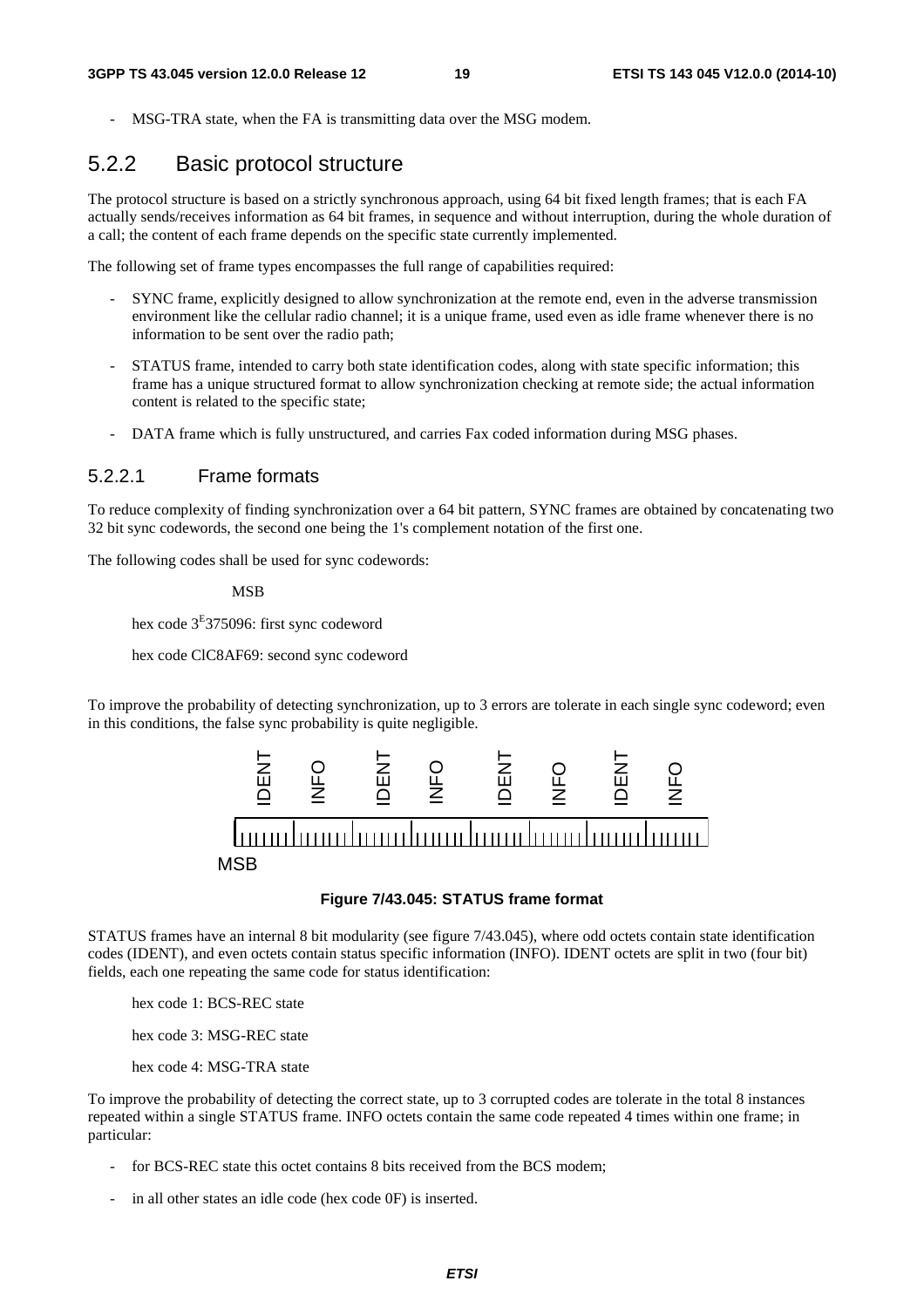DATA frames are 64 bit fully unstructured information blocks; the last DATA frame in a Message phase will be truncated to the actual length of the bit stream to be transmitted.

A general rule concerning all the above frames is that most significant bits are transmitted first; in addition, a basic First-In First-Out functionality will be implemented in the information passing process.

### 5.2.3 Protocol description

The above defined Finite State Machine model will be used to fully describe the protocol procedure.

#### 5.2.3.1 IDLE state

In each FA this state implies a continuous transmission of SYNC frames towards the radio path, to allow frame synchronization at the remote end. This state is entered into immediately after the end of the synchronization process over GSM-TCH, and will be returned to whenever loss of synchronization is assumed.

#### 5.2.3.2 BCS-REC state

The basic function of FA in this state is transferring BCS information from local modem to GSM-TCH.

Transition to this state is triggered by CT109 ON condition of V.21 modem. Towards the radio path continuous transmission of STATUS frames is performed, according to the format described in the above subclause 5.2.2.1, as soon as 8 bits at least are available from the modem; information received from GSM-TCH is ignored while CT109 (local modem) is in the ON condition.

Every 8 bits received from the V.21 modem, the appropriate number of STATUS frames (1 or 2 or 4 or 6 depending on the current TCH access rate) will be originated.

Following CT109 (local modem) OFF condition, padding bits (e.g. ls) will be inserted to assemble the last octet.

Monitoring the content of certain BCS frames is required; the DCS frame requires a specific procedure, detailed in the following subclause 5.2.4 in the present document.

#### 5.2.3.3 BCS-TRA state

The basic function of FA in this state is transferring BCS information from GSM-TCH to its local V.21 modem.

Transition to this state is triggered by reception of BCS-REC code from TCH. Towards the radio path continuous transmission of SYNC frames is performed, according to the format described in the above subclause 5.2.2.1.

The information received from GSM-TCH, after proper decimation (likely a voting algorithm, implementation dependent), is passed to the V.21 modem. Upon detecting again a SYNC frame, the modem is turned OFF and a transition to the IDLE state is performed.

Monitoring the content of certain BCS frames is required; the DCS frame requires a specific procedure, detailed in the following subclause 5.2.4 in the present document.

In addition a supervisoring function is required to check maintenance of synchronization, by examining the inherently structured STATUS frame format. Loss of synchronization will be assumed in case of reception of unstructured STATUS frames, that is, when the repetition mechanism for both the IDENT and the INFO octets does not allow unambiguous result to the voting algorithm. In this case an estimate of the INFO octet value in the received STATUS frames is anyway passed on to the V.21 modem, up to a maximum BCS-TRA duration of 2.5 sec.; at this point, if the correct synchronization has not been recovered yet, the modem is turned OFF and a transition to the IDLE state is performed.

In case of loss of V.110 synchronization on the PLMN side, the FA shall transmit 0s towards the analogue interface, as long as no data is available.

#### 5.2.3.4 MSG-REC state

The basic function of FA in this state is transferring MSG information from its local modem to GSM-TCH.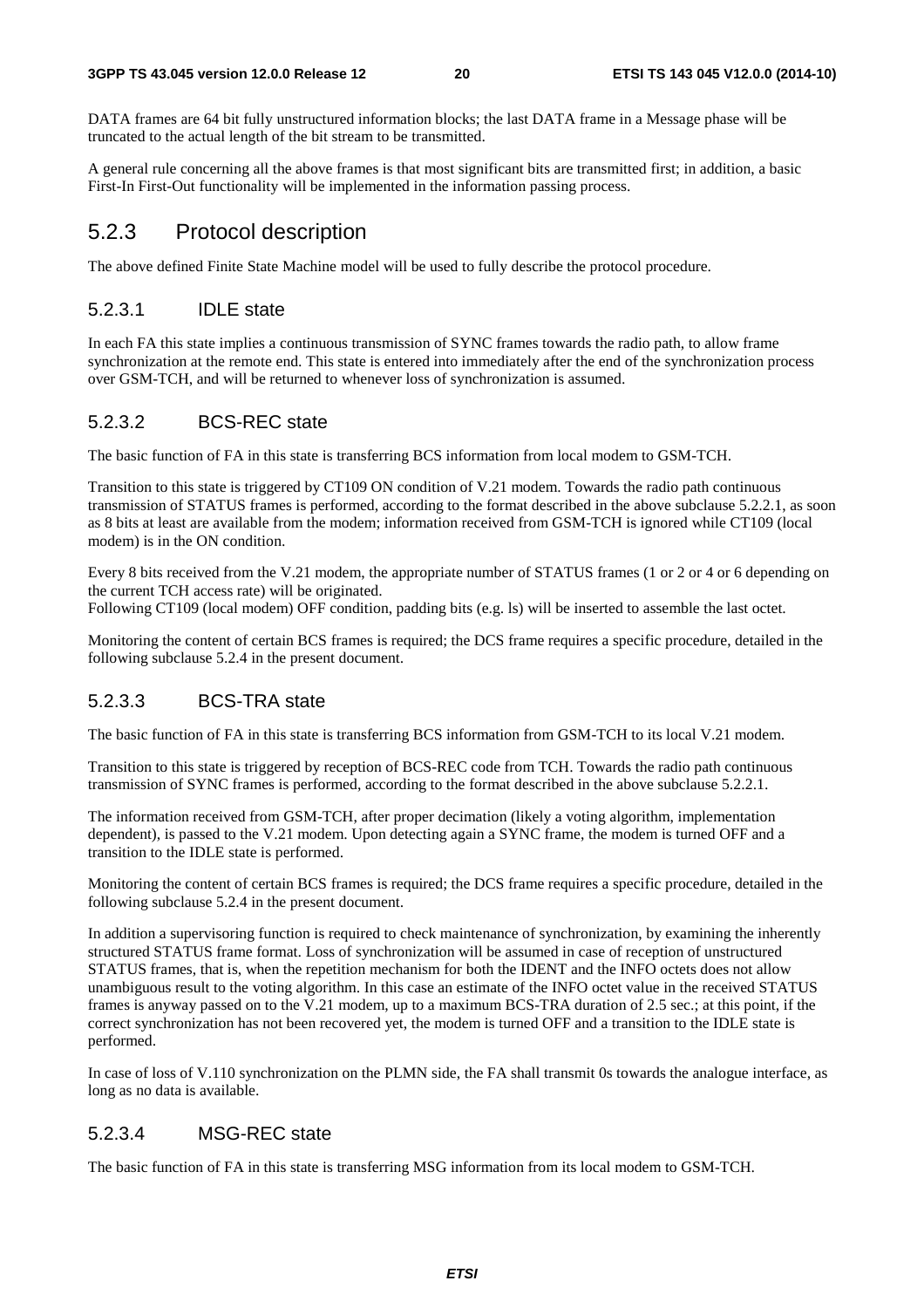Transition to this state is triggered by the MSG modem being trained. Towards the radio path continuous transmission of STATUS frames interleaved with SYNC frames is performed. Actual transfer of Fax coded data over the radio path can be initiated only after the specific acknowledgement is received from the remote side, that is reception of MSG-TRA indication in a STATUS frame, signifying the correct state transition. All data received from the MSG modem will be stored in the FA buffer, to be passed on to GSM-TCH (First-In First-Out mechanism) as soon as this confirmation message is received. Transmission is performed by means of unstructured DATA frames, aligned to the last SYNC or STATUS frame; in this phase, information received from GSM-TCH is ignored.

Following CT109 OFF condition of MSG local modem, after all buffered data are transmitted (the last DATA frame is truncated if necessary), a transition to the IDLE state is performed. In this state the FA waits (meanwhile BCS data received from the local modem are ignored) for a minimum of 5 transmitted SYNC frames, in order to indicate to the remote FA the end of the message.

While waiting for the acknowledgement re-synchronization shall be performed if necessary, following reception of unrecognisable SYNC frames or unstructured STATUS frames.

In case of 7.2 kbit/s MSG speed, a SYNC frame will be stuffed every 3 DATA frames, to produce the data stream at 9.6 kbit/s. The overall protocol structure will result in multi-frame entities (3 DATA frames followed by a single SYNC frame), continuously sent over the radio path. Similar mechanisms for multislot configurations are specified in table 1a/43.045 for MSG speed of 12 kbit/s.

#### 5.2.3.5 MSG-TRA state

The basic function of FA in this state is transferring MSG information from GSM-TCH to its local MSG modem.

Transition to this state is triggered by reception of MSG-REC code from TCH; towards the radio path continuous transmission of STATUS frames interleaved with SYNC frames is performed.

The MSG modem is trained and a timer (300 m/sec) corresponding to the round trip time over the GSM-TCH is started. After timeout, loss of synchronization in the information received from TCH, will be assumed as the first Fax coded DATA frame. From the receipt of Message on, continuous transmission of SYNC frames is performed.

All data received from the GSM-TCH will be stored in the FA buffer, to be passed on to the MSG modem (First-In First-Out mechanism) as soon as the modem training terminates (CT106 ON).

From this time on, re-synchronization will be attempted continuously; when an IDLE state is recognized again in the data stream received from the radio path, end of MSG phase will be assumed; then a transition to the IDLE state will be executed, where the FA will wait (ignoring data received from GSM-TCH) until the buffered information has been fully transmitted to the local MSG modem; the procedure will then proceed in the normal way.

In case of 12.0 or 7.2 kbit/s MSG speed, the above general rule applies as well.

NOTE: In this case, no longer an isolate SYNC frame can be interpreted as the end of MSG phase (transition to the IDLE state of the originating FA at the remote side).

However multi-frame synchronization shall be checked in addition, to remove the SYNC frame stuffed by the originating FA to match the 14.4 kbit/s or 9.6 kbit/s Access Rate over the PLMN. If necessary multi-frame resynchronization shall be performed.

In case of loss of V.110 synchronization on the PLMN side, the FA shall transmit 0s towards the analogue interface, as long as no data is available.

### 5.2.4 DCS and TCF processing

Transmission of TCF is performed end-to-end between the two Fax apparatuses, and requires in both FAs a specific routine triggered by DCS command.

As far as the originating FA is concerned, the general procedure as described above for MSG phase (MSG-REC state) applies, but no acknowledgement is required, both at the beginning and at the end, and so no buffering is necessary. That is, just following CT 109 ON condition of the MSG modem, unstructured DATA frames are sent over the radio path, aligned to previous frames; upon CT 109 OFF condition the last frame is sent (truncated if necessary), and a transition to the IDLE state is performed.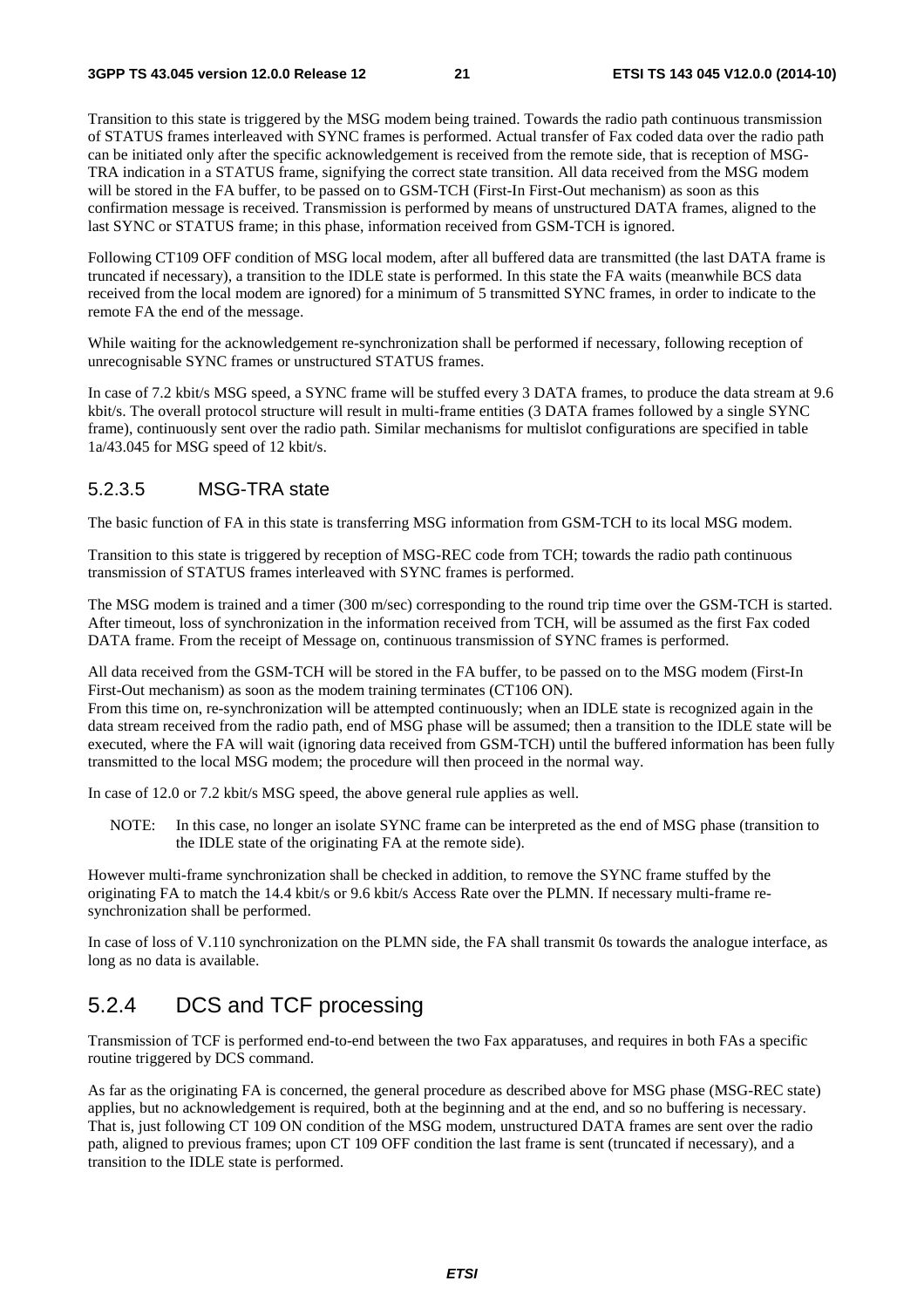As far as the terminating FA is concerned, after passing DCS command and waiting for the appropriate delay (75 m/sec), transition to the MSG-TRA is executed; here modem training shall be pre-empted and, as soon as the modem is ready for sending (CT 106 ON), loss of synchronization on TCH will be assumed as the first DATA frame containing TCF information and will be passed to the MSG modem. After 1.5 sec. timeout (standard TCF duration), the MSG modem will be turned OFF and the IDLE state entered as usual. Fill information (i.e. logical 0s) will be sent on the local modem if real TCF bit stream is not available.

When DCS frame requires a different Message speed with respect to the actual Access Rate established on the PLMN channel, CMM procedure will be issued (at IWF side only) as detailed in subclause 4.3.2 of the present document, just upon detecting the end of DCS frame, before any other task.

To ensure that the time gap between the DCS and TCF is within  $75 +/20$  ms period as specified in ITU-T/T.30, the training shall be pre-empted in the terminating FA, as defined above.

### 5.2.5 DCN (disconnect) frame

The FA/MT, upon detection of the DCN frame (see T.30) sent by the local terminal to indicate the end of facsimile transmission, passes this information to GSM-TCH in the normal way and then, initiates the disconnection procedure towards MT, as defined in subclause 6.3/43.045. When the DCN frame is received from GSM-TCH, disconnection procedure is initiated immediately by the FA/MT, as defined in subclause 6.3/43.045.

### 5.2.6 Clocking

At MS the Fax Adaptor or PLMN facsimile machine will acquire received data bit timing on CT115 (from MT). The transmitter element timing CT114 (from MT) shall be synchronized to CT115.

Since a synchronous terminal adapter function is used, the clock rate over the V.24 interface will always reflect the rate over the radio interface.

In this Teleservice the Network Independent Clocking (NIC) mechanism is not used; to compensate against mismatching between PLMN clock speed and local modem clock speed, a FIFO buffering technique shall be adopted in the FAs on both the PLMN sides. The strategy to manage the buffer queue has a direct impact on the overall delay of the MSG phase, and therefore on T.30 operability in the ensuing post-message phase; basically this procedure is regarded as implementation dependent, and hence is beyond the scope of the present document. A possible implementation is described below, aiming at minimizing the addition delay.

In the originating FA, when the modem speed is lower, according to T.4 (subclause 4.1.3/T.4) a pause may be placed in the message flow by transmitting a FILL sequence (variable string of 0s) between a line of Data and an EOL character. When the modem speed is higher, as no flow control is provided by T.4 coding, the buffer will store excess data resulting from a Fax page transmission.

In the terminating FA the same control means will be exploited.

#### 5.2.7 Timeouts

The overall Fax Adaptation function has no intrinsic timeout, and so relies fully on the timing constraints associated to the end-to-end T.30 procedure.

This means that, no matter of the reference configuration used at the MS, either the "standard" one (figure 2a/43.045) or the "PLMN Facsimile Machine" (figure 2d/43.045), the progress of the Call for this Teleservice will be merely subject to the T.30 typical timing protections, settled externally (physically and/or functionally) with respect to the procedure as described above.

### 5.3 Specific TAFs for facsimile service (T.30/A)

The optional error correction procedure, as defined in ITU-T T.4 and T.30 (annex A) Recommendations may be fully supported, provided some specific features are added to the Fax Adaptation procedure as resulting from the previous subclause 5.2/43.045.

These features are relevant to: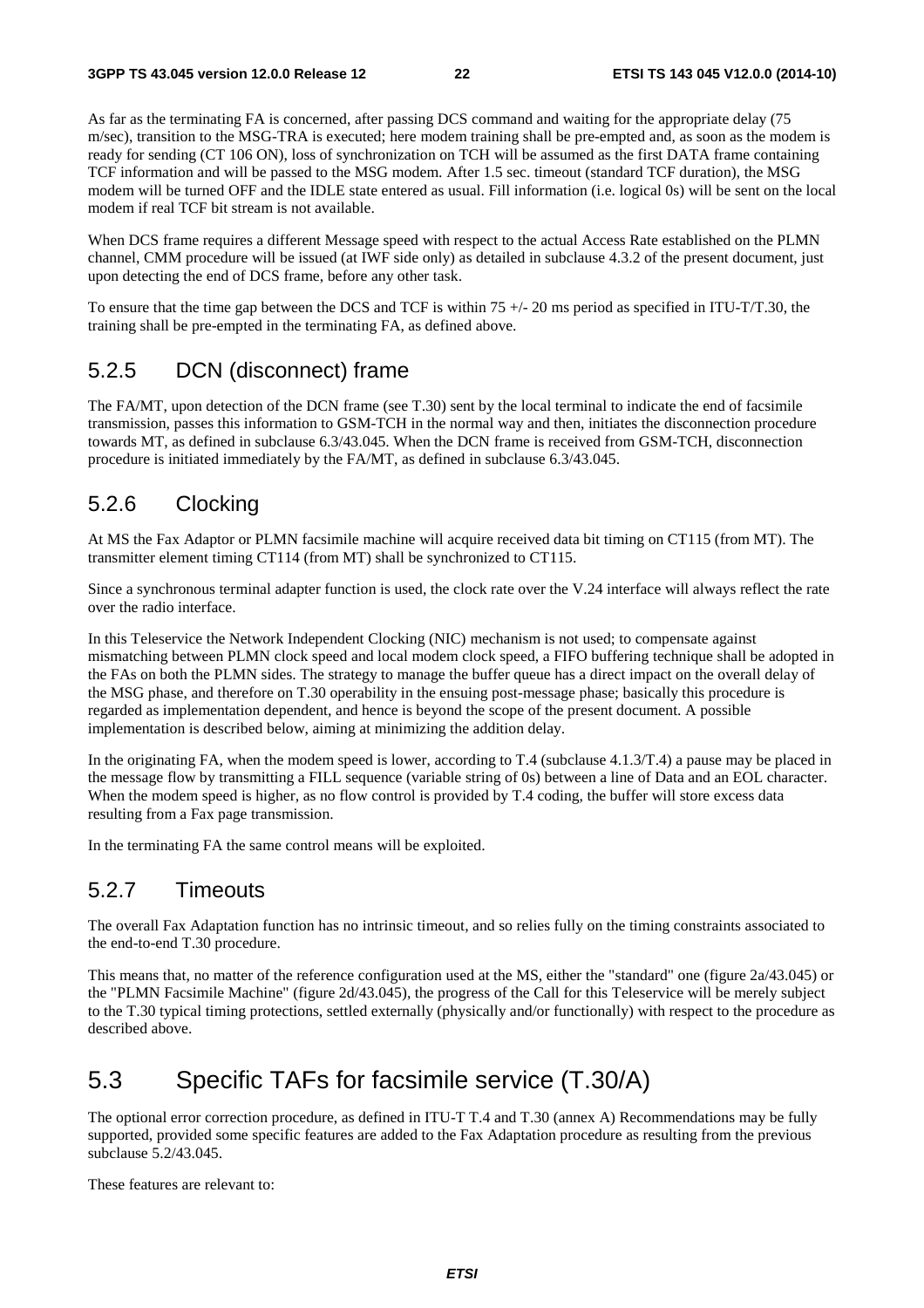- additional HDLC frame to be detected:
- handling of the Message phase;
- modification of the Channel rate (CMM request);

The Error Correction mode is entered upon detection of the relevant bits in the DIS/DTC frame.

If the FA does not support the ECM, the relevant bit in the DIS has to be set to zero by the FA.

#### 5.3.1 Frame detection

During the BCS phases, beside the frames enlisted in subclause 4.2.1.1/43.045, an additional frame (CTC) has to be detected, as it fixes the retransmission strategy chosen by the Fax transmitting terminal.

#### 5.3.2 Message phase

The same buffering approach as for standard T.30 procedure (see subclause 5.2.3.1/43.045) will be exploited to overcome the mismatching in clock speed between PLMN and the local modem; in this case however the HDLC flag code (hex 7E) will be used to control the buffer level, as the Fax coded data are structured in HDLC frames.

### 5.3.3 Additional CMM request

While in BCS the CTC frame has to be detected, due to the possible (not mandatory) request of changing the transmission speed to a fallback bit-rate.

The CMM request towards the PLMN (when appropriate) is issued at the IWF side, by exploiting the bit-rate indication in the CTC frame, similar to the indication in DCS frame.

Upon detecting the CTC frame, either sent by the PSTN or by the MS, provided the transmission speed indication is different from the existing Channel rate, as soon as the end of frame is detected, CMM request is issued, using exactly the same procedure as described for DCS in subclause 4.3.2 of the present document

If a 7,2 kbit/s MSG speed is requested in the CTC frame, no CMM request is necessary, and the specific procedure described in subclause 4.2.3.4 applies, using the same 9,6 kbit/s Access Rate over the PLMN channel.

# 6 Signalling aspects

3GPP TS 27.003 identifies the BC/LLC/HLC requirements to be supported by the MT.

In case of Teleservice 61 (Alternate Speech/Facsimile), both "Speech" and "Group 3 facsimile" Bearer Capability Information Elements (BC-IE) are necessary to set up the call; the sequence order in which these BC-IEs are transmitted identifies the service to be provided first by the PLMN. For Mobile Originated calls, the MT indicates in the SETUP message the first requirement e.g. speech, by sending this as the first BC-IE; for an "autocalling" facsimile request, the "Group 3 Facsimile" BC-IE is sent as the first one.

For Mobile Terminated calls, the MT may change the order of BCIEs and send them back in the CALL CONF message.

In case of Teleservice 62, a single BC-IE ("Group 3 Facsimile") is used.

Interworking between Teleservice 61 and 62 is specified in 3GPP TS 22.003 and 3GPP TS 27.001.

### 6.1 Handling of Tonal Signals

Because the ITU-T defined service uses modems, there are some signals received from the analogue link at the IWF and (where used) the Fax Adaptor which do not have a direct binary representation. These signals cannot therefore be passed across the radio interface in the same way as the T.30 and T.4 information. These signals are the modem Called (CED) and Calling (CNG) tones sent at the start of each Fax data phase of the call; they are generated locally by the FA/MT and FA/IWF, exploiting an end-to-end time alignment mechanism, triggered by appropriate messages on the PLMN signalling channel. The procedure is detailed in the following.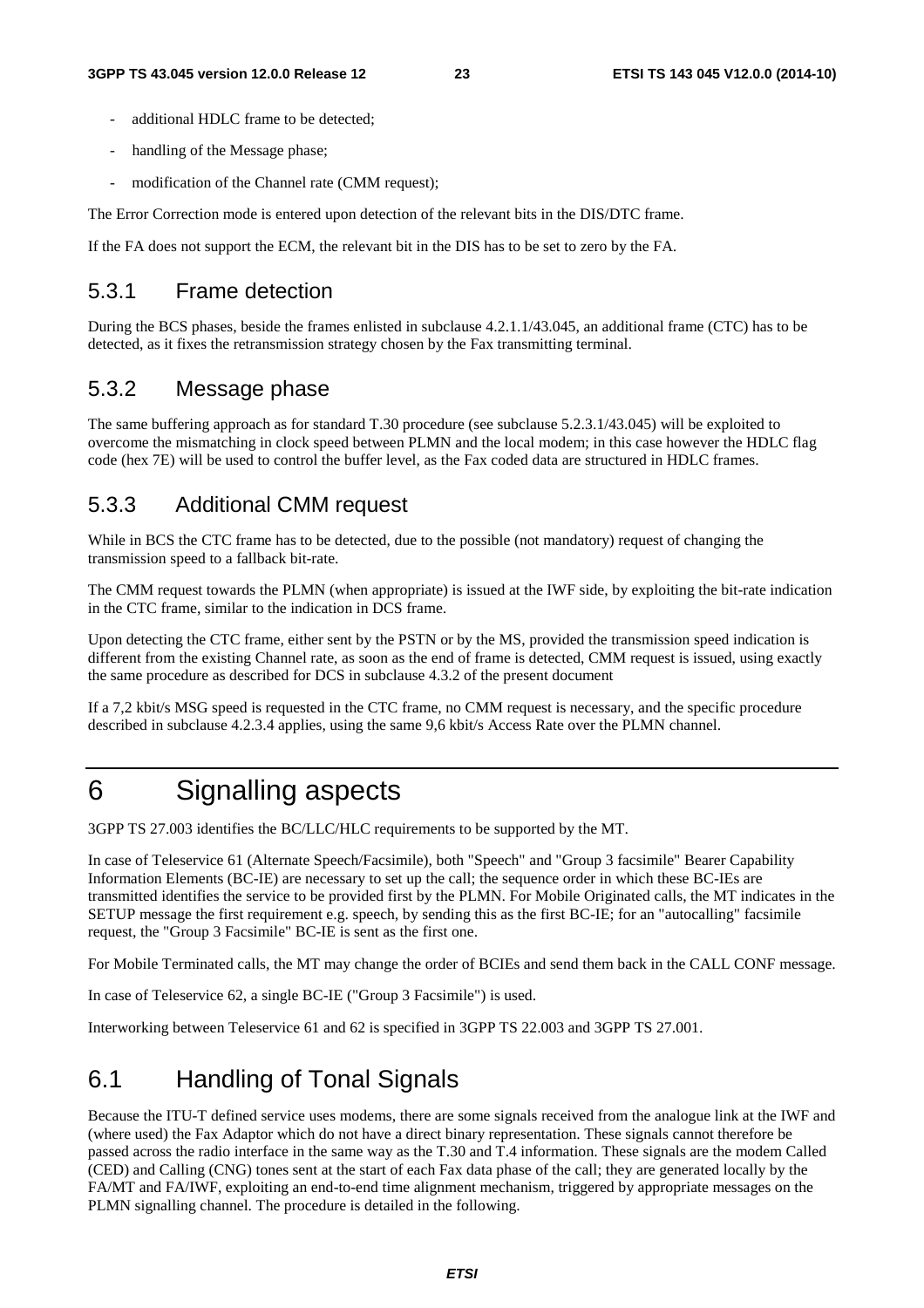# 6.2 Call establishment

The PSTN Facsimile apparatus may be manually or automatically calling.

### 6.2.1 Mobile Terminated Call - Speech then Fax

Refer to diagrams in figure II-5a/43.045 and II-5b/43.045. In both of the figures the initial call setup is mobile terminated. In figure II-5a/43.045 the data call direction is also mobile terminated, in figure II-5b/43.045 it is mobile originated.

In order to make the transition from the speech phase to the facsimile phase, the MODIFY command must be initiated by MMI at the MS

In the case where a PLMN facsimile machine is used, it will turn on CT108.2 when it is connected to the line by manual intervention.

In the case where a Fax Adaptor at MT is used, it will turn on CT108.2 when the mobile Fax Apparatus is connected to the line by manual intervention.

After determination of the data call direction and ICM (see subclause 4.3.1) and on completion of the synchronization process over the radio interface, CT107 shall be turned on by the MT; in the case where a Fax Adaptor is used, on receipt of CT107 from MT, the Fax Adaptor will complete the tonal handshaking according to the rules in subclause 4.3.1. The analogue link at FA/IWF side will be established in accordance with the T.30 Recommendation; provided the synchronization process is completed (CT108.2 ON condition), the appropriate tone according to the rules in subclause 4.3.1 shall be transmitted. In case of data call direction "mobile terminated" the CED tone shall be transmitted after a silence time of 1,8 to 2,5 sec. (see T.30/4.3.3.2) from the call being answered; during transmission of CED tone (2,6 sec. minimum duration, followed by a delay period of  $75 +/- 20$  m/sec) the IWF/FA will process data received from GSM-TCH as usual, but the relevant information (e.g. preamble of a BCS frame) shall be discarded without any buffering.

Note that CT109 and CT106 at the R interface of the MT must be in the ON condition before any further procedure can be carried out end-to-end between the Fax Adaptors; therefore, as soon as the synchronization process over the radio interface is completed, both CT109 and CT106 (MT side) are clamped to the ON condition by the FA/IWF (by setting the appropriate status bits in the V.110 frame), so fixing a full-duplex mode throughout the whole data phase of the call.

### 6.2.2 Mobile Terminated Call - Auto answer

Refer to the diagram in figure II-6/43.045.

A call received from the PSTN will cause the MT to turn on CT125 at the R interface.

In the case where a PLMN facsimile machine is used, V.25bis auto answer process is handled directly by turning on CT108.2. In the case where a Fax Adaptor is used, CT125 will cause ring current to be sent to the mobile Fax apparatus. The Fax Adaptor will turn on CT108.2 when the mobile Fax Apparatus answers the call.

On receipt of CT108.2, the MT will answer the call and initiate the synchronization process over the radio interface.

On completion of the synchronization process over the radio interface, CT107 shall be turned on by the MT; in the case where a Fax Adaptor is used, on receipt of CT107 from MT, the Fax Adaptor will initiate the tonal handshaking by sending CNG (mandatory).

The analogue link at IWF side shall be established in accordance with the T.30 Recommendation; the same considerations apply as detailed in the previous subclause 6.2.1 for CED transmission.

Note that CT109 and CT106 at the R interface of the MT must be in the ON condition before any further procedure can be carried out end-to-end between the Fax Adaptors; therefore, as soon as the synchronization process over the radio interface is completed, both CT109 and CT106 (MT side) are clamped to the ON condition by the FA/IWF.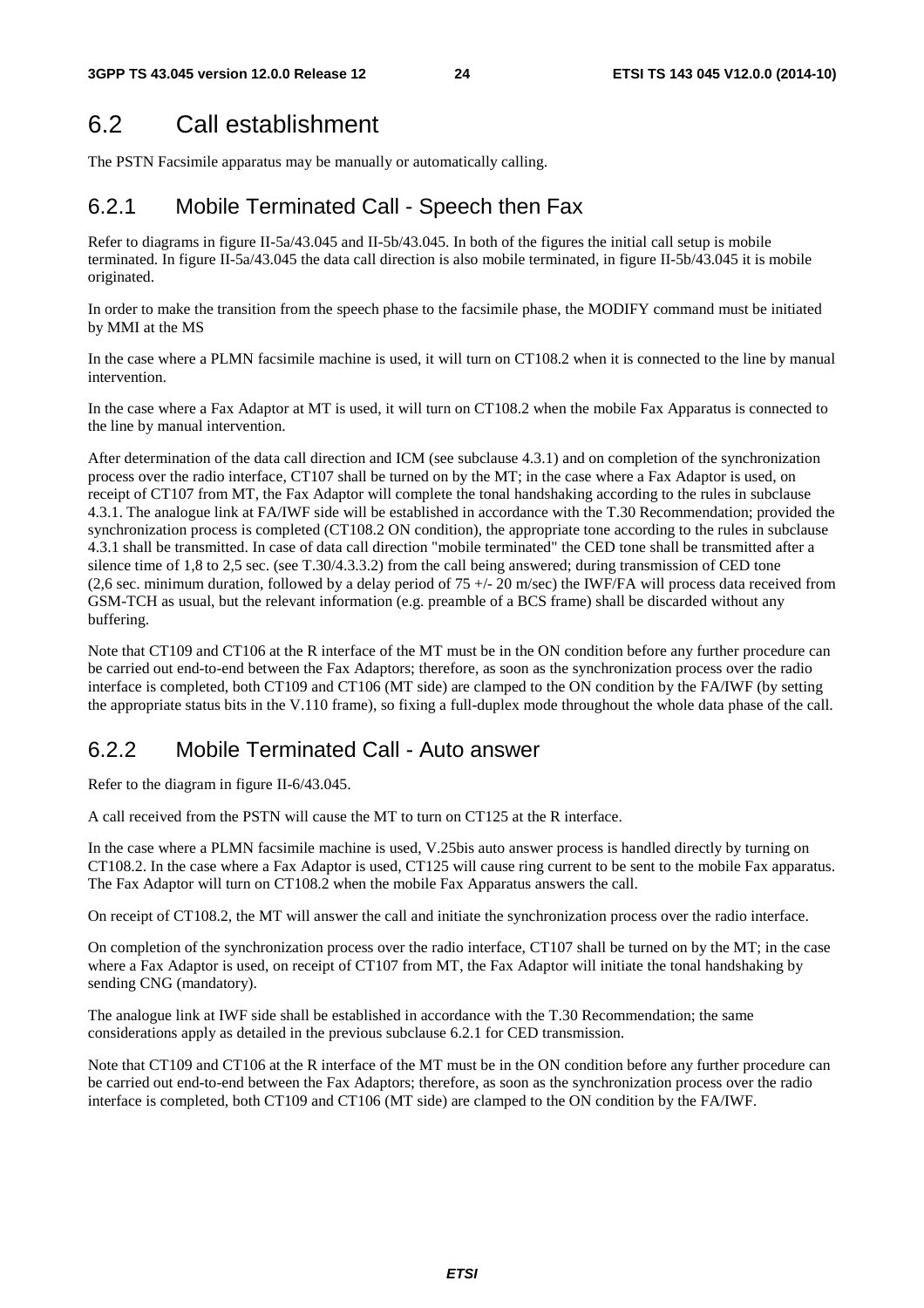### 6.2.3 Mobile Originated Call - Speech then Fax

Refer to diagrams in figure II-7a/43.045 and II-7b/43.045. In both of the figures the initial call setup is mobile originated. In figure II-7a/43.045 the data call direction is also mobile originated, in figure II-7b/43.045 it is mobile terminated.

In order to make the transition from the speech phase to the facsimile phase, the MODIFY command must be initiated by MMI at the MS, which will result in a synchronization phase over the radio interface and connection to line of FA/IWF.

In the case where a Fax Adaptor is used, the mobile Fax apparatus must be connected to line by manual intervention at this stage, and will cause the Fax Adaptor to turn on CT108.2 towards the MT. In the case where a PLMN facsimile machine is used, CT108.2 shall be turned on when the PLMN facsimile apparatus is connected to line by manual intervention.

After determination of the data call direction and ICM (see subclause 4.3.1) and on completion of the synchronization process over the radio interface, the modem at IWF will be automatically selected and send the appropriate modem tone according to the rules in subclause 4.3.1 to the PSTN Fax apparatus. Also CT107 shall be turned on by MT, whereupon the FA/MT will complete the tonal handshaking according to the rules in subclause 4.3.1.

Note that CT109 and CT106 at the R interface of the MT must be in the ON condition before any further procedure can be carried out end-to-end between the Fax Adaptors; therefore, as soon as the synchronization process over the radio interface is completed, both CT109 and CT106 (MT side) are clamped to the ON condition by the FA/IWF.

### 6.2.4 Mobile Originated Call - Auto calling

Refer to the diagram in figure II-8/43.045.

Over the V.24 interface the autocalling procedure of V.25bis is initiated, using the relevant HDLC format commands. This is done either directly from the PLMN facsimile machine or, in the case where a Fax Adaptor is used, by loop disconnect or DTMF dialling information between the mobile Fax apparatus and the Fax Adaptor.

When the call is answered, a synchronization phase will take place over the radio interface.

On completion of the synchronization process over the radio interface, the modem at IWF will be automatically selected and send CNG (mandatory) to PSTN Fax apparatus. Also CT107 shall be turned on by MT. In the case where a Fax Adaptor is used, the receipt of CT107 shall cause the Fax Adaptor to connect to line.

Note that CT109 and CT106 at the R interface of the MT must be in the ON condition before any further procedure can be carried out end-to-end between the Fax Adaptors; therefore, as soon as the synchronization process over the radio interface is completed, both CT109 and CT106 (MT side) are clamped to the ON condition by the FA/IWF.

### 6.2.5 Mobile Originated Call - Manual calling

Refer to the diagram in figure II-9/43.045.

When the call is answered a synchronization phase will take place over the radio interface, provided CT108.2 is in ON condition.

In the case where a Fax Adaptor is used, the mobile Fax apparatus must be connected to line by manual intervention at this stage, and will cause the Fax Adaptor to turn on CT108.2 towards the MT.

In the case where a PLMN facsimile machine is used, CT108.2 shall be turned on when the PLMN facsimile apparatus is connected to line by manual intervention.

On completion of the synchronization process over the radio interface, the modem at IWF will be automatically selected and send CNG (mandatory) to PSTN Fax apparatus. Also CT107 shall be turned on by MT. In the case where a Fax Adaptor is used, the receipt of CT107 shall cause the Fax Adaptor to connect to line.

Note that CT109 and CT106 at the R interface of the MT must be in the ON condition before any further procedure can be carried out end-to-end between the Fax Adaptors; therefore, as soon as the synchronization process over the radio interface is completed, both CT109 and CT106 (MT side) are clamped to the ON condition by the FA/IWF.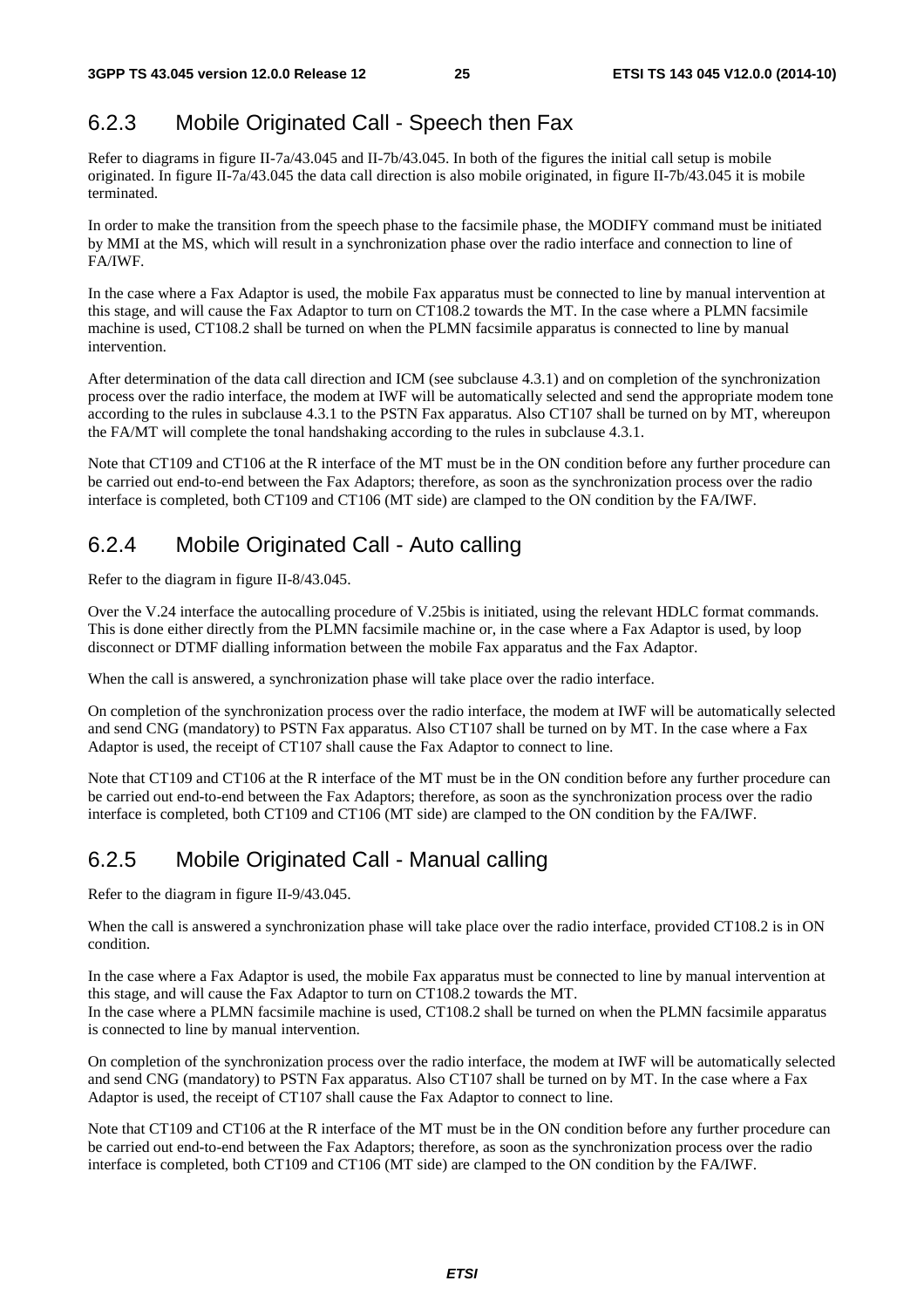### 6.3 Call release

The normal call release procedure will be initiated at the MS, either by the PLMN Facsimile Machine or by the FA/MT, forcing CT108.2 in OFF condition; this will follow DCN frame (disconnect, see subclause 5.2.5 of the present document) occurrence, either sent over the GSM-TCH towards the remote Fax terminal or received via GSM-TCH from the remote Fax terminal.

In the former case CT109 will be actually turned OFF after a time delay of 200 m/sec from DCN being sent. In the latter case no delay is necessary before turning CT108.2 in OFF condition; when the received DCN is corrupted and hence undetected in the MS by the FA, the Call Control entity in the MSC/IWF will release the call over the PLMN connection element, following the disconnection over the PSTN.

# 7 Interworking to fixed networks

PSTN and ISDN only are considered, both used as transit network to complement the PLMN in the end-to-end connection between GR 3 facsimile apparatus, figure 8/43.045.

As far as the signalling aspect are concerned, both general and Facsimile Teleservice specific requirements, as specified in 3GPP TS 29.007, apply. Clarifications given in the following deal with Traffic channel aspects only.

# 7.1 Interworking to PSTN

As the standard access of Group 3 facsimile terminals for this Teleservice is a 2-wire analogue interface, all the technical requirements for network interworking to PSTN are identical in principle to those encountered for the terminal connection to the MT.

The key functional block is the Fax Adaptor described in clauses 4 to 6 of the present document. As far as network interworking is concerned, the main function to be performed by such block is the correct managing of a composite modem, in accordance with the requirements of ITU-T Rec. T.30.

- V.21 synchronous mode, as standard facility for all BCS phases;
- V.27ter for message speeds of 4 800 and 2 400 bit/s;
- V.29 for 9 600 and 7 200 bit/s message speed.
- V.17 for 7200, 9600, 12000 and 14400 bit/s message speed.

The mechanism for selecting the right modem is the following:

- the actual message speed is obtained by detecting the DCS frame (see table  $2/T.30$ ) while in BCS phase;
- on entering the Message phase, there is an interchange between the V.21 modem and the actual modem agreed upon between the terminals for message transmission;
- on exiting the Message phase the V.21 modem is selected again.

Times for settling the modems will be in accordance with the requirements of Recommendation T.30.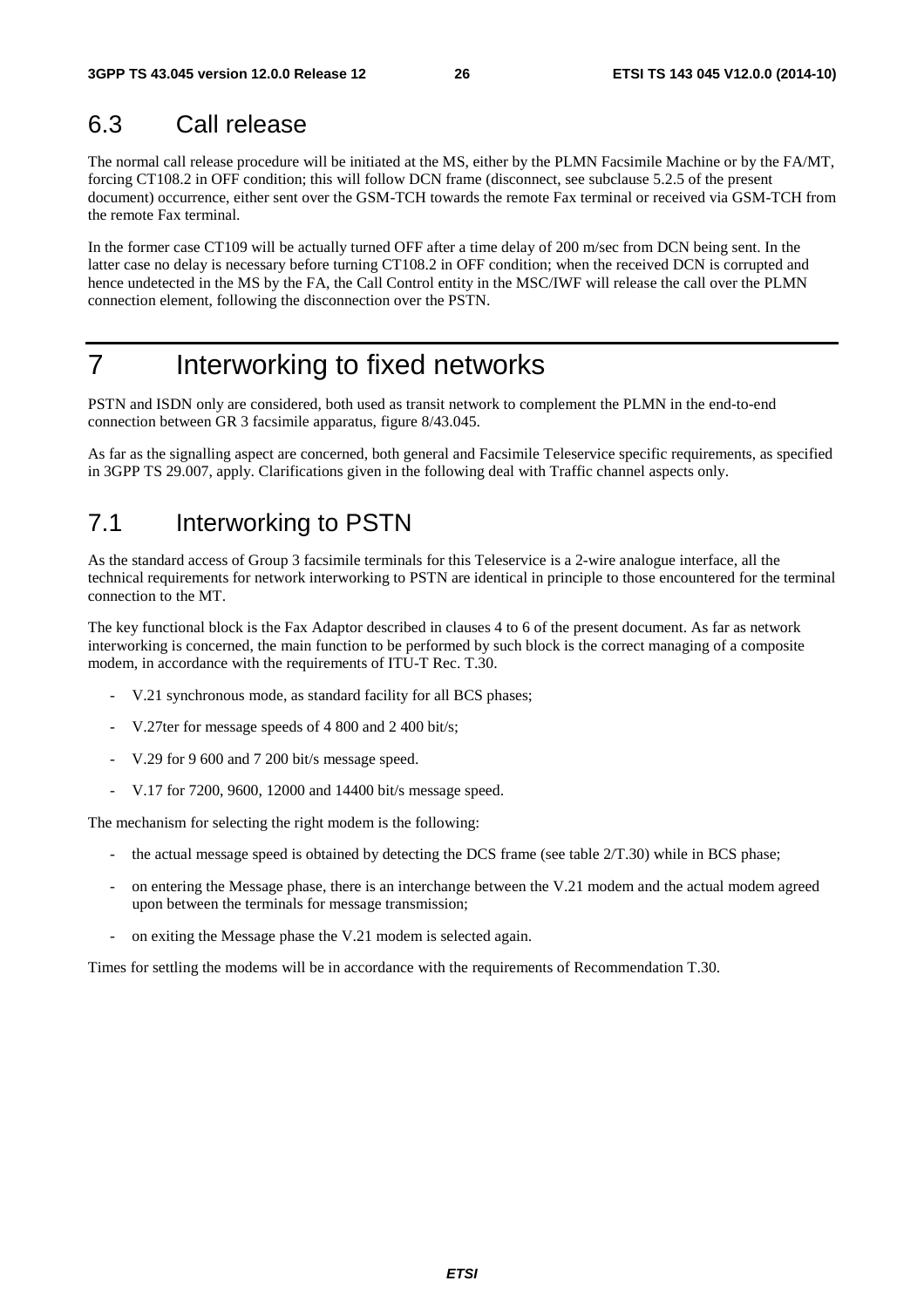

**Figure 8/43.045: Network interworking** 

# 7.2 Interworking to ISDN

The use of 3,1 kHz bearer capability of ISDN allows for an interworking of PLMN very similar in practice to the scheme for PSTN, figure 6/43.045.

The Fax Adaptor function is in conformance with the description given in clauses 4 to 6 of the present document, and operates as detailed in subclause 7.1/43.045.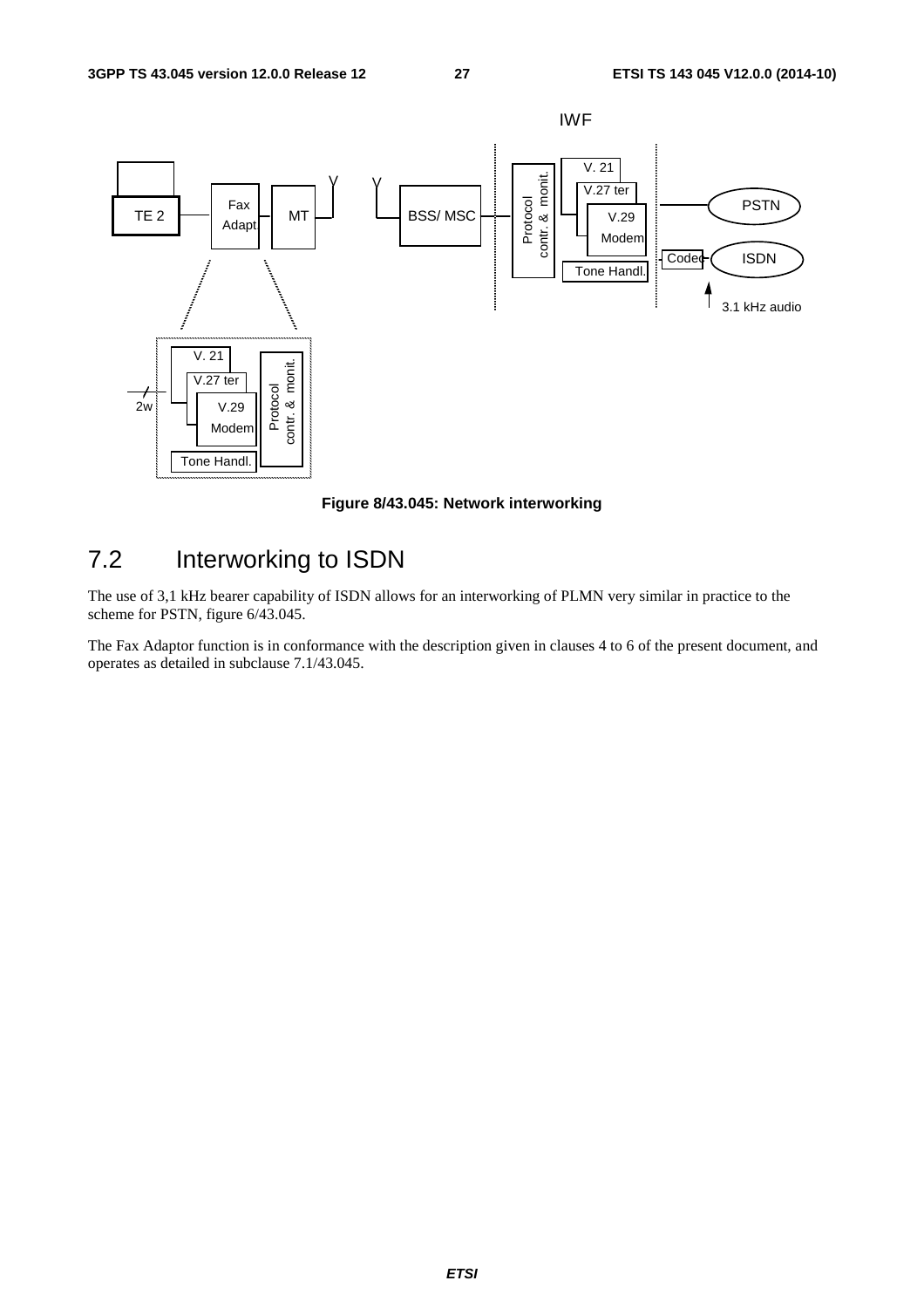# Annex I (informative): Protocol entities from ITU-T T.30 and T.4

List of T.30 signals

| Abbre-           | <b>Function</b>                        | <b>Signal format</b> | T.30 standard   T.30 err.corr. |                         |
|------------------|----------------------------------------|----------------------|--------------------------------|-------------------------|
| viation          |                                        |                      |                                |                         |
| <b>CED</b>       | Called station identification          | 2100 Hz              | $\overline{X}$                 | Χ                       |
| <b>CFR</b>       | Confirmation to receive                | X010 0001            | X                              | X                       |
| <b>CRP</b>       | Command repeat                         | X101 1000            | X                              | X                       |
| <b>CIG</b>       | Calling subscriber identification      | 1000 1000            | X                              | X                       |
| <b>CNG</b>       | Calling tone                           | 1100 Hz              | X                              | X                       |
| <b>CSI</b>       | Called subscriber identification       | 0000 0010            | X                              | X                       |
| <b>CTC</b>       | Continue to correct                    | X100 1000            |                                | X                       |
| <b>CTR</b>       | Response to continue to correct        | X010 0011            |                                | X                       |
| <b>DCN</b>       | Disconnect                             | X101 1111            | $\overline{X}$                 | $\overline{\mathsf{x}}$ |
| <b>DCS</b>       | Digital command signal                 | X100 0001            | X                              | Χ                       |
| <b>DIS</b>       | Digital identification signal          | 0000 0001            | X                              | Χ                       |
| <b>DTC</b>       | Digital transmit command               | 1000 0001            | X                              | X                       |
| <b>EOM</b>       | End of message                         | X111 0001            | X                              |                         |
| EOP              | End of procedure                       | X111 0100            | X                              |                         |
| <b>EOR</b>       | End of retransmission                  | X111 0011            |                                | Χ                       |
| <b>ERR</b>       | Response to end of retransmission      | X011 1000            |                                | X                       |
| <b>FCD</b>       | Facsimile coded data                   | 0110 0000            |                                | $\overline{\mathsf{x}}$ |
| FCF              | Facsimile control field                | ---                  | X                              | X                       |
| <b>FCS</b>       | Frame checking sequence                | 16 bits              | X                              | X                       |
| <b>FIF</b>       | Facsimile information field            |                      | X                              | X                       |
| <b>FTT</b>       | Failure to train                       | X010 0010            | X                              | $\sf X$                 |
| <b>MCF</b>       | Message confirmation                   | X011 0001            | $\overline{\mathsf{x}}$        | $\overline{\mathsf{x}}$ |
| <b>MPS</b>       | Multi-page signal                      | X111 0010            | $\mathsf X$                    |                         |
| <b>NSC</b>       | Non-standard facilities command        | 1000 0100            | X                              | X                       |
| <b>NSF</b>       | Non-standard facilities                | 0000 0100            | $\mathsf{x}$                   | X                       |
| <b>NSS</b>       | Non-standard set-up                    | X100 0100            | $\mathsf X$                    | X                       |
| PIN              | Procedural interrupt negative          | X011 0100            | $\overline{\mathsf{x}}$        | $\overline{\mathsf{x}}$ |
| PIP              | Procedural interrupt positive          | X011 0101            | X                              | X                       |
| <b>PIS</b>       | Procedure interrupt signal             | 462 Hz               | $\mathsf{X}$                   | X                       |
| <b>PPR</b>       | Partial page request                   | X011 1101            |                                | X                       |
| <b>PPS</b>       | Partial page signal                    | X111 1101            |                                | X                       |
| PRI              | Procedure interrupt                    | X111 XXXX            | X                              |                         |
| $\overline{RCP}$ | Return to control for partial page     | 0110 0001            |                                | $\overline{\mathsf{x}}$ |
| <b>RNR</b>       | Receive not ready                      | X011 0111            |                                | X                       |
| <b>RR</b>        | Receive ready                          | X111 0110            |                                | X                       |
| <b>RTN</b>       | Retrain negative                       | X011 0010            | X                              | X                       |
| <b>RTP</b>       | Retrain positive                       | X011 0011            | $\sf X$                        | $\pmb{\mathsf{X}}$      |
| <b>TCF</b>       | Training check frame                   | 0 1.5s               | $\overline{\mathsf{x}}$        | $\overline{\mathsf{x}}$ |
| <b>TSI</b>       | Transmitting subscriber identification | X100 0010            | $\mathsf X$                    | X                       |

#### List of ITU-T T.4 signals

| Abbre-<br>viation | <b>Function</b>   | <b>Signal format</b> |
|-------------------|-------------------|----------------------|
| <b>EOL</b>        | End of line       | 0000 0000 0001       |
| <b>RTC</b>        | Return to control | $6 * EOL$            |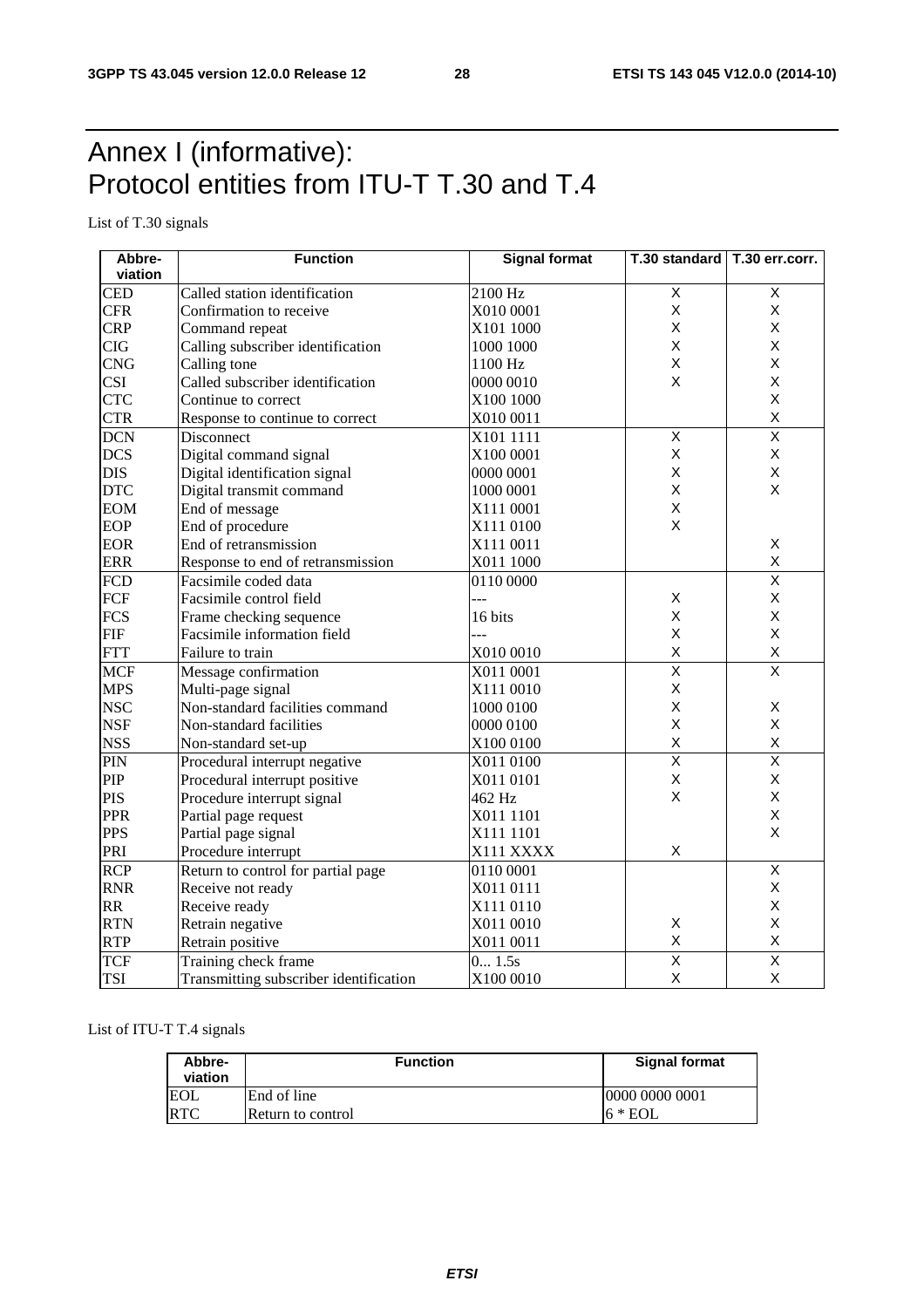

 Fig. II-1/03.45 - Mobile originated facsimile transmission - Typical BCS phase (command/response)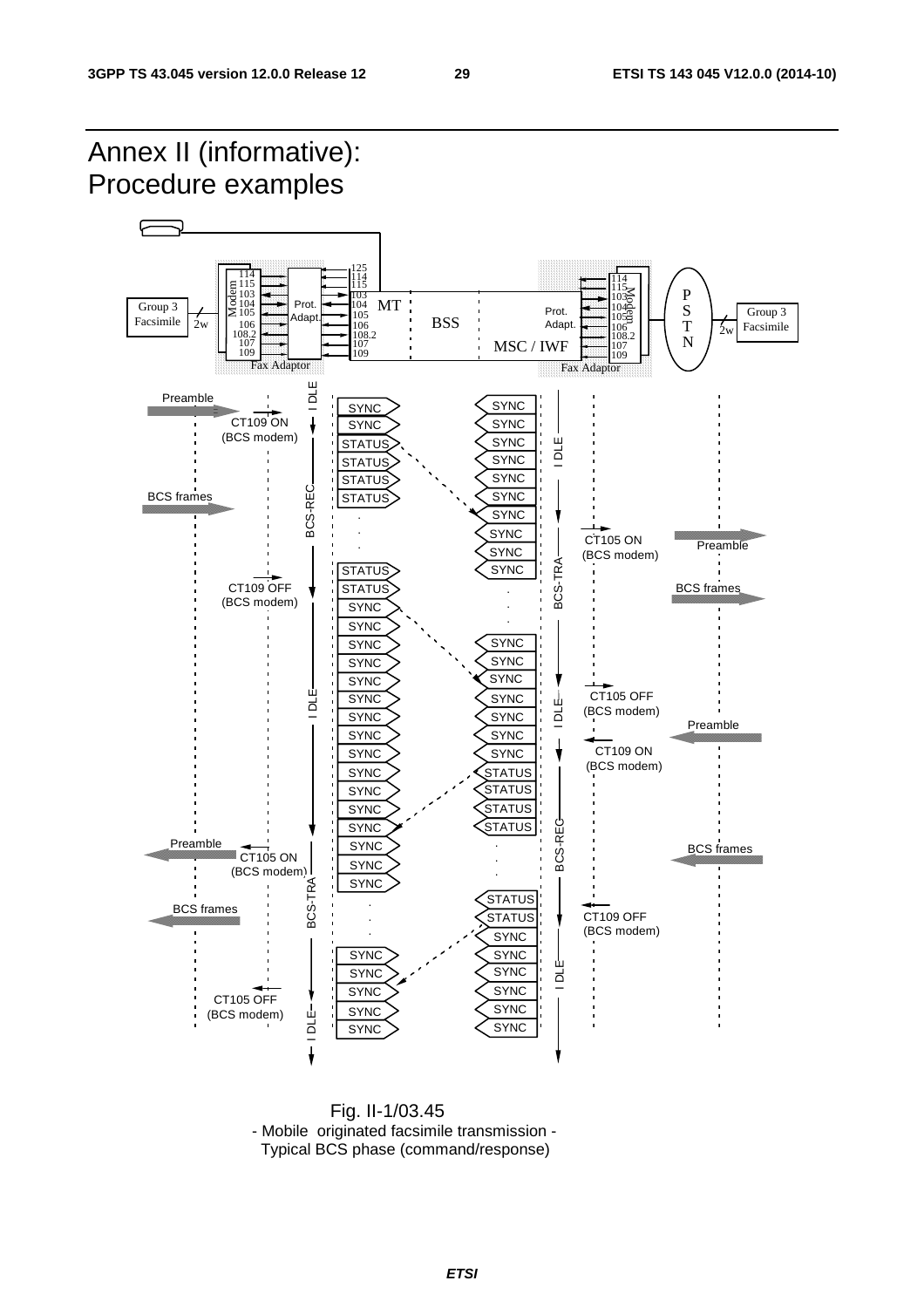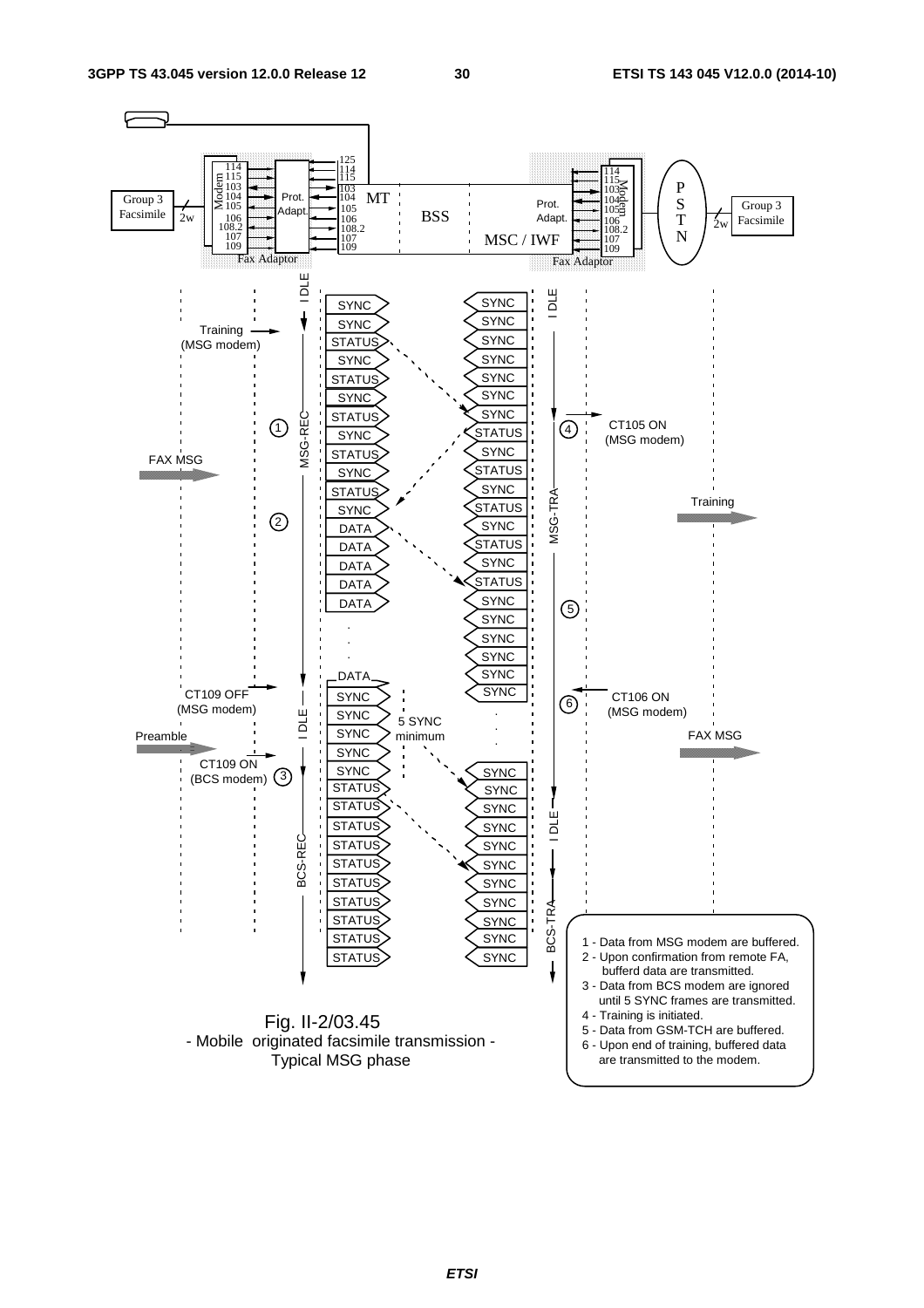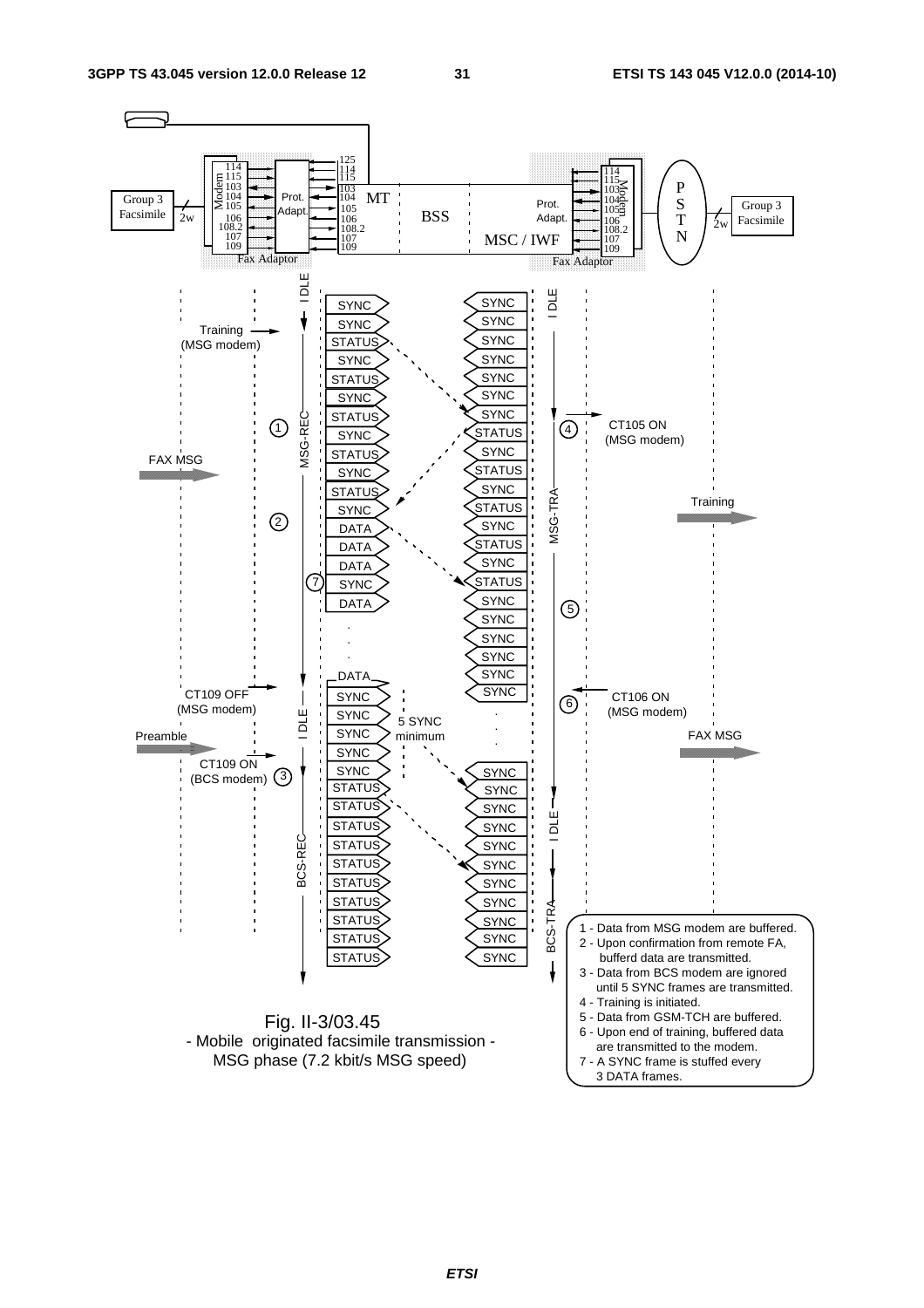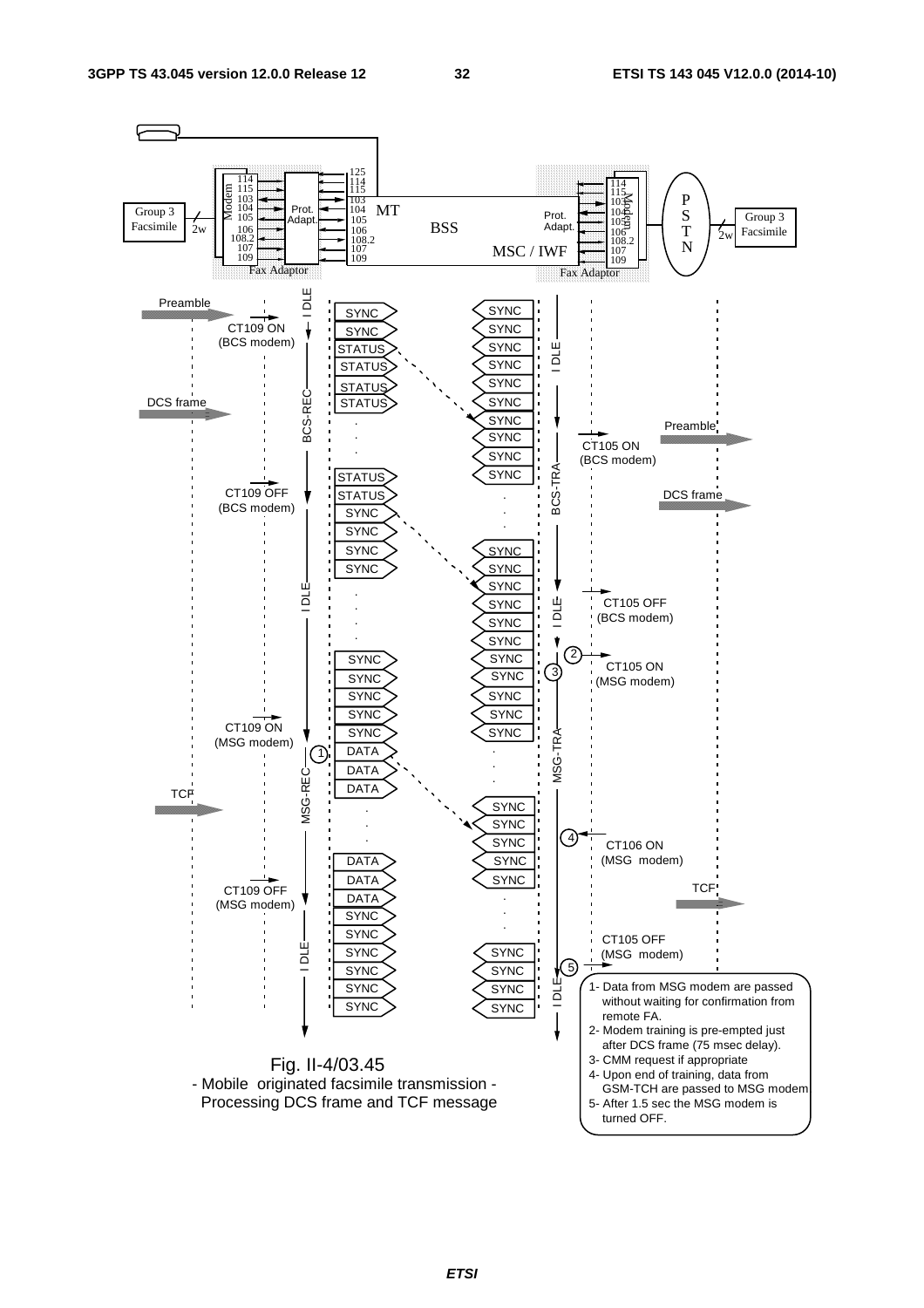

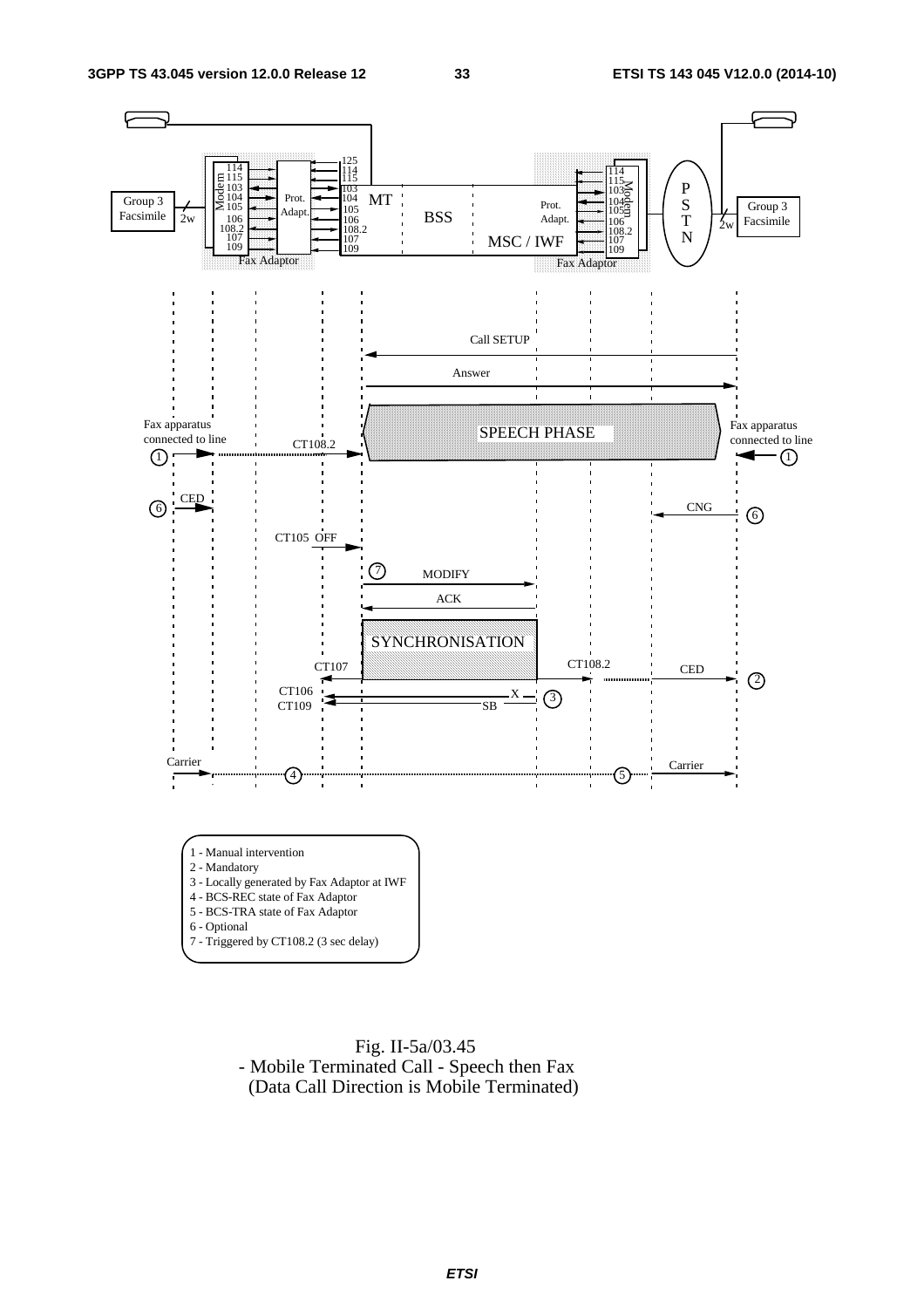

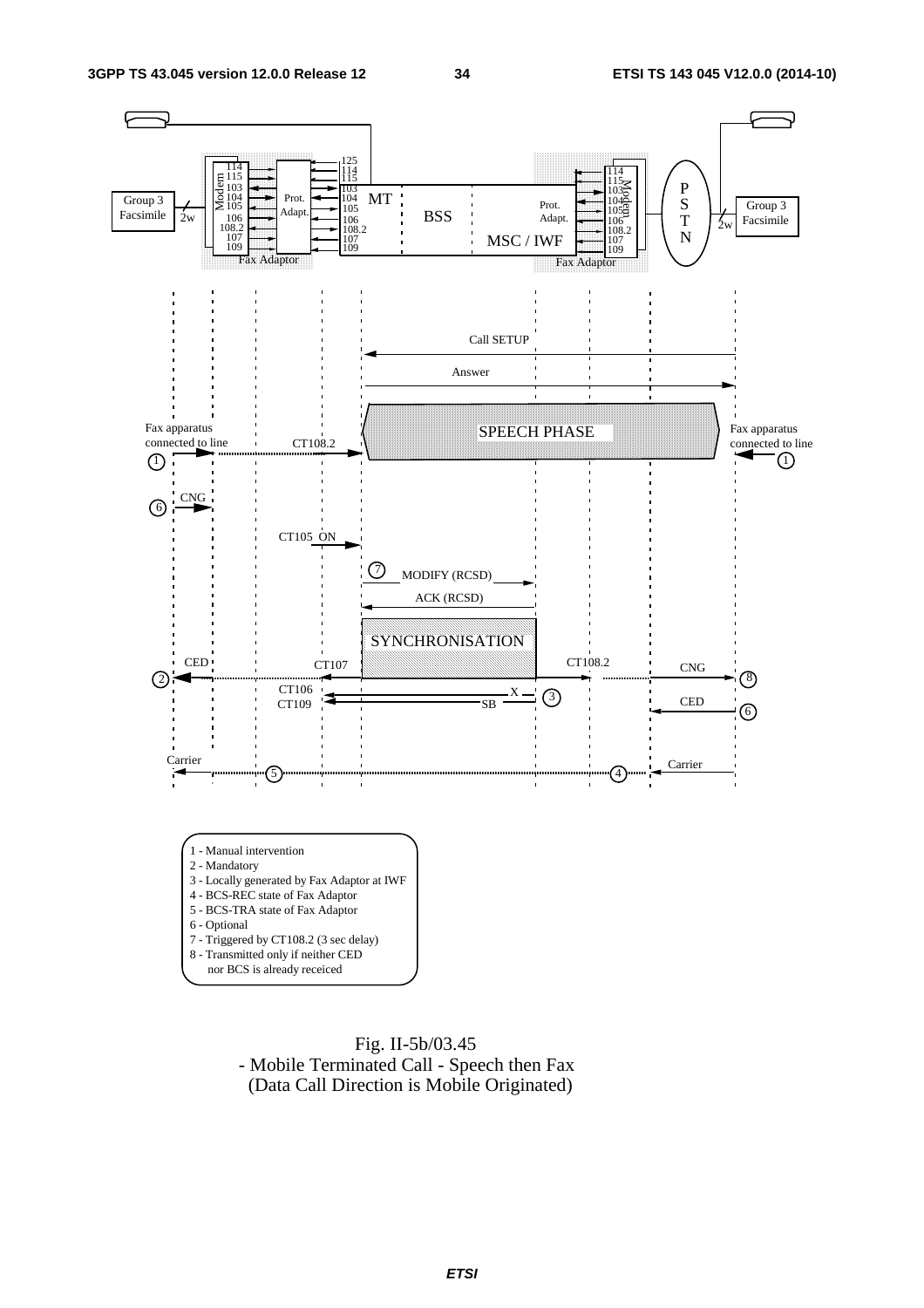

 Fig. II-6/03.45 - Mobile Terminated Call - Auto Answer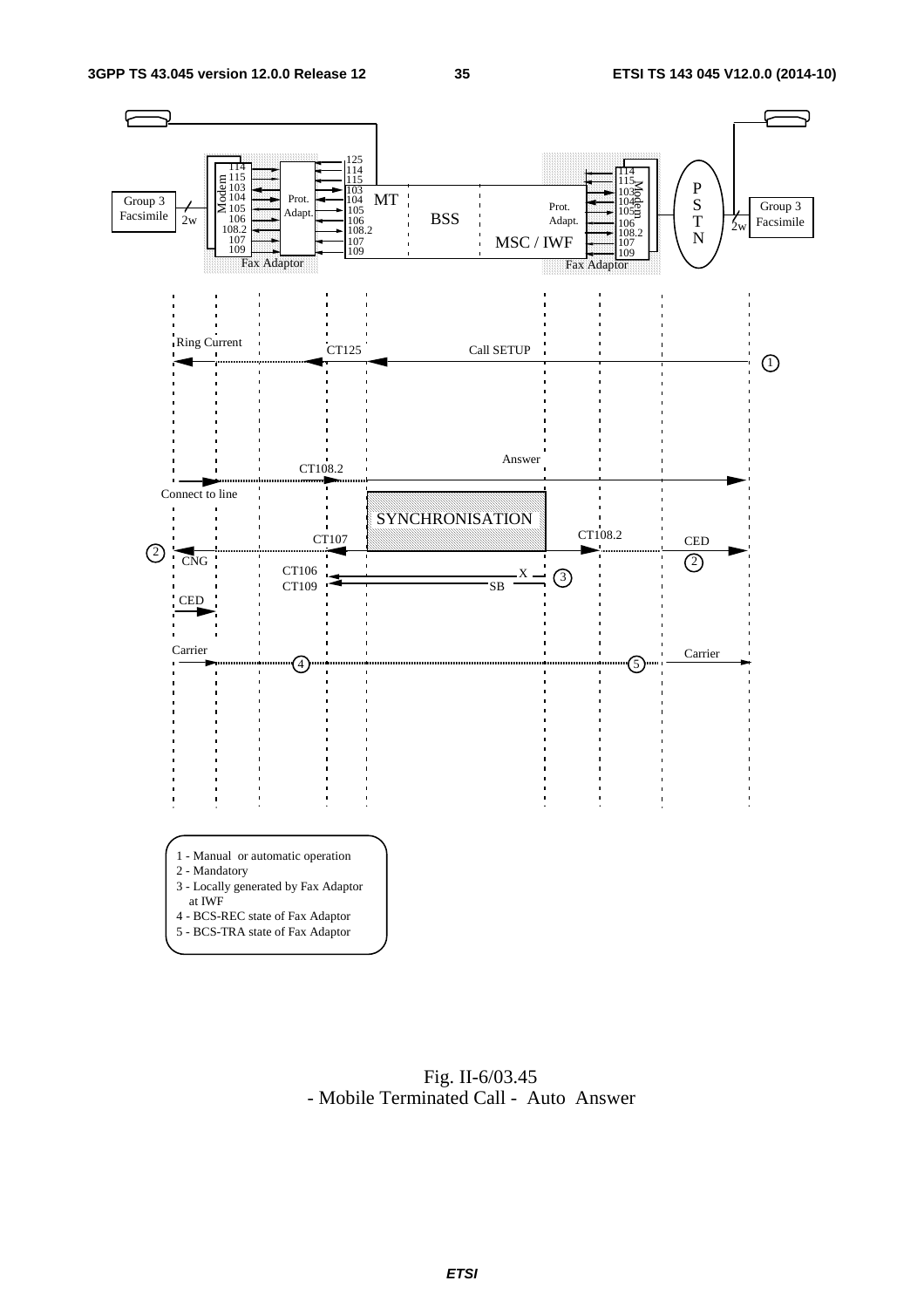

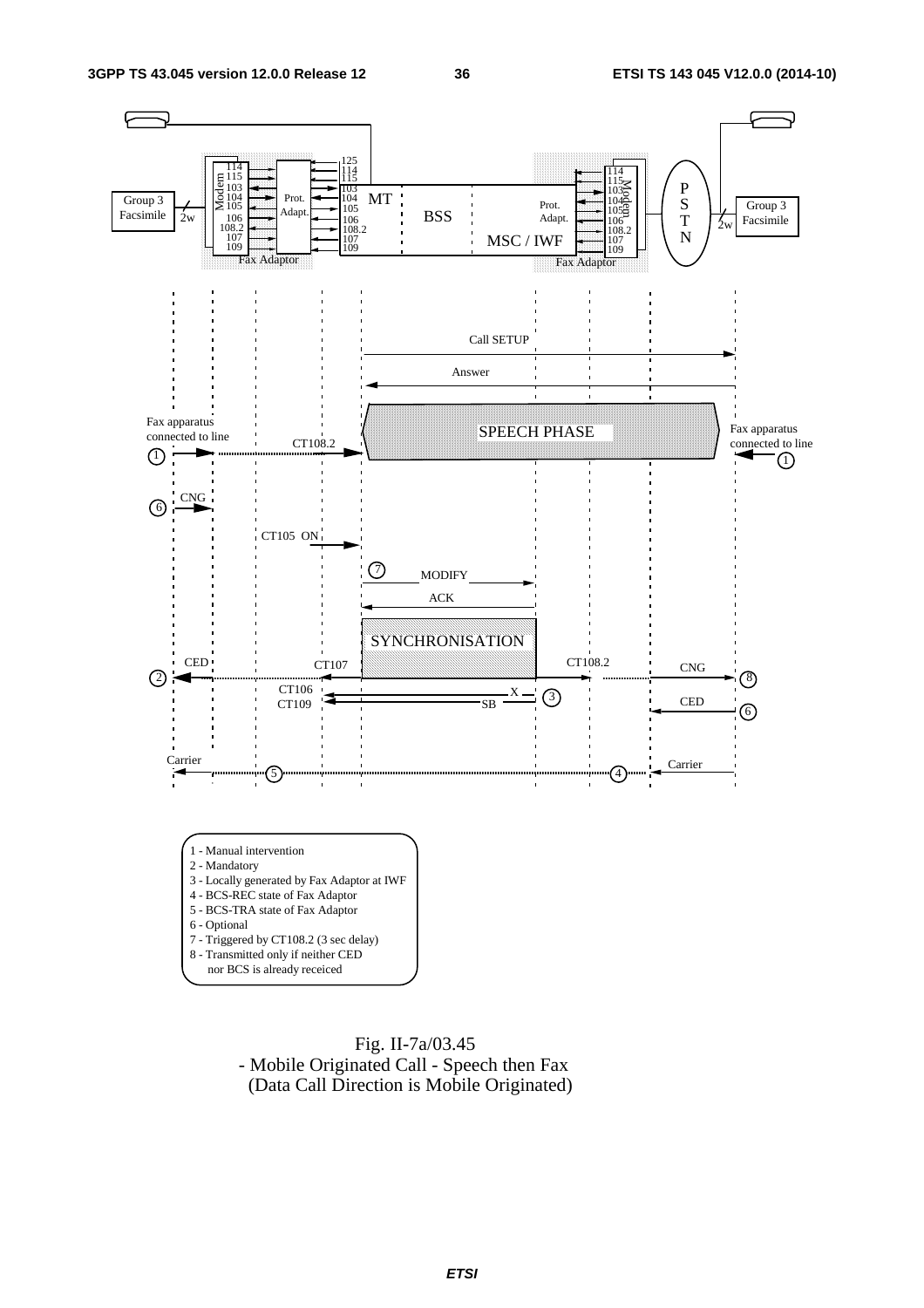

 Fig. II-7b/03.45 - Mobile Originated Call - Speech then Fax (Data Call Direction is Mobile

Terminated)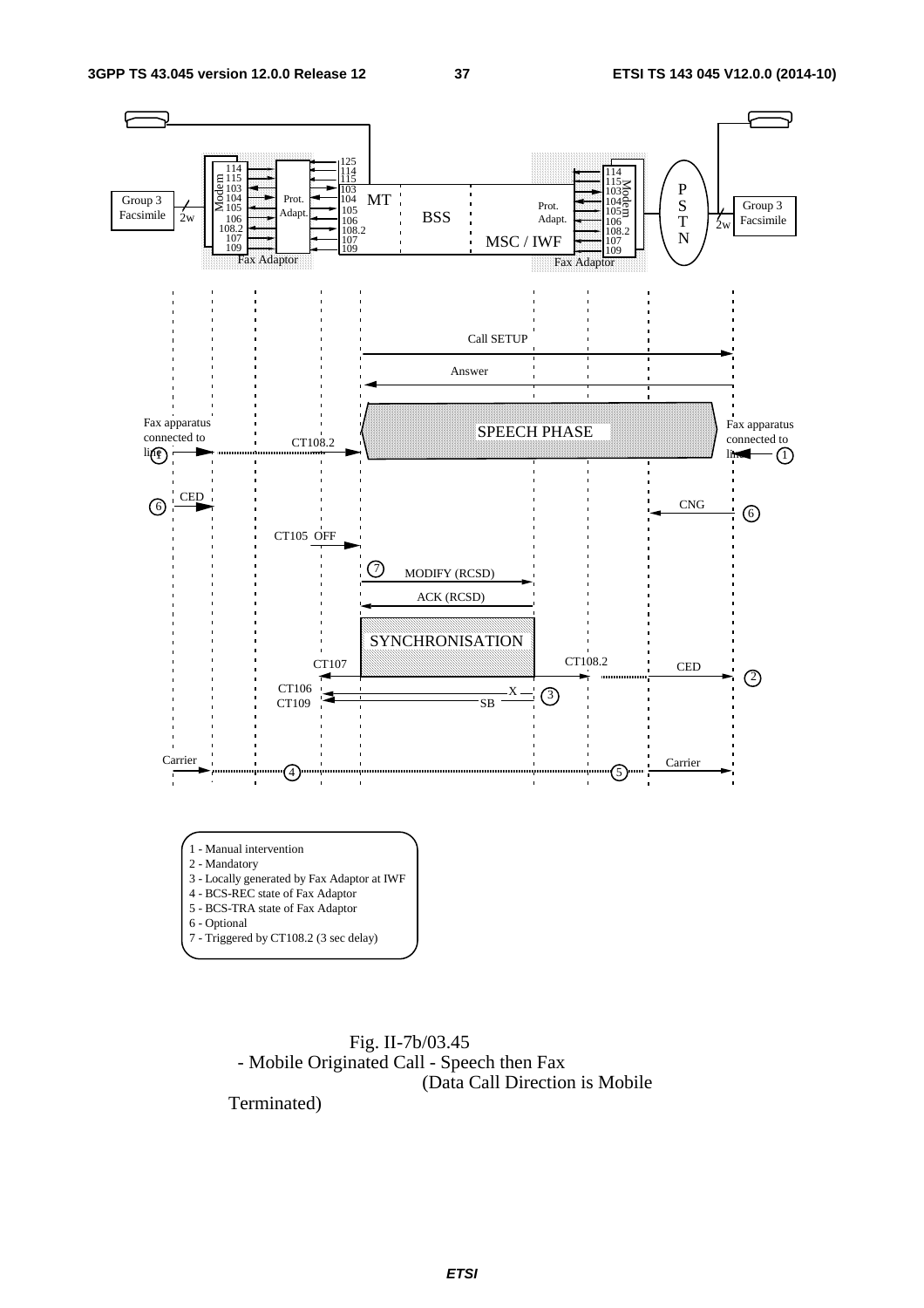

 Fig. II-8/03.45 - Mobile Originated Call - Auto Calling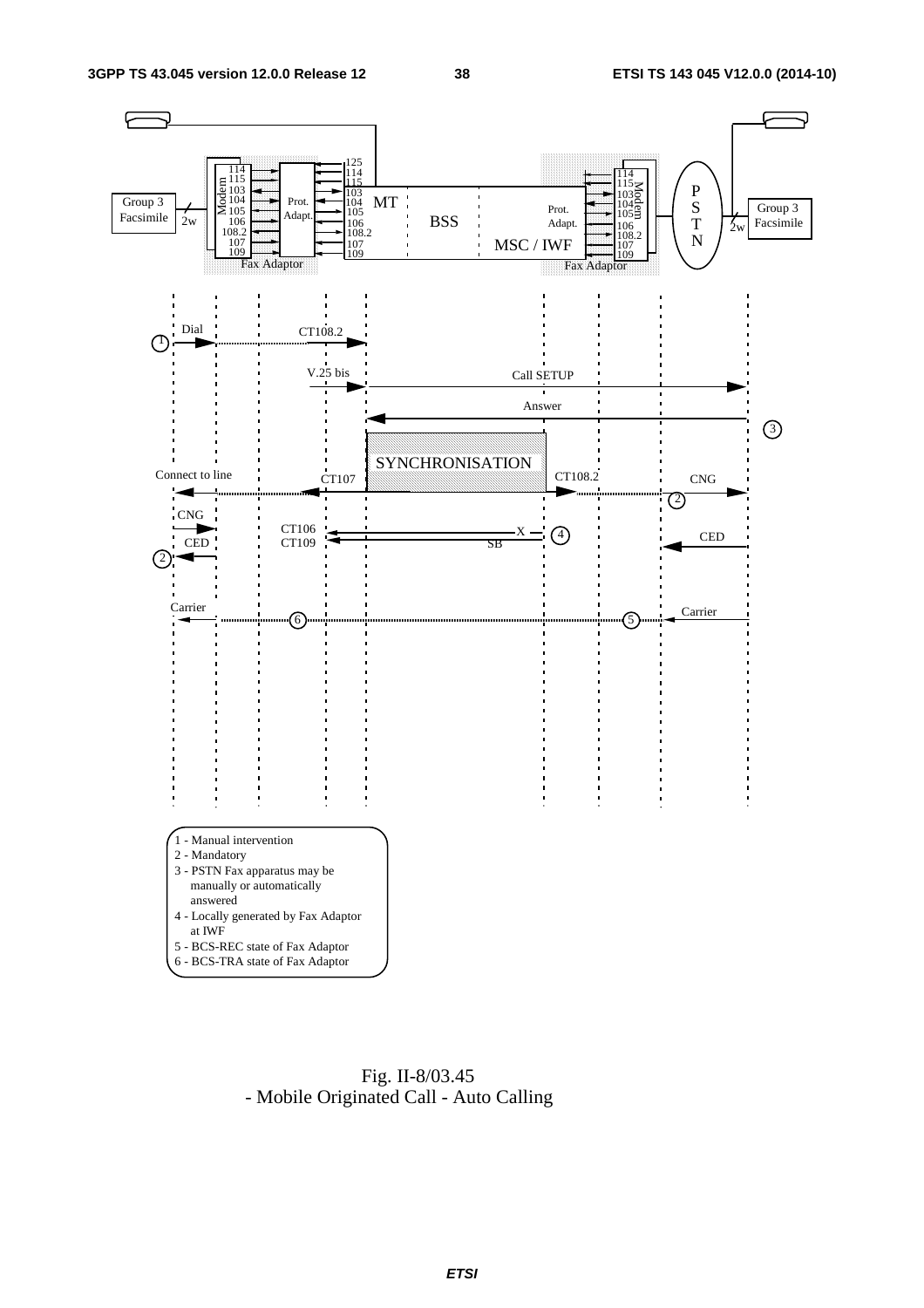

 Fig. II-9/03.45 - Mobile Originated Call - Manual Calling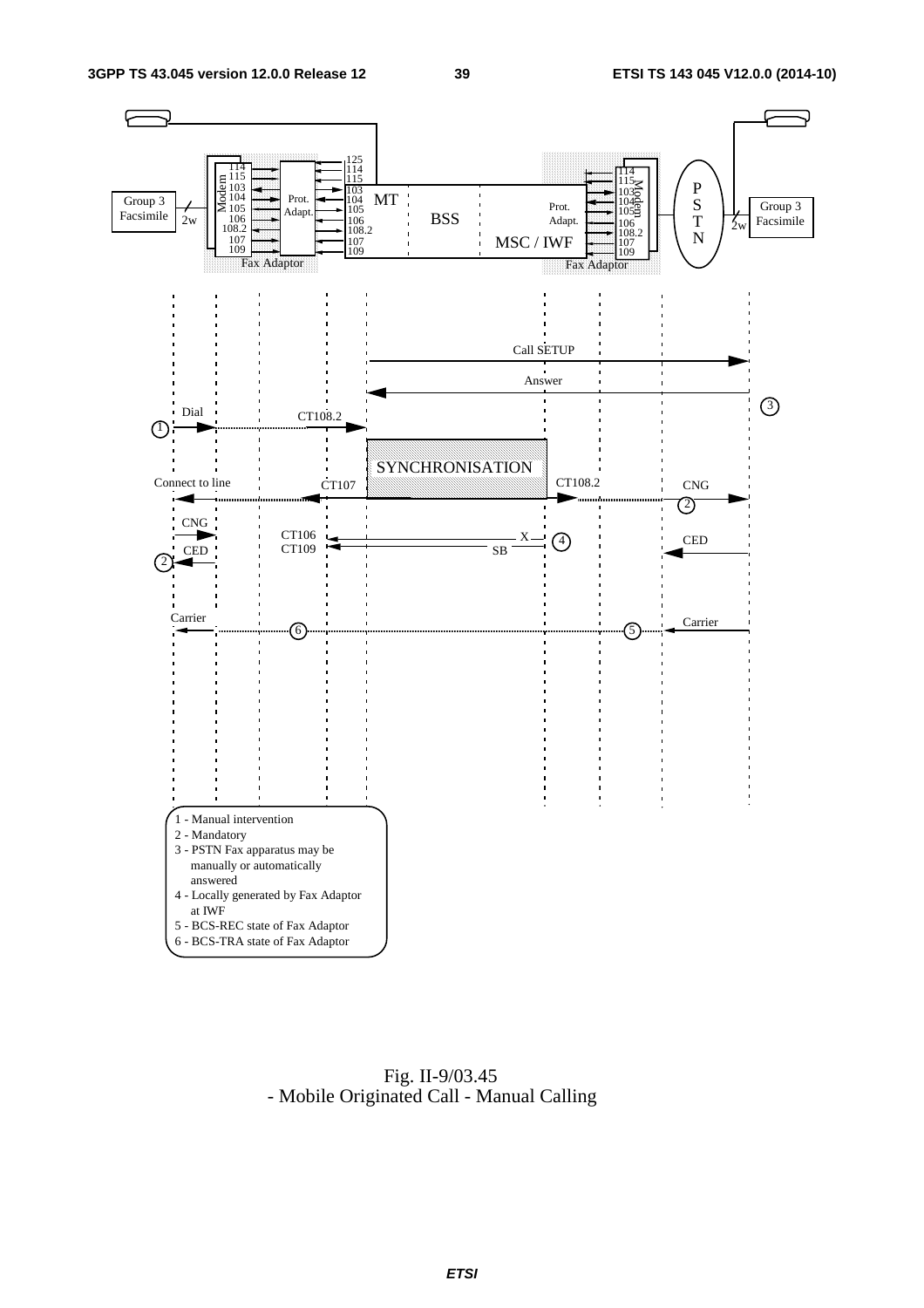

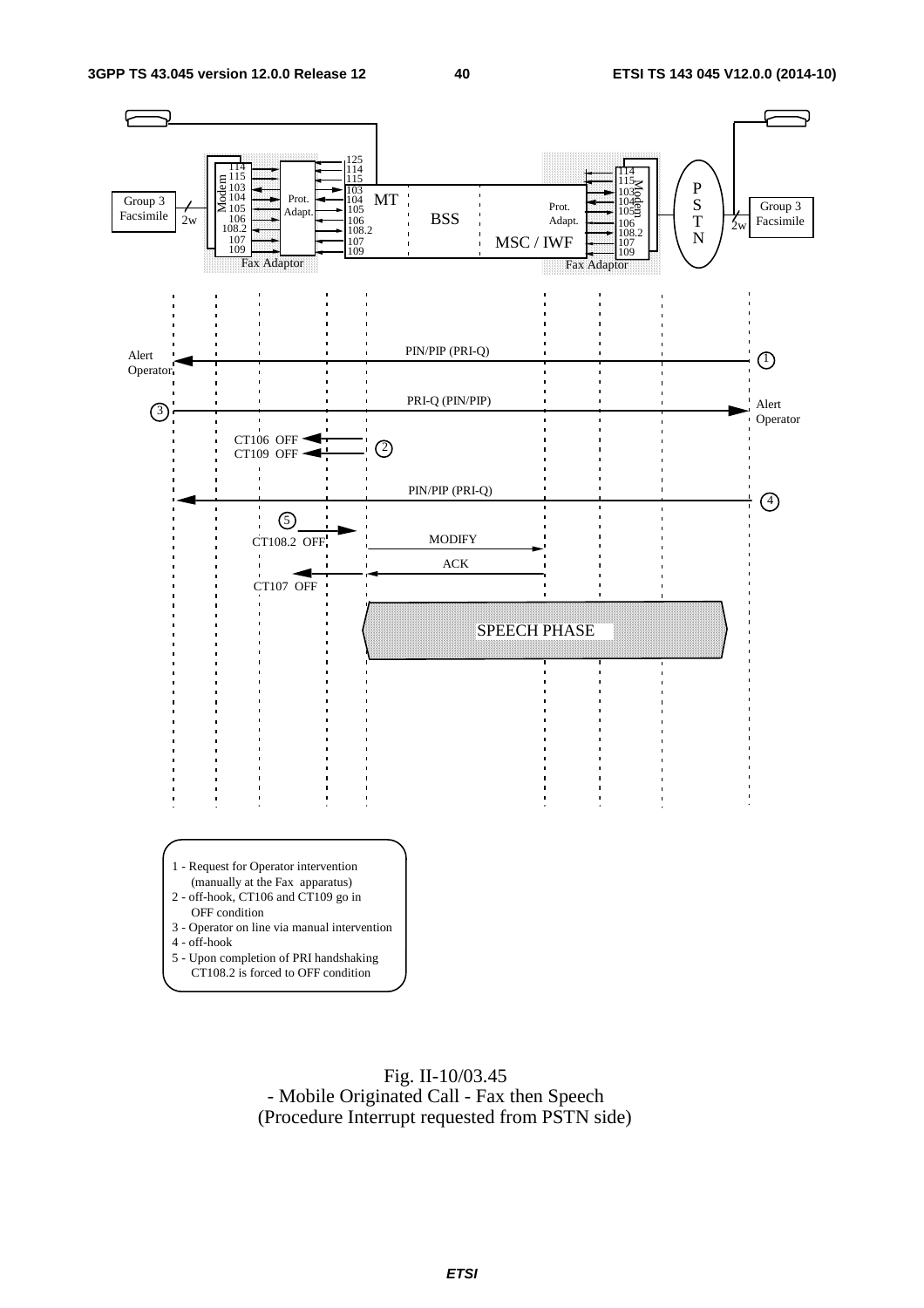

#### Fig. II-11/03.45 - Mobile Originated Call - Fax then Speech (Procedure Interrupt requested from Mobile side)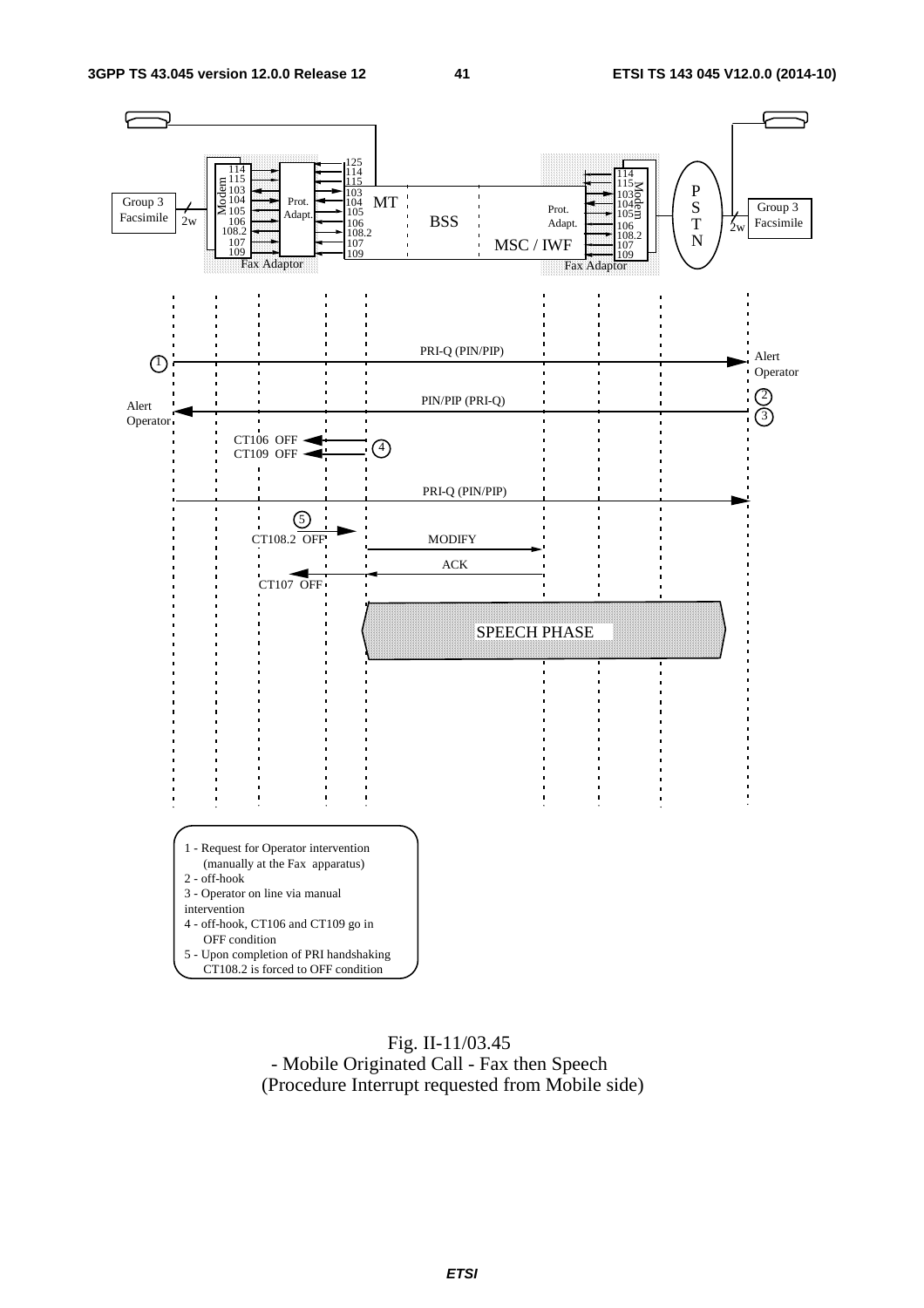# Annex III (informative): Change history

| <b>Date</b> | TSG#          | <b>TSG Doc.</b> | <b>CR</b> | <b>Rev</b> | <b>Subject/Comment</b>                                 | <b>Old</b> | <b>New</b>    |
|-------------|---------------|-----------------|-----------|------------|--------------------------------------------------------|------------|---------------|
|             | <b>SMG#11</b> |                 |           |            | Phase 2 version                                        |            | 4.4.2         |
|             | <b>SMG#20</b> |                 |           |            | Release 1996 version                                   |            | 5.0.0         |
|             | <b>SMG#20</b> |                 |           |            | <b>ETSI</b> version change                             |            | 5.0.1         |
|             | <b>SMG#21</b> | 055/97          | A002      |            | Support of HSCSD                                       |            | 5.1.0         |
|             | <b>SMG#21</b> |                 |           |            | ETSI version change                                    |            | 5.1.1         |
|             | <b>SMG#22</b> | 412/97          | A004      |            | <b>Corrections and Alignments HSCSD</b>                |            | 5.2.0         |
|             |               | 460/97          | A003      |            | Introduction of 14.4 kbit/s                            |            |               |
|             | <b>SMG#22</b> |                 |           |            | ETSI version change                                    |            | 5.2.1         |
|             | <b>SMG#27</b> |                 |           |            | Release 1997 version                                   |            | 6.0.0         |
|             | <b>SMG#29</b> |                 |           |            | Release 1998 version                                   |            | 7.0.0         |
| 12-1999     | <b>TSG#06</b> |                 |           |            | Agreed to be created as a version 8 for Release 1999   |            | 8.0.0         |
| 03-2001     | <b>TSG#11</b> |                 |           |            | Upgraded to Release 4                                  | 8.0.0      | 4.0.0         |
| 03-2002     | <b>TSG#15</b> | NP-010085       | 001       |            | Terminology Clarifications as requested by TSG GERAN   | 4.0.0      | 5.0.0         |
| 04-2004     | CN#26         |                 |           |            | Upgraded to v6.0.0                                     | 5.0.0      | 6.0.0         |
| 06-2006     | CT#36         |                 |           |            | Upgraded to v7.0.0                                     | 6.0.0      | 7.0.0         |
| 12-2008     | CT#42         |                 |           |            | Upgraded to v8.0.0                                     | 7.0.0      | 8.0.0         |
| 12-2009     | CT#46         |                 |           |            | Automatic upgrade from previous Release                | 8.0.0      | 9.0.0         |
| 03-2011     | CT#51         |                 |           |            | Automatic upgrade from previous Release version 9.0.0  | 9.0.0      | 10.0.0        |
| 03-2011     | CT#51         |                 |           |            | Correction of heading and numbering made by MCC        | 10.0.0     | 10.0.1        |
| 09-2012     | CT#57         |                 |           |            | Automatic upgrade from previous Release version 10.0.1 | 10.0.1     | 11.0.0        |
| 2014-10     |               |                 |           |            | Automatic upgrade from previous Release                |            | 11.0.0 12.0.0 |